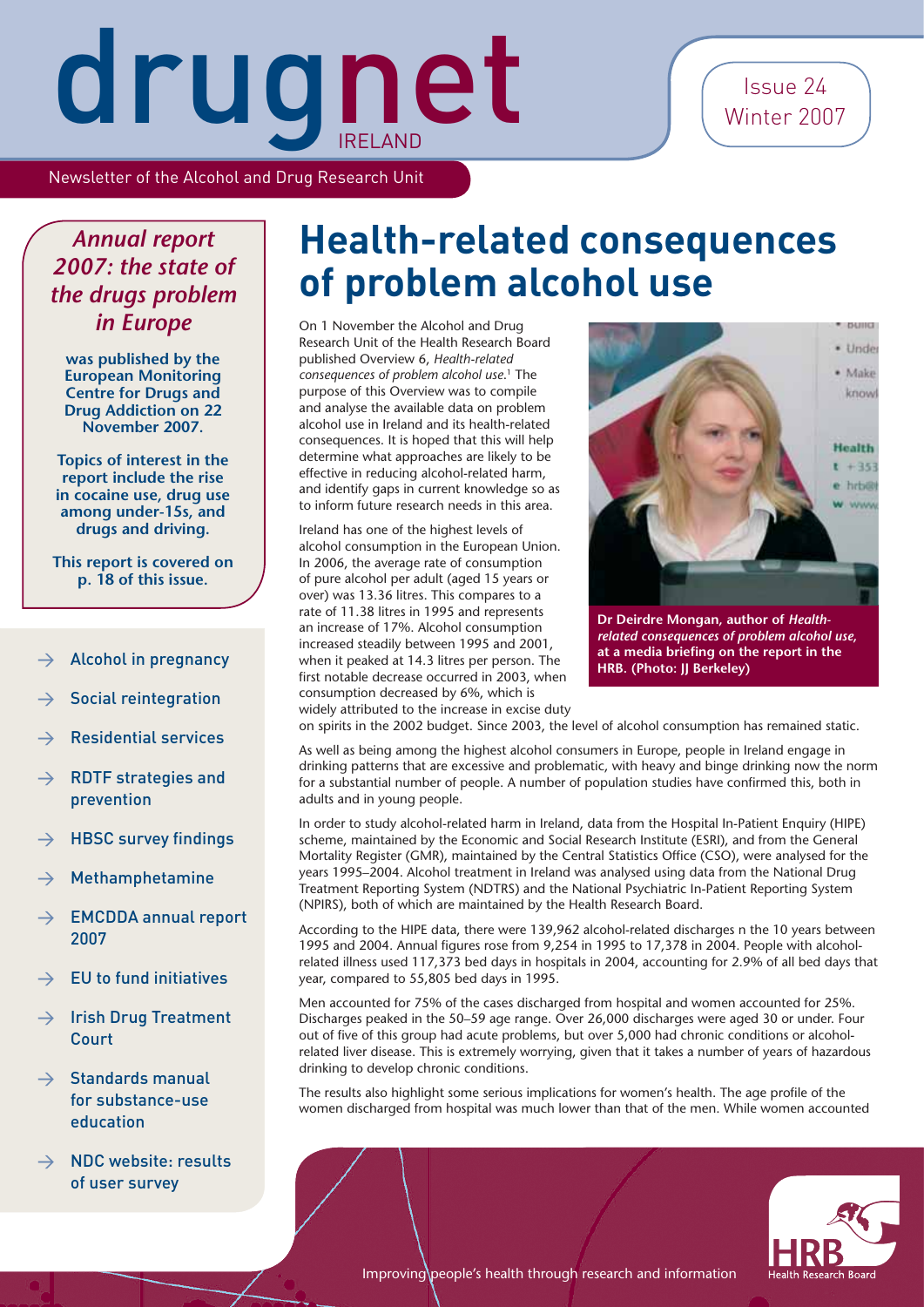- 1 Health-related consequences of problem alcohol use
- 2 Alcohol consumption in Ireland
- 4 'No safe level of alcohol consumption during pregnancy'
- 4 Voluntary alcohol advertising codes still on probation
- 5 Social reintegration as a response to drug use in Ireland: an overview
- 7 Innovative job placement model for methadone-maintained clients
- 8 Residential services for alcohol and drug users
- 10 RDTF strategies and prevention
- 11 Promoting evidence-based practice in drugs task forces
- 13 New law defines Minister's responsibility for NDS
- 13 Ballyfermot Drugs Task Force hepatitis C campaign
- 14 Substance misuse in the HSE South Eastern Area
- 14 Third HBSC study reports findings
- 15 Coolmine Therapeutic Community annual report 2006
- 16 Help and advice in coping with the death of someone close
- 17 Crosscare Teen Counselling annual report 2006
- 18 Focus on methamphetamine
- 18 2007 report on the drugs problem in Europe
- 19 EU to fund drug prevention and information initiatives
- 20 Civil Society Forum on Drugs in the EU due to meet
- 21 Minister's contribution to Trinity cannabis debate
- 22 The Irish Drug Treatment Court – a view from the bench
- 23 Quality standards in substance use education
- 24 The NDC website: results of user survey
- 26 In brief
- 27 From *Drugnet Europe*
- 27 *Drugs in focus* policy briefing
- 28 Recent publications
- 31 Upcoming events

#### contents **Exercice Products** Health-related consequences of alcohol *(continued)*

for just 25% of all discharges in the 10-year period, in 2004 they accounted for 47% of discharges under the age of 18. This is not surprising as a number of studies have indicated that alcohol consumption has increased substantially among young girls since 1995. If alcohol consumption among young Irish women continues to follow current trends, it is likely that the number of middle-aged women experiencing alcohol-related morbidity will increase in the future.

A total of 1,775 people died from alcoholrelated causes between 1995 and 2004, with men twice as likely to die from an alcoholrelated cause. A total of 68% of these deaths were in people aged 60 or under. To put this in perspective, only 21% of deaths in the general population in this period were under 65 years of age, highlighting the increased risk of premature death associated with alcohol use.

During 2005, 5,527 people received treatment for problem alcohol use, according to the NDTRS, and 2,995 people were admitted to psychiatric units for alcohol-related illness, according to the NPIRS. Data from the NDTRS reveal that 2,827 people entered treatment for the first time in 2005. However, as coverage for alcohol treatment agencies is still incomplete, it can be reliably assumed that the number presenting for treatment is actually much higher. Treatment figures also show that one in five people receiving treatment for alcohol are using at least one other drug. This is increasingly common among young people, with 8% of people treated for use of more than one drug aged 17 or under, compared to 1.6% of the same group treated for alcohol only.

This Overview emphasises the need to reduce alcohol consumption in Ireland. There is a clear link between levels of consumption and alcohol-related harm. For example, the two years of highest consumption – 2001 and 2002 – coincide with the highest numbers of deaths and discharges; and in 2003, the first decrease (of 6%) in consumption also coincides with the first decrease (of 2%) in alcohol-related discharges. International evidence supports alcohol taxation, regulating the physical availability of alcohol and drinkdriving countermeasures as effective strategies for reducing alcohol consumption and related harm.

This Overview also highlights the need for accurate and complete data on those receiving treatment as well as greater integration of alcohol and drug services, given the high level of polydrug use. There is also a need to identify those with hazardous drinking patterns in a variety of settings before they begin to experience alcohol-related harm.

#### *(Deirdre Mongan)*

1. Mongan D, Reynolds S, Fanagan S and Long J (2007) *Health-related consequences of problem alcohol use. Overview 6.* Dublin: Health Research Board.

### **Alcohol consumption in Ireland**

The recently published report, *Alcohol consumption in Ireland 1986–2006,*1 written by Dr Anne Hope for the Health Service Executive – Alcohol Implementation Group, explains how alcohol consumption in Ireland is measured and describes trends in consumption since 1986.

Alcohol consumption is measured by dividing the total alcohol sales figures provided by the Revenue Commissioners by the population figures provided by the Central Statistics Office (CSO). The Revenue Commissioners compile annual alcohol sales figures based on the volume of each alcoholic beverage type (beer, spirits, wine and cider) released from bonded warehousing on payment of excise duty. The figures for beer and spirits are given in litres of pure alcohol. Figures for wine and cider are given by total volume, and the pure alcohol content is calculated based on an ABV (alcohol by volume) rate of 12.5% in the case of wine and 4.5% in the case of cider.

Consumption of alcohol per capita and per adult in the total population is calculated using the total sales figure for pure alcohol as outlined above and dividing it by the population figures provided by the CSO. Given that 21% of the Irish population is aged under 15 years, it is generally considered that the rate of consumption of pure alcohol per adult (aged 15 years or over) is a more accurate reflection of consumption at a population level than the per capita rate. Since 1986 there has been a gradual increase in the proportion of adults in the population, which is an important factor when interpreting alcohol consumption figures and comparing consumption trends over time.

Alcohol consumption per adult increased from 9.8 litres of pure alcohol in 1987 to a peak of 14.3 litres in 2001, an increase of 46%. The period of most rapid increase was from the mid-1990s to 2001 (Figure 1). Consumption decreased by 6% between 2002 and 2003. From 2004 onwards, consumption levels have remained quite static. Beer is the most widely consumed alcoholic beverage in Ireland and accounted for 6.82 litres of pure alcohol per adult in 2006, which is similar to the level consumed in 1986 (6.93 litres). Beer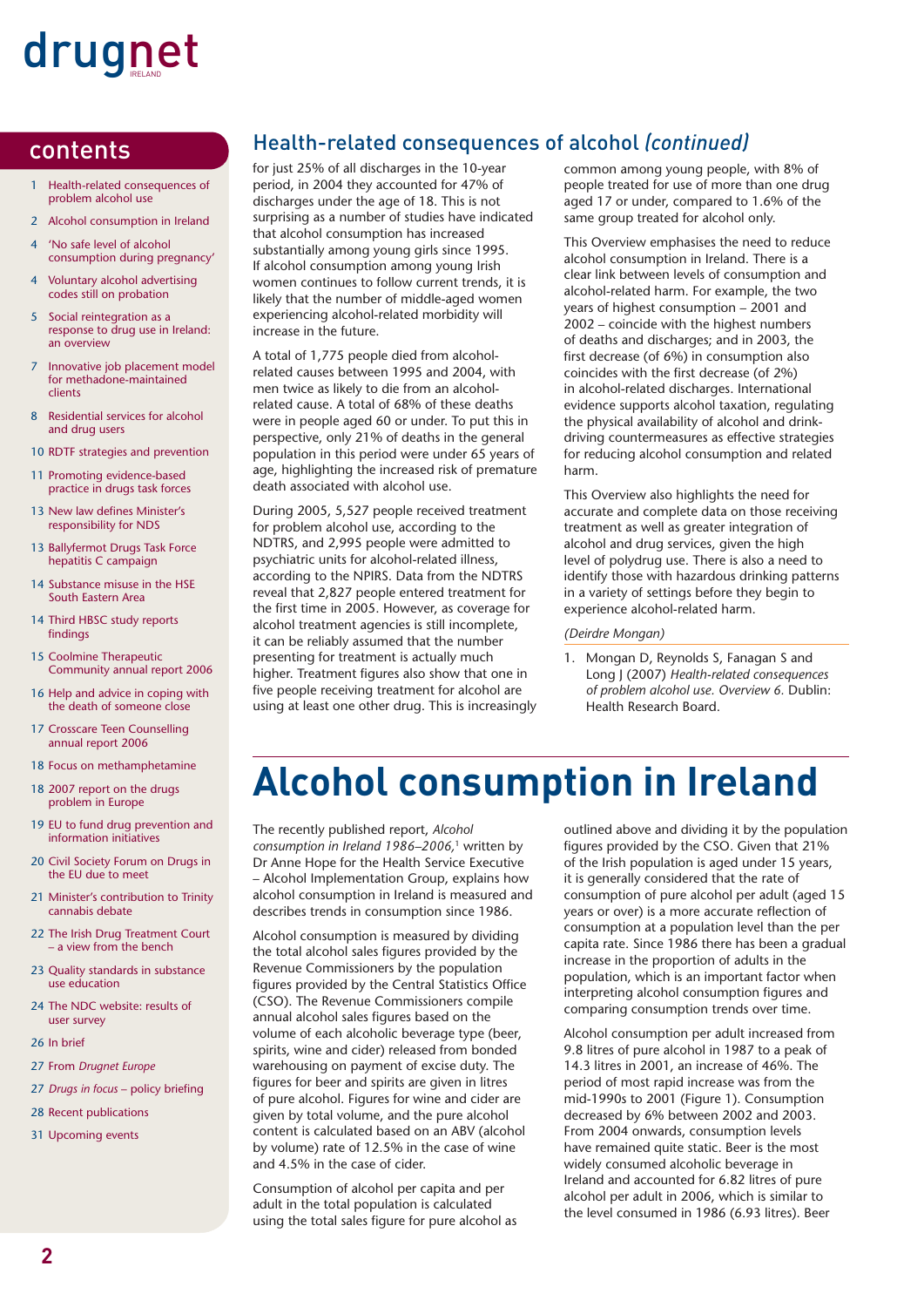

#### Alcohol consumption in Ireland *(continued)*



consumption peaked in 1998, when 8.33 litres of pure alcohol per adult was consumed as beer. Since then, beer consumption has been decreasing. Other noticeable trends in the type of drink consumed include the rise in popularity of wine, with an increase of 363% between 1986 and 2006, from 0.62 to 2.87 litres per adult. The consumption of spirits increased steadily between 1995 and 2002 (up 42%) but decreased by 21% in 2003 following an increase in excise duty. A similar trend is noticeable for cider, with consumption increasing by 515% between 1986 and 2001, from 0.20 to 1.23 litres per adult. An increase in excise duty in December 2001 resulted in a 13% reduction in cider consumption in 2002. In 2004, for the first time, consumption of wine exceeded that of spirits.

Beer still has the largest market share of any alcoholic beverage, although its consumption is decreasing and its market share fell from 69% in 1986 to 51% in 2006 (Table 1). Wine has shown the greatest increase in popularity in the past 20 years, from 6% to 21%, and now has a higher market share than spirits. The market share of cider has also increased, from 2% in 1986 to 8% in 2006. While alcohol consumption decreased from a peak of 14.3 litres of pure alcohol per adult in 2001 to 13.3 in 2006, Ireland remains among the top alcohol-consuming countries in Europe, after Luxembourg and Hungary. In 2003, the average consumption per adult in the enlarged European Union was 10.2 litres, compared to 13.4 litres in Ireland.

This report demonstrates that alcohol consumption has increased substantially in the past 20 years and Ireland now consumes more alcohol per adult than most of its European counterparts. There has also been considerable change in the choice of beverage consumed, with beer declining in popularity and wine and cider showing considerable increases in market share.

#### *(Deirdre Mongan)*

1. Hope A (2007) *Alcohol consumption in Ireland 1986–2006.* Report for the Health Service Executive – Alcohol Implementation Group. Dublin: Health Service Executive.

| <b>Litres of pure</b><br>alcohol per adult | 1986          | 1991 | 1996 | 2001 | 2006 |
|--------------------------------------------|---------------|------|------|------|------|
|                                            | 10.1          | 10.9 | 12.1 | 14.3 | 13.3 |
| <b>Market share</b>                        | $\frac{9}{6}$ | $\%$ | $\%$ | $\%$ | $\%$ |
| <b>Beer</b>                                | 69            | 69   | 65   | 55   | 51   |
| Spirits                                    | 23            | 21   | 19   | 21   | 19   |
| Wine                                       | 6             | 7    | 10   | 14   | 21   |
| Cider                                      | 2             | 3    | 6    | 9    | 8    |

#### **Table 1 Consumption of alcohol by market share of each beverage, 1986–2006**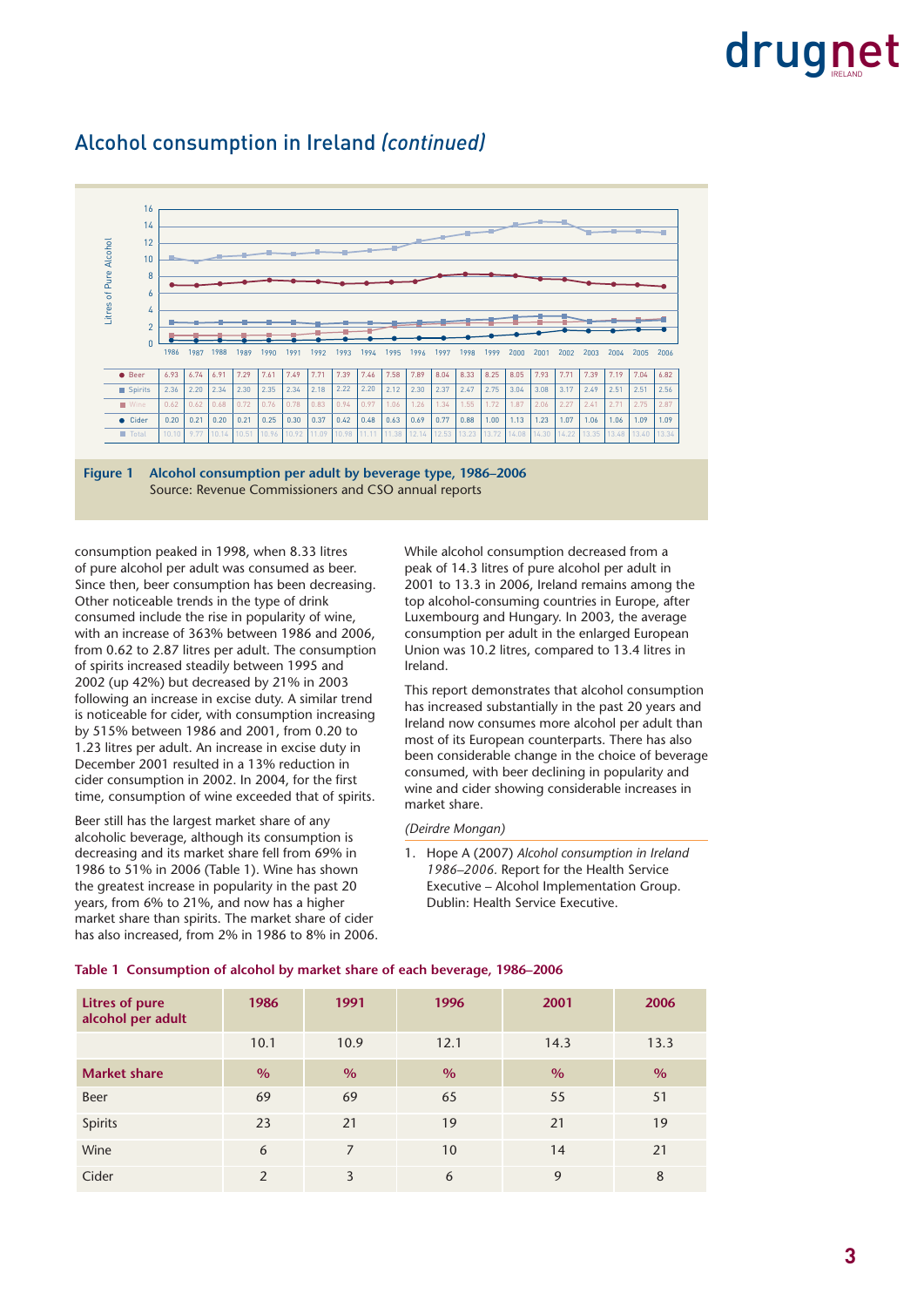### **'No safe level of alcohol consumption during pregnancy'**

On 7 September 2007, Mr Pat the Cope Gallagher TD, Minister for Health Promotion and Food Safety, highlighted the risk of alcohol consumption in pregnancy. Minister Gallagher stated: 'I wish to endorse the advice being given today by the Department of Health and Children's Chief Medical Officer. It is essential that women are provided with all the relevant information for a safe and successful pregnancy. Therefore, women need to be aware of the risk associated with alcohol consumption during pregnancy. As the evidence does not specify a safe level of alcohol consumption, the best advice to women is not to consume alcohol if pregnant or trying to conceive.'1

The minister's statement follows the publication of a report earlier this year entitled The Coombe Women's Hospital study of alcohol, smoking and illicit drug use, 1988–20052, which found that most pregnant women drink alcohol, with one in 10 drinking more than six units per week, a pattern more pronounced in younger women. Following this publication, Mary Harney TD, Minister for Health and Children, asked the Chief Medical Officer (CMO) to consider the data presented in the study. The CMO also reviewed the available international evidence, including that from the Surgeon General in the US and the Department of Health in the UK.

The CMO has concluded that 'there is no safe level of alcohol consumption during pregnancy', and has given unambiguous advice on the matter, stating: 'Given the harmful drinking patterns in Ireland and the propensity

to "binge drink", there is a substantial risk of neurological damage to the foetus resulting in Foetal Alcohol Spectrum Disorders (FASD). Alcohol offers no benefits to pregnancy outcomes. Therefore, it is in the child's best interest for a pregnant woman not to drink alcohol during pregnancy.'

The Health Service Executive (HSE) will commence work on updating information material for use by the general public and medical professionals to include the CMO's advice that women should avoid alcohol before and during pregnancy and while breastfeeding. The HSE will also meet with relevant stakeholders with regard to developing and implementing education initiatives on this issue for health professionals. The Department of Health and Children is consulting with relevant stakeholders on the proposal to introduce a requirement that alcohol containers and promotional material carry a health warning about drinking alcohol during pregnancy.

#### *(Deirdre Mongan)*

- 1. Department of Health and Children (2007) Minister Gallagher renews advice to women not to drink alcohol in pregnancy. Press release, 7 September. Retrieved 12/09/2007 from http://www.dohc.ie/press/ releases/2007/20070907.html.
- 2. Barry S, Kearney A, Lawlor E, McNamee E and Barry J (2006) *The Coombe Women's Hospital study of alcohol, smoking and illicit drug use, 1988–2005.* Dublin: Coombe Women's Hospital.

### **Voluntary alcohol advertising codes still on probation**

In July 2007 the Alcohol Marketing Communications Monitoring Body submitted to the Minister for Health its first annual report on the implementation of and adherence to the voluntary codes of alcohol advertising.<sup>1</sup> Drawn up by the Drinks Industry Group of Ireland, the Association of Advertisers in Ireland and representatives of the media, the codes are intended to limit the exposure of under-18s to alcoholic drink advertising.2

During 2006 the Monitoring Body found there was overall compliance with the voluntary codes. Where identified breaches had occurred, the Body was generally satisfied that immediate remedial action had been taken and measures introduced to prevent a recurrence. However, the Body called on the media partners to put procedures in place to prevent breaches occurring in the first place.

The Monitoring Body made the following recommendations:

Television: Broadcasters should be careful when scheduling alcohol advertising during school mid-term breaks and holidays, and during certain sporting events, such as the 2006 World Cup, as it is possible that higher than normal numbers of young people might be watching.

- Cinema: Consideration should be given to the practice of placing an advertisement for alcohol outside of the main advertising reel, after the film certification information and before the start of the film.
- Radio: The Independent Broadcasters of Ireland (IBI) should be encouraged to develop the Code of Conduct for Presenters, which should be applicable to all member stations.
- General: The media partners might wish to examine the issue of electronic media, which is not covered under the current Codes.

The Minister of State at the Department of Health, Pat the Cope Gallagher TD, has outlined the government's response to the Monitoring Body's report:

Following consideration of the Report my Department has decided to commence discussions with the relevant stakeholders with a view to strengthening and expanding the current voluntary codes on alcohol marketing and communications in order to provide significantly greater protection for children and young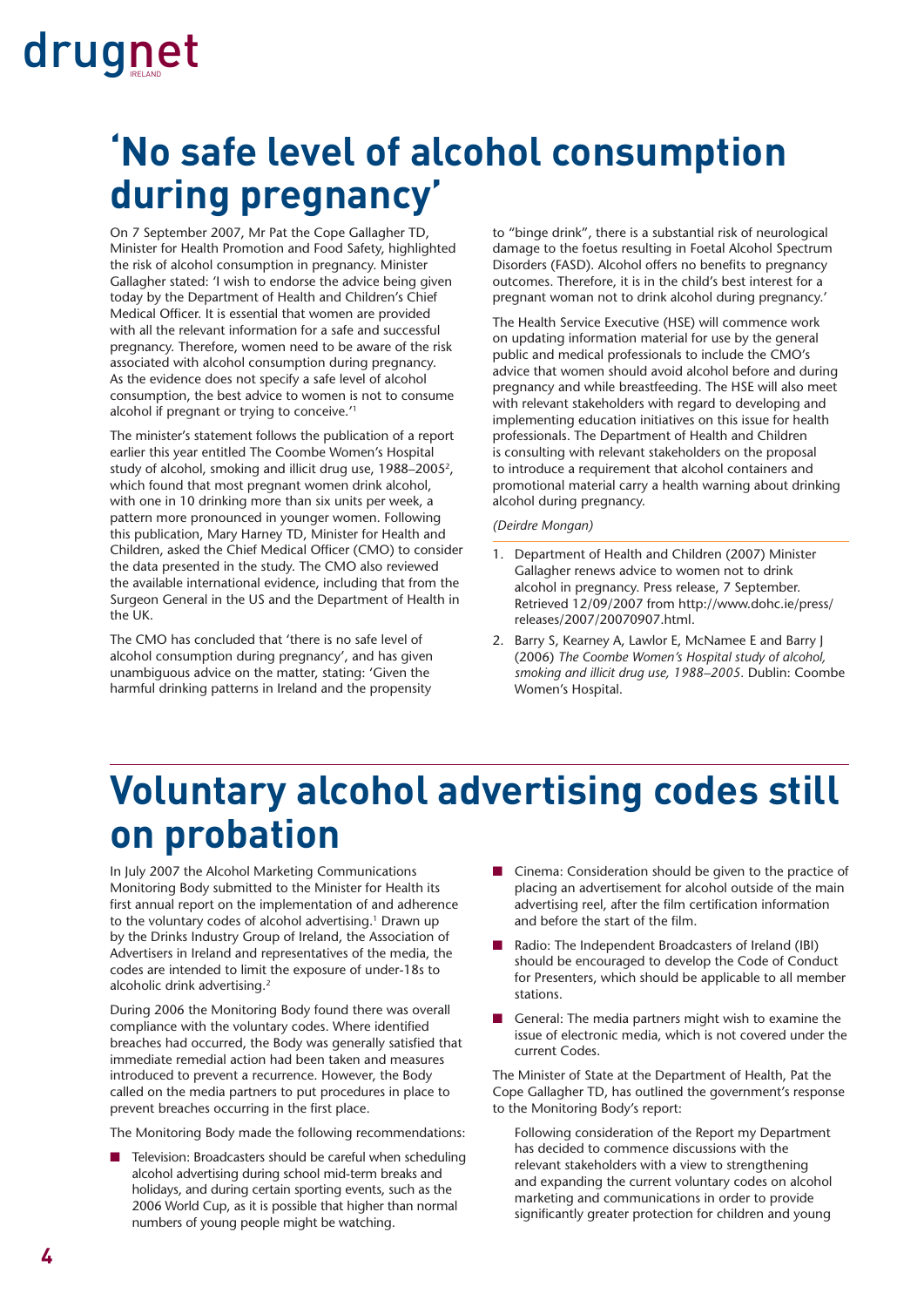#### Alcohol advertising codes *(continued)*

people. I will give further consideration to the possibility of using legislation in this area depending on the outcome of these discussions.<sup>3</sup>

#### *(Brigid Pike)*

- 1. Alcohol Marketing Communications Monitoring Body (2007) *Limiting the exposure of young people to alcohol advertising.* First annual report 2006. Retrieved 29 November 2007 from www.dohc.ie
- 2. For an account of the establishment and purpose of the Monitoring Body, see Pike B (2006) Self-regulation of alcohol advertising is on probation. *Drugnet Ireland*  $17.6$
- 3. Gallagher P the Cope (2007, 21 November) Parliamentary Debates Dáil Éireann Official Report: *Unrevised.* Vol. 642, col. 234, PDF version. Available at www.gov.ie/oireachtas/frame.htm

### **Social reintegration as a response to drug use in Ireland: an overview**

A new research report examining the association between aspects of social exclusion, problematic drug use and social reintegration as a response to this type of drug use in Ireland was launched on 6 November by the Alcohol and Drug Research Unit (ADRU) of the Health Research Board (HRB).<sup>1</sup>

Social exclusion, in the form of homelessness and insecure accommodation, inadequate education and poor employment skills, is closely associated with problematic drug use. As a response, social reintegration has emerged as a key aspect of drug treatment and rehabilitation in order to provide responses to accommodation, education, and vocational training and employment support requirements of problem drug users.

Social reintegration of problematic users is not a new concept; indeed, it has been around since the early 1960s.<sup>2</sup> The first attempt to include social reintegration measures in Irish drug policy occurred in the 1971 *Report of the working party on drug abuse*. 3 Subsequent drug policy development in 1991, 1996 and 2001 emphasised the importance of linking vocational training and employment skills with drug treatment.4-6 Since 2000, the Council of the European Union has urged member states to improve availability of, and access to, social reintegration services for drug users, and the European Monitoring Centre for Drugs and Drug Addiction (EMCDDA) and National Focal Points (NFPs) have been asked to monitor and report on the accessibility and availability of such measures in members states throughout the EU.7,8

This Overview brings together information on the association between unemployment, homelessness and problem drug use in Ireland and examines how drug policy and practice have responded to this situation. This information comes from in-depth interviews with service providers, an exploration of research and evaluation and policy documents and an analysis of data from the National Drug Treatment Reporting System (NDTRS). The main findings from an extensive literature search indicate that failure to address unemployment and homelessness among drug users can undermine treatment gains and lead to social exclusion.

Early chapters include an executive summary and details of the background and structure of the report and the data sources used. Chapter three presents the background to



**Mr Martin Keane, author of** *Social reintegration as a response to drug use in Ireland***. (Photo: JJ Berkeley)**

the development of social reintegration as a concept and examines the extent to which drug policy and practice in Ireland have understood the concept. Despite policy proposals to improve educational levels and employability among drug users in Ireland since the early 1970s, in practice, social reintegration measures have developed unevenly and at a much reduced rate, compared to drug prevention and treatment services. Consequently, there is a clear need to extend the discourse of drug responses to include social reintegration.

Chapter four examines the employment status of problematic drug users in Ireland, how drug users perceive employment and the barriers they experience when trying to improve their chances of finding employment. The key findings to emerge include the following:

- Of cases commencing treatment for problematic drug use in Ireland in 2003, just under 20% were in employment, compared to the national average of 65%, and 61% were unemployed, compared to the national average of 4.6%.
- Drug users who are employed use their main problem drug less frequently and report better drug treatment outcomes than their unemployed counterparts.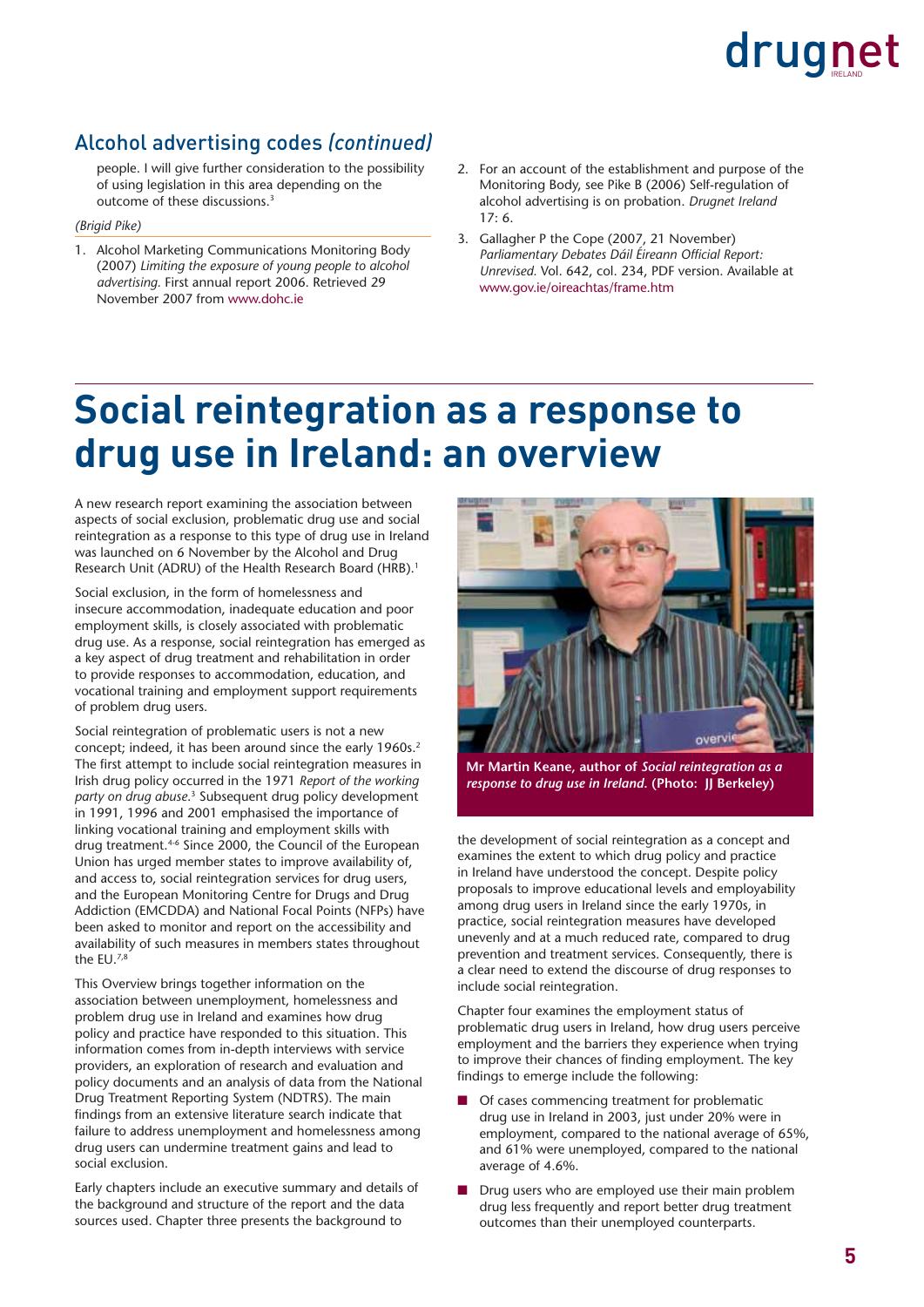#### Social reintegration *(continued)*

■ Drug users view employment as an important part of recovery and do not see methadone maintenance as a barrier to being employed.

Homelessness and drug use are strong indicators of social exclusion. Chapter five presents research from Ireland that shows the levels of social exclusion experienced by homeless drug users. For example:

- In 2003 almost 7% of drug users entering treatment in Ireland were homeless.
- When drug users are homeless they are likely to increase their drug use and progress to patterns of chaotic drug misuse.
- Homeless drug users associate their experiences of emergency hostel accommodation with their more chaotic periods of drug use. They have poorer physical and mental health than homeless people who do not use drugs.

Policy and practice have often been slow in the past to respond to the accommodation needs of homeless drug users. Chapter six presents examples of recent shifts in policy and practice on drugs and homelessness which suggest that the situation is improving. For example, the National Drugs Strategy<sup>6</sup> recognises that the provision of accommodation is an integral element of drug treatment and the 2006 homeless preventative strategy<sup>9</sup> calls on all agencies working on behalf of drug users to work together to improve services.

Vocational rehabilitation is about developing the personal competencies and improving the employability of the recovering drug user. Chapter seven presents the theory behind vocational rehabilitation and chapter eight presents the evidence to show that treatment outcomes can be improved when clients are assisted in developing their vocational skills.

- Evidence suggests that vocational training contributes to a reduction in drug use.
- Completion of vocational programmes is strongly associated with obtaining employment and improved personal and social functioning.
- Supported work interventions and dedicated employment counsellors are effective at getting drug users into employment.
- Evidence from vocational rehabilitation interventions in Ireland suggest that participants have made educational and vocational progress by improving their literacy, achieving accredited training certificates and progressing to work placement and, in some cases, paid employment.

Chapter nine develops the concept of employability and provides a framework for service providers to map the progression of clients in vocational training projects. The main themes to emerge indicate that enhancing employability involves matching the attitudes and capabilities of the individual, the needs and expectations of employers and the demands of the labour market. Enhancing employability for drug users also requires an inter-sectoral partnership approach from service providers, and problematic drug use needs to be brought under control through treatment if recovering drug users are to have a realistic chance of enhancing their employability.

Finally, chapter ten presents a model of social reintegration that predicts the different phases of recovery that drug users can experience. The model developed by Buchanan<sup>10</sup> outlines six phases to social reintegration for problem drug users. The first four phases signal changes in the individual and in their use of drugs as they move from chaos to eventual control. The later three phases suggest that, while recovering drug user's move towards 'normal living', individuals and agencies in the wider society need to change their attitudes and behaviour towards recovering problematic drug users. The model provides a useful framework to conceptualise the symbiotic changes that must take place on the part of the drug user and the wider society, if the vision of social reintegration is to be realised.

The publication of this Overview is timely in that it follows the recently launched report of the Working Group on Drugs Rehabilitation.11 That report sets out the structural arrangements required to respond to homelessness, inadequate education and poor employment skills among current, stabilised and former users. It is hoped that the evidence presented in this Overview on both the social risks of homelessness and unemployment and the ways in which these risks can be reduced will help to inform the implementation of the rehabilitation strategy.

#### *(Martin Keane)*

- 1. Keane M (2007) *Social reintegration as a response to drug use in Ireland.* Overview 5. Dublin: Health Research Board.
- 2. United Nations Single Convention on Narcotic Drugs, 1961 (Article 38, sections 1 and 2).
- 3. Working Party on Drug Abuse (1971) *Report of the working party on drug abuse.* Dublin: Stationery Office.
- 4. Department of Health (1991) *Government strategy to prevent drug misuse.* Dublin: Department of Health.
- 5. Ministerial Task Force on Measures to Reduce the Demand for Drugs (1996) *First report of the ministerial task force on measures to reduce the demand for drugs.* Dublin: Stationery Office.
- 6. Department of Tourism, Sport and Recreation (2001) *Building on experience: National Drugs Strategy*  2001–2008. Dublin: Stationery Office.
- 7. Council of the European Union (2000) *EU Action Plan on Drugs 2000–2004.* Brussels: Council of the European Union.
- 8. The Alcohol and Drug Research Unit (ADRU) is the Irish Focal Point and reports annually, to the EMCDDA on the drug situation in Ireland.
- 9. Pillinger J (2006) *Preventing homelessness: a comprehensive preventative strategy to prevent homelessness in Dublin, 2005–2010.* Dublin: Homeless Agency.
- 10. Buchanan J (2004) Missing links? Problem drug use and social exclusion. *Probation Journal*, 51(4): 387–397.
- 11. Working Group on Drugs Rehabilitation (2007) *National Drugs Strategy 2001–2008: rehabilitation. Report of the working group on drugs rehabilitation.* Dublin: Department of Community, Rural and Gaeltacht Affairs.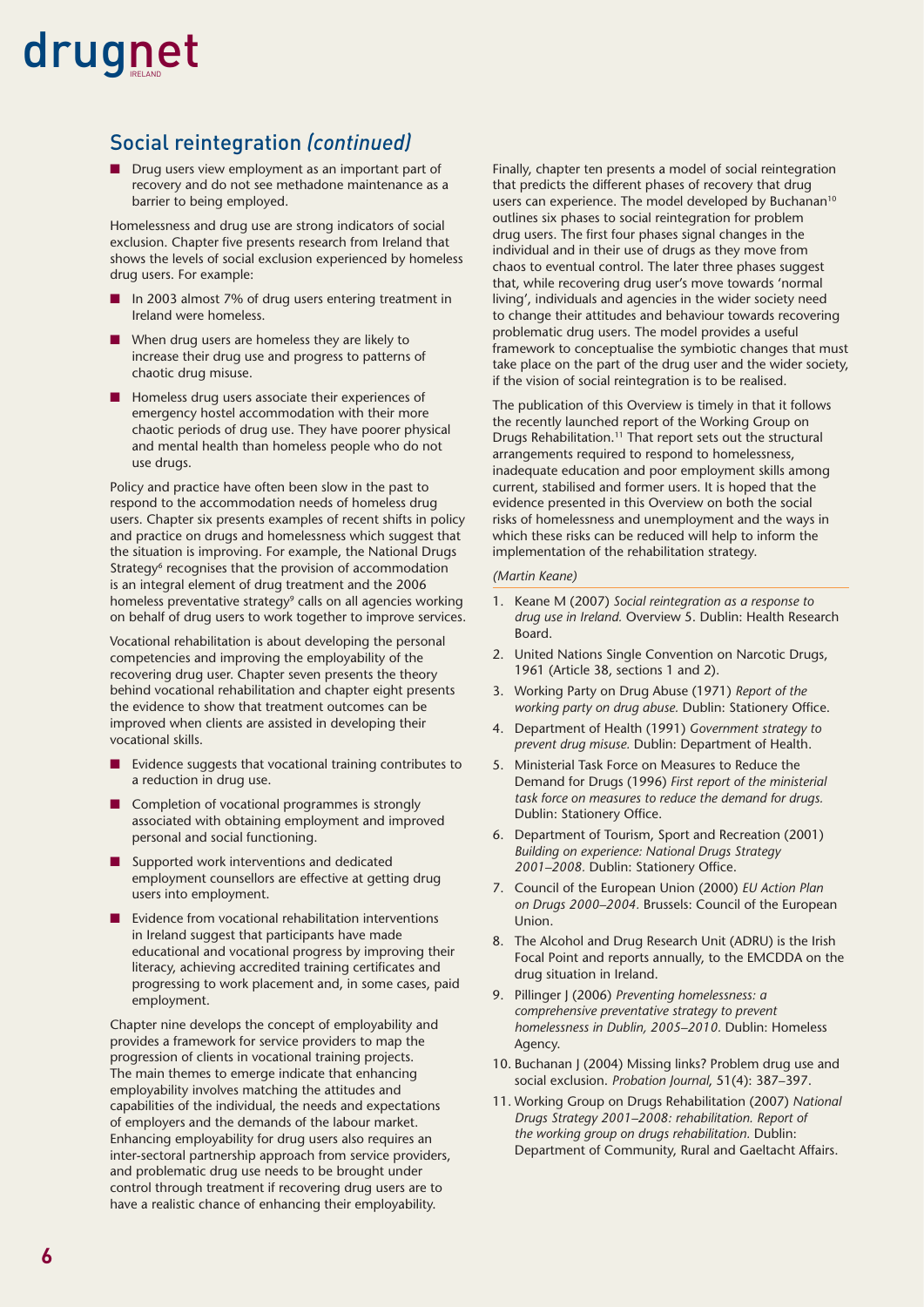### **Innovative job placement model for methadone-maintained clients**

The *Report of the Working Group on Drugs Rehabilitation*1 which was compiled to form the basis of the proposed rehabilitation pillar of the National Drugs Strategy recommends that measures to improve the employability of current, former and recovering drug users should form a key part of rehabilitation care plans, with the overall aim 'to maximise the quality of life, re-engagement in independent living and employability of the recovering problem drug user, in line with their aspirations' (p. 21).

The logic of this aspiration to improve employment prospects for individuals affected by the use of drugs is supported by research from the US by Platt,<sup>2</sup> which found that clients in employment stayed in treatment longer and achieved better outcomes than their unemployed counterparts. However, with unemployment rates among treatment contacts remaining high (61% of cases entering treatment in 2003 in Ireland were unemployed<sup>3</sup>), finding ways to improve employment opportunities is a challenge for service providers.

There is no vocational intervention or programme that has been generally adopted for any client population or treatment modality in the addiction field, although some initiatives have been tried. primarily in the US. One such intervention is the Customized Employment Supports (CES) model. This model is a manual-based, theorydriven approach and involves a skilled vocational counsellor working intensively with a small caseload of clients to overcome the vocational and non-vocational barriers to employment. The model comprises individual counselling, rapid job searching and therapeutic fieldwork.

A recent evaluation of this model suggests that it can be an effective approach to improving the employment prospects of methadone clients.<sup>4</sup> This study tested the hypothesis that methadonemaintained clients assigned to the experimental (CES) group would have better employment outcomes than those assigned to a control condition who received standard vocational counselling. The study involved 184 clients at two methadone clinics in New York City. Unemployed or underemployed clients who were stablised on methadone for at least 30 days and who had negative urine tests for heroin and/or cocaine use in the previous four weeks were eligible to take part in the study. Also, an absence of severe mental illness or disability and a willingness to enter the study were required.

Participants were randomly assigned to the CES group or the control group. The research team implemented quality assurance procedures to ensure consistency in the way CES counsellors delivered the intervention and in the way researchers conducted interviews and recorded the data from participants.

Data were collected at baseline and at 6-month and 12-month follow-ups in interviews with participants and from vocational activities logs provided by counsellors and documentation of employment activity. The retention rate at 12-month follow-up was  $91\%$  (168/184). The final analytical sample comprised 168 participants, of whom 78 were in the CES group and 90 in the control group.

The results supported the hypothesis that those in the CES group were significantly more likely than those in the control group to obtain any paid employment and informal, 'of the books' employment. However, no significant differences for competitive employment or total earnings were observed between the groups. Competitive employment was defined as full-time work in the labour market, and any paid employment meant part-time and temporary jobs. Informal employment included jobs that were 'of the books' and operated in what may be termed the 'black economy', where clients did not pay tax or qualify for employment-related protections such as pension, annual leave or insurance.

The authors of the study put forward a number of reasons why outcomes for competitive employment were not better. These included:

Clients' reluctance to seek or accept full-time paid employment as this would mean entering a competitive labour market, probably at the rate of minimum wage because of their poor employment histories and lack of skills, with the threat to their eligibility for welfare assistance plus rent supplement, food stamps and medical insurance if they did not succeed in maintaining competitive employment

- Clients' fear at leaving a familiar but unproductive lifestyle and entering the competitive world of work where they would be compared with employees of long-standing in the labour market
- Client's preference for temporary or 'of the books' employment as a way of increasing their ability and confidence to eventually enter the competitive labour market
- A deteriorating job-market during the study period.

Although this study involved relatively small numbers of methadone-maintained clients and the transferability of findings from the US to Europe is not proven, the findings suggest that intensive vocational intervention during treatment can improve employment outcomes.

Finally, in discussing the findings of this study and possible implications for policy and practice, the authors make a number of pertinent points that require further reflection by all stakeholders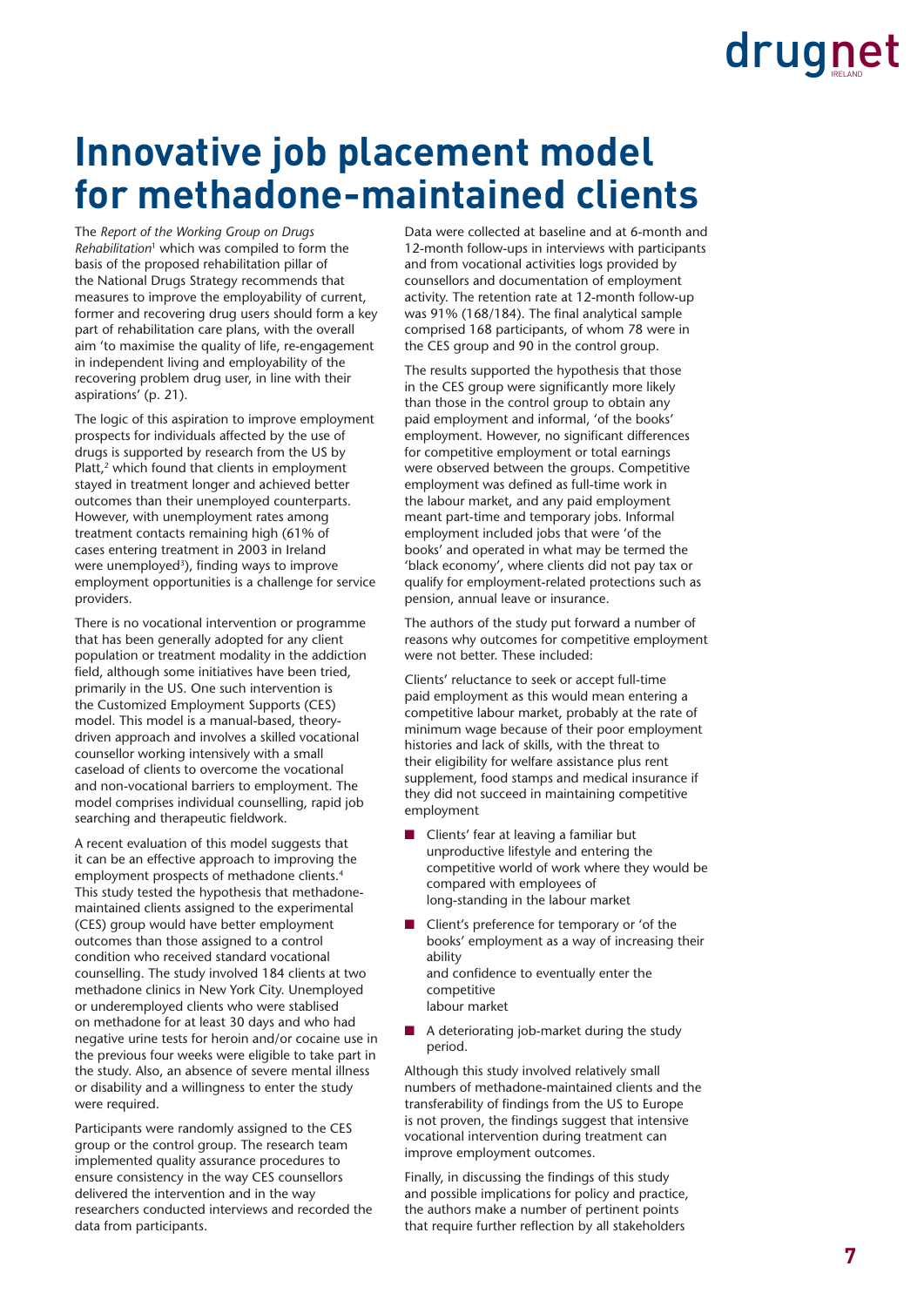#### Innovative job placement model *(continued)*

interested in the rehabilitation and social reintegration of drug users.

- There is a need for skilled vocational counsellors, located in or near treatment centres, to engage and motivate clients to improve their employability.
- For such interventions to be more widely adopted there has to be a strong belief in the value of client employment among all treatment staff.
- Each job taken on by recovering drug users, no matter how brief, must be valued as a positive learning experience for the client.
- There is a need for research that follows employed substance users over considerable periods of time to determine how much support they need, and for how long. Progressive social policies that promote

appropriate incentives for prospective employers to encourage them to hire persons in recovery need to be developed.

#### *(Martin Keane)*

- 1. Working Group on Drugs Rehabilitation (2007) *National Drugs Strategy 2001–2008: Rehabilitation. Report of the working group on drugs rehabilitation.* Dublin: Department of Community, Rural and Gealtacht Affairs.
- 2. Platt II (1995) Vocational rehabilitation of drug abusers. *Psychological Bulletin,* 117(3): 416–433.
- 3. Keane M (2007) *Social Reintegration as a response to drug use in Ireland.* Overview 5. Dublin: Health Research Board.
- 4. Magura S, Blankertz L, Madison EM, Friedman E and Gomez A (2007) An innovative job placement model for unemployed methadone patients: a randomized clinical trial. *Substance Use & Misuse,* 42(5): 811–828.

### **Residential services for alcohol and drug users**

The National Drugs Strategy (NDS) 2001–2008 provides the strategic framework for drug services in Ireland. The strategy is based on four pillars, supply reduction, prevention, treatment and research, and is underpinned by 100 actions which are the responsibility of various government departments and agencies. Through the NDS, the Health Service Executive (HSE) (formerly the 10 health boards), is mandated to provide a range of treatment options, including residential components, to drug users experiencing problems. working group in 2006 to describe residential treatment services for problem drug and alcohol users in Ireland, to calculate their current capacity and to estimate future requirements. The report of that group has now been published.<sup>1</sup>

The working group mapped existing inpatient detoxification, rehabilitation and aftercare services, and reviewed the international literature. The literature examined four specific areas: models of care, the evidence base for opiate and alcohol detoxification, methods employed to calculate

| <b>Bed type</b>                               | <b>Current provision</b>                                                                  | <b>Total beds required</b>                                                                                                                                                                                                                                                                                                                                                | <b>Shortfall</b> |
|-----------------------------------------------|-------------------------------------------------------------------------------------------|---------------------------------------------------------------------------------------------------------------------------------------------------------------------------------------------------------------------------------------------------------------------------------------------------------------------------------------------------------------------------|------------------|
| Medical detoxification<br>and stabilisation   | 23                                                                                        | 127, of which:<br>50% for alcohol (64), and 50% for drugs<br>(63)                                                                                                                                                                                                                                                                                                         | 104              |
| Community-based<br>residential detoxification | 15                                                                                        | Assessment not completed                                                                                                                                                                                                                                                                                                                                                  |                  |
| Residential rehabilitation                    | 634.5, of which 31%<br>are reserved for use by<br>people with problem<br>alcohol use only | 887, of which: between 14 and 37 for a<br>specific adolescent service; 205 for illicit<br>drug users transferring from inpatient<br>detoxification services; 382 for problem<br>alcohol users transferring from inpatient<br>detoxification services; and 300 to<br>address the needs of drug or alcohol<br>users who have attended outpatient<br>detoxification services | 252.5            |
| Step-down/halfway<br>house                    | 155, of which 76% are<br>for use by men only                                              | 296 (required by 30% of service users)                                                                                                                                                                                                                                                                                                                                    | 141              |

In 2005, a mid-term review of the NDS recommended that rehabilitation be adopted as a fifth pillar of the Strategy. Arising from this recommendation, the HSE appointed an expert the number of places required for detoxification, and the standards for measuring quality of care. Available data from existing reporting systems, such as the Hospital In-Patient Enquiry scheme,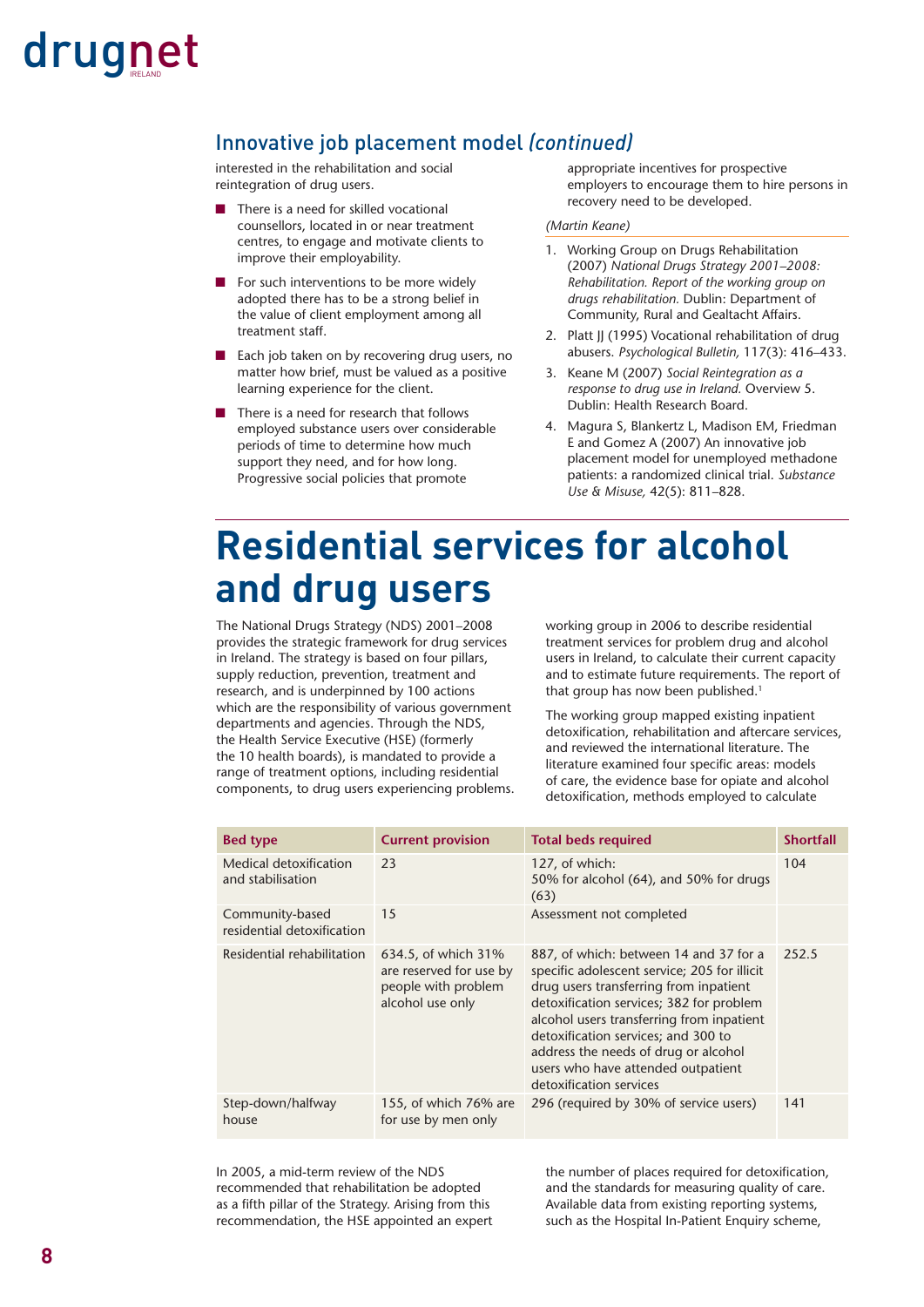#### Residential services *(continued)*

the National Drug Treatment Reporting System and the National Psychiatric In-Patient Reporting System, were analysed. A number of submissions were made to the group. A population-based approach was adopted to estimate the level of residential services required. The availability of and requirements for residential treatment beds are shown in the table below.

The key recommendations of the working group are:

- The four-tier model of service delivery, which offers clients the least intensive intervention appropriate to their need, should be adopted as the framework for the future delivery of alcohol and drug services in Ireland. It was acknowledged that the all four tiers need to be fully resourced for this model to be effective.
- A standardised assessment protocol which allows for the systematic identification of each client's needs is required.
- Inpatient detoxification should, as a rule, be provided in dedicated units. The transition from a detoxification programme to rehabilitation should be seamless so as to avoid waiting lists, relapse and (in the case of opiates) overdose. Detoxification must be followed up by rehabilitation and aftercare interventions. The number of inpatient detoxification and residential rehabilitation beds needs to be increased (see table above).
- Where there is unused capacity at present in a service or unit because of staffing shortages, such capacity needs to be brought on stream immediately.
- $\blacksquare$  In highlighting a deficit of 356.5 beds (104 inpatient detoxification and 252.5 rehabilitation), the working group noted the estimated 66 beds in psychiatric units and hospitals that are currently used for alcohol and drug problems and which will no longer be available as a result of the restructuring proposed in the report of the expert group on mental health policy.<sup>2</sup>
- Of the estimated 63 beds required for inpatient detoxification for drug users, one 50-bedded unit should be provided between the Dublin Mid-Leinster and Dublin North East HSE regions where, the data indicate, the majority of opiate and benzodiazepine users live. The remaining 13 beds should be divided between the HSE Southern and HSE Western Regions.
- In the case of services focusing primarily on the treatment of alcohol problems (detoxification and residential), the beds need to be evenly spread over the four HSE regions (16 per region) since the data suggest a more even distribution of alcohol-related problems throughout the country.
- Clients with co-morbidity issues who are in residential drug and alcohol services should be provided with adequate support by the mental health services, with clear pathways

into residential mental health services when required.

- There is a need to review community-based or outpatient detoxification services, including the possible role of Level 2 GPs in their provision.
- The Prison Service needs to extend its detoxification and rehabilitation programme in Mountjoy Prison, and establish similar programmes in all other prisons within the State.
- The provision of step-down or halfway-house accommodation for newly released prisoners and homeless people who have been detoxified or who have started rehabilitation programmes is particularly important.
- A unique identifier and mechanism to track progression from treatment services to rehabilitation is required.
- A directory of current residential services needs to be developed and undated annually.
- Families of drug and alcohol users could be more involved in the overall careplans of recovering users. Innovative approaches to care for the children of drug users while in treatment are required.
- The Quality in Alcohol and Drugs Services (QuADS)3 suite of organisational standards and the Drug and Alcohol National Occupational Standards (DANOS), $4$  developed in the UK by Alcohol Concern and Drugscope and Skills for Health, should be adapted for use by drug and alcohol services in Ireland.
- There must be quality standards for the residential facilities themselves, and the HSE should discuss with the Health Information and Quality Authority (HIQA) the possibility of bringing such facilities under the regulation of HIQA's social services inspectorate. This would help avoid duplication of effort when quality audits are undertaken.
- It is particularly important that relevant stakeholders ensure that all detoxification procedures meet the highest standards of clinical governance, care and patient safety.
- The level of provision set out in this report should be reviewed in March 2010.

#### *(Jean Long)*

- 1. O'Gorman A and Corrigan D (2007) *Report of the HSE working group on residential treatment and rehabilitation (substance users).* Dublin: HSE.
- 2. Expert Group on Mental Health Policy (2006) *A vision for change: report of the expert group on mental health policy. Dublin: Stationery Office.*
- 3. Alcohol Concern and DrugScope (1999) *Quality in Alcohol and Drug Services (QuADS): Organisational Standards.* London.
- 4. For more information about DANOS, see the Skills for Health website at www.skillsforhealth. org.uk.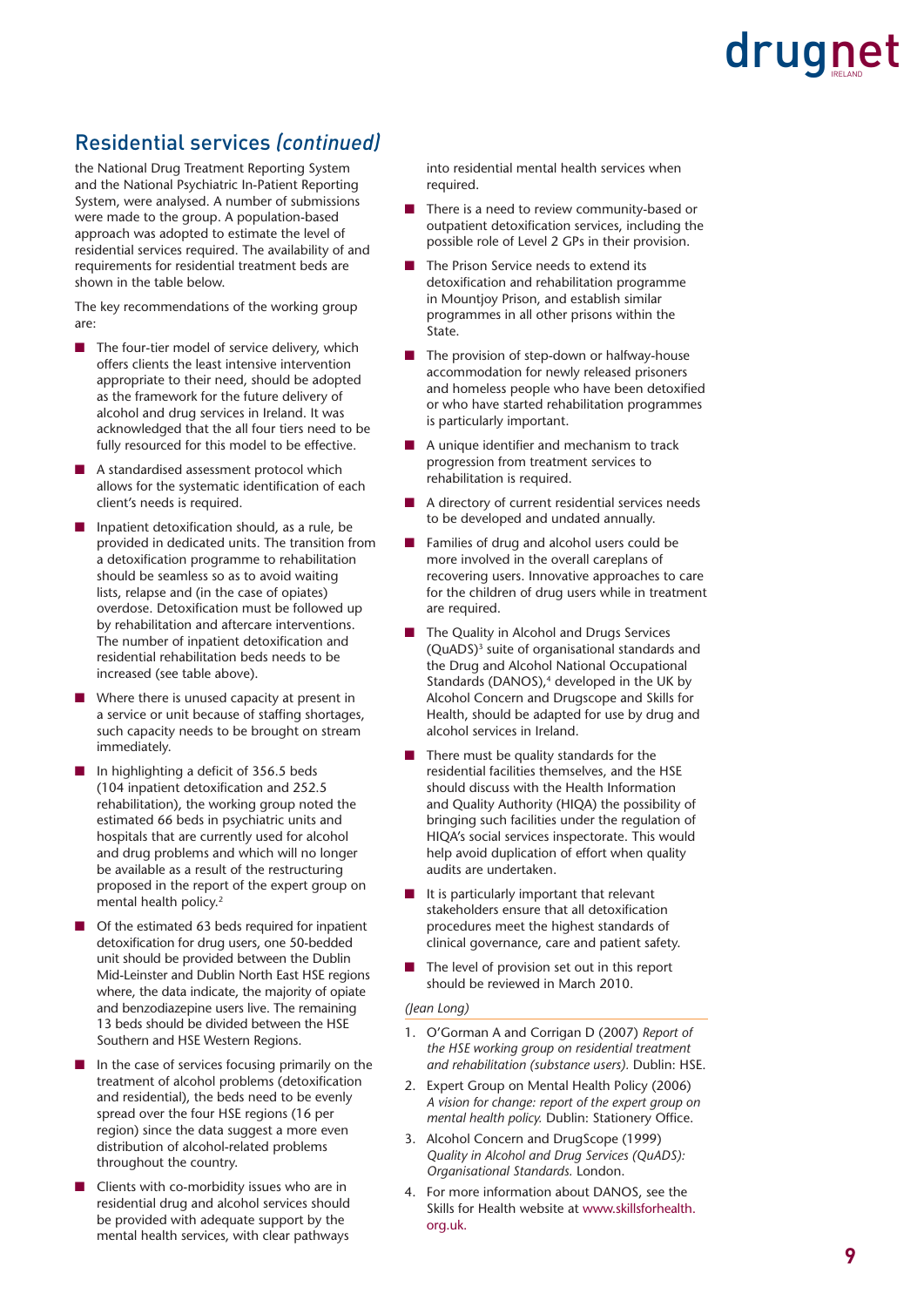### **RDTF strategies and prevention**

In the last issue of *Drugnet Ireland* the responses of the regional drugs task forces (RDTFs) to the Supply Reduction pillar of the National Drugs Strategy were considered.<sup>1</sup> In this issue, responses under the Prevention pillar are considered.

The National Drugs Strategy recognises four components of Prevention – education, awareness, information, and prevention, the last encompassing support for the family, and diversionary and structural interventions.2 The strategies of the 10 RDTFs<sup>3</sup> display a similar range of understandings of the concept, but highlight the challenge of choosing the right mix of interventions, and providing them at the right time in the right places. Different elements of this challenge are teased out here. The types of substances being used need to be taken into account. For example, in the north-west, there is a low level of illegal drug use – mostly cannabis and ecstasy – and the principal problems are due to polydrug use, under-age drinking and the extent to which the drug culture and under-age drinking have become intertwined. As a consequence, the RDTF has decided to focus on 'awareness', with two objectives – to raise the levels of awareness of drug misuse and under-age drinking, and to research, compile and disseminate relevant and up-to-date data regarding drug misuse and under-age drinking in the region (NWRDTF: 7).

The age of the target populations and their particular needs also have to be taken into account. One RDTF found that many education/prevention measures were targeting adults (aged over 18), although it was acknowledged that the most vulnerable to developing a drug misuse problem are primarily those under the age of 16 years. The assumption appeared to be that services targeting families and concerned others would equip these individuals to have an influence on their at-risk family members. The RDTF arqued: 'The capacity of family members to exert their influence with regard to preventing young people from becoming involved in drugs, or in terms of early identification, may need to be examined to ensure that resources are being deployed in the most efficient and effective manner' (SWRDTF: 37-8).

Another RDTF noted that older age groups had separate and distinctive needs: 'The focus of drug and alcohol campaigns

is often on young people and their risk-taking behaviours, yet it is also important to look at the range of people and age groups who may develop problems. While it may be true to say that very few older people develop heroin problems, they may experience difficulties with alcohol, tranquillisers, sleeping tablets or painkillers. It is important to recognise that people may be experiencing dependence difficulties with over-the-counter medications' (WRDTF: 29). Having consulted with education and prevention service providers in its region, the SWRDTF reported, 'There is an almost exclusive focus on education as the primary method of prevention, which is worrying given the correlation between drug misuse and early school-leaving' (SWRDTF: 25). Other preventive measures, such as diversion, might be more relevant to this population.

The location of services and the channels for the provision of prevention services across large regions poses yet another set of challenges. The SWRDTF found wide variations in the range of education/prevention services provided in different settlement areas, with patchy coverage in core urban areas, and progressively lower levels of service provision in sub-urban commuter towns and in rural areas. Conversely, in the ECRDTF it was found that there was an over-supply of education/prevention services in comparison to treatment, harm reduction and rehabilitation services. It was observed that this represented 'a narrow perspective which will need to be widened if the drug problem in the area is to be addressed in any comprehensive or coherent way' (ECRDTF: p. 24). Finding that most services operated on a basis of open access, the ECRDTF suggested this had both advantages and disadvantages: everyone had access to a service but those most in need or those whose needs could best be met by a particular programme might miss out through allocation of places on a first-come – first-served basis. It called for more targeted services, run according to clear aims and objectives, and evaluated to ensure resources are being used efficiently and effectively (ECRDTF: p. 25).

Co-ordination of services across extensive regions and the establishment and maintenance of standards were identified as means of coping with the challenges of providing appropriate services. Proposed actions included:

| <b>Regional drugs task force</b> |                              | Catchment area                                                                  |
|----------------------------------|------------------------------|---------------------------------------------------------------------------------|
| <b>ECRDTF</b>                    | <b>Fast Coast</b>            | South Dublin City and County excluding seven LDTF areas,<br><b>East Wicklow</b> |
| <b>MRDTF</b>                     | Midland                      | Counties Laois, Longford, Offaly, Westmeath                                     |
| <b>MWRDTF</b>                    | Mid-Western                  | Counties Clare, Limerick, North Tipperary                                       |
| <b>NDRDTF</b>                    | North Dublin City and County | North Dublin City and County excluding five LDTF areas                          |
| <b>NERDTF</b>                    | North East                   | Counties Cavan, Louth, Meath, Monaghan                                          |
| <b>NWRDTF</b>                    | North West                   | Counties Donegal, Leitrim, Sligo and north-west Cavan                           |
| <b>SRDTF</b>                     | Southern                     | Counties Cork, Kerry                                                            |
| <b>SERDTF</b>                    | South East                   | Counties Carlow, Kilkenny, South Tipperary,<br>Waterford, Wexford               |
| <b>SWRDTF</b>                    | South West                   | South and West Dublin, West Wicklow and County Kildare                          |
| <b>WRDTF</b>                     | Western                      | Counties Galway, Mayo, Roscommon                                                |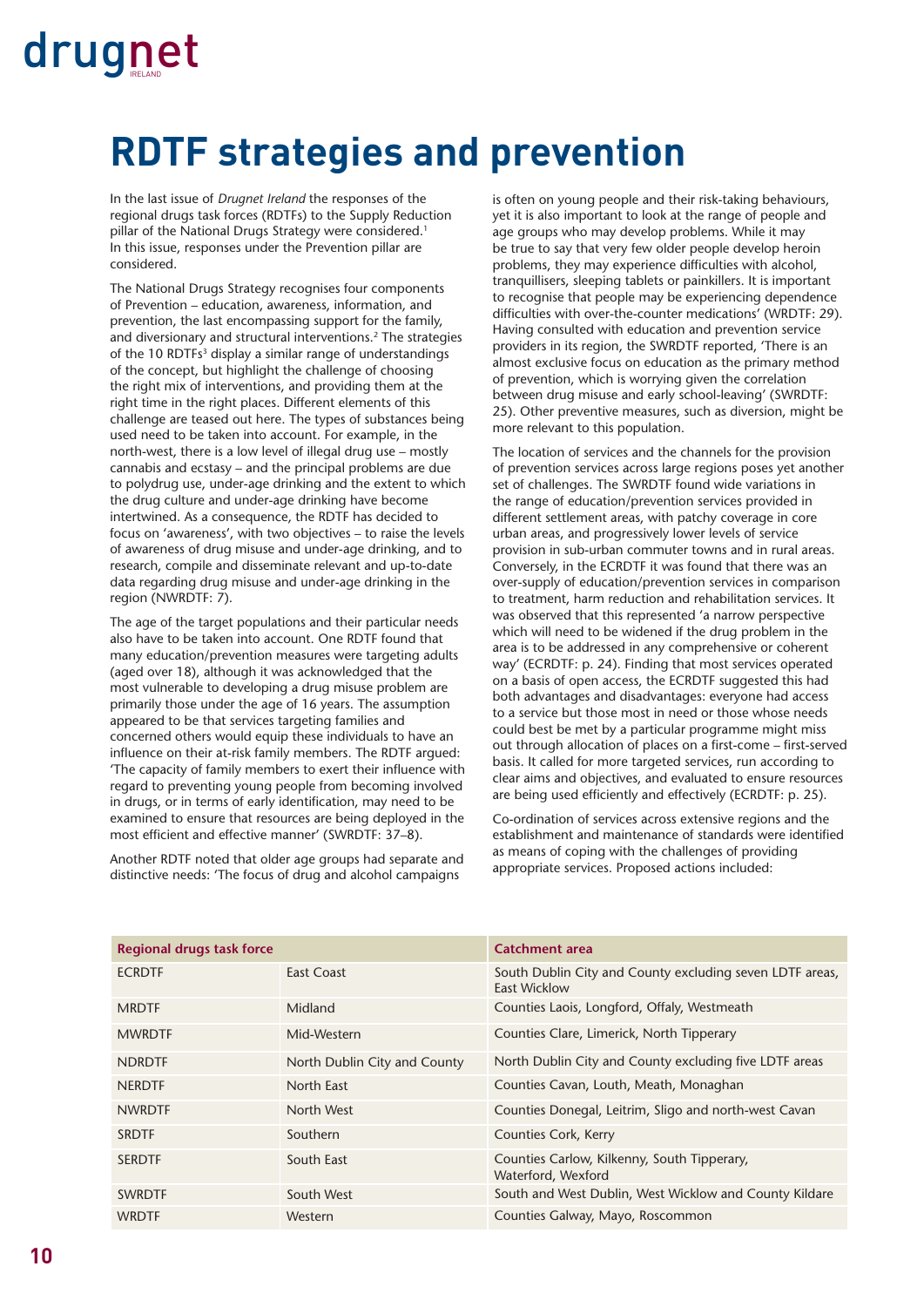#### RDTF strategies *(continued)*

- appoint a prevention co-ordinator to run a regional education/prevention forum and to research, develop and apply a model of best practice and early intervention;
- set up a regional drugs education forum;
- establish a unified standard across the voluntary, community and statutory sectors within drugs education/prevention;
- increase the level of monitoring and evaluation;
- provide training of personnel as a way of enhancing the standard of services;
- support existing addiction studies courses; and fund the development and delivery of a locally-based diploma in addiction studies in

conjunction with local service providers and tertiary educational institutions.

#### *(Brigid Pike)*

- 1. Pike B (2007) RDTF strategies and supply reduction. *Drugnet Ireland,* Issue 23: 4.
- 2. Department of Tourism, Sport and Recreation (2001) *Building on experience: national drugs*  strategy 2001-2008. Dublin: Stationery Office. Section 6.3.
- 3. The RDTF strategy and action plan documents are held in hard copy in the National Documentation Centre, and are available online at www.hrb.ie/ndc.

### **Promoting evidence-based practice in drugs task forces**

This article reports on the process and outcomes of work by the Alcohol and Drugs Research Unit (ADRU) of the Health Research Board (HRB) in collaboration with the National Drugs Strategy Team (NDST) in promoting good practice in reducing demand for drugs in local and regional drugs task forces.

This work is in response to the following EU and national policy objectives:

- EU Drugs Action Plan 2005–2008 calls on the European Monitoring Centre for Drugs and Drug Addiction (EMCDDA) and National Focal Points (NFPs)<sup>1</sup> to improve coverage and dissemination of, and access to, evaluated best practice in reducing demand for drugs.
- Action 91 of the National Drugs Strategy calls on the NDST to disseminate models of best practice from the work of local and regional drugs task forces (LDTFs and RDTFs).

From May to July 2007 ADRU, in collaboration with the NDST, ran six workshops with representatives from the drugs task forces. The workshops introduced participants to:

- Evidence-based practice (EBP) in drug prevention
- EBP in rehabilitation and social reintegration as core components in an overall drug treatment response
- the logic-model as a framework for designing good practice interventions

For the purpose of the workshops, EBP was defined as practice based on the findings of scientific research. The examples presented in the workshops were drawn from up-to-date systematic reviews on

'what works'. This facilitated a discussion on the quality and relevance of published research and its usefulness to service providers.

The workshops included a research exercise with representatives from the task forces to establish the following:

- To what extent is evidence from research used when strategic and operational plans are compiled?
- What are the perceptions of and barriers to using research evidence?
- How can the use of research evidence to inform policy and practice be supported in the future?

Data were collected through focus groups with nine regional drug co-ordinators, 15 development workers and a group of 10 people that included community liaison workers, project managers, RDTF community and voluntary representatives, and an RDTF chairperson.

The main findings from the focus groups were:

- Regional and local drugs task forces, for the most part, have not used research to inform the development of their strategic response to drug use and associated problems.
- The main obstacles to using an evidencebased approach appear to be cultural, with communities perceiving research as belonging to a different culture, that of the 'ivory tower' of academia, and having little relevance or application to the services being developed in communities.
- This perceived cultural gap between research and practice in the communities often results in fear among service providers of engaging with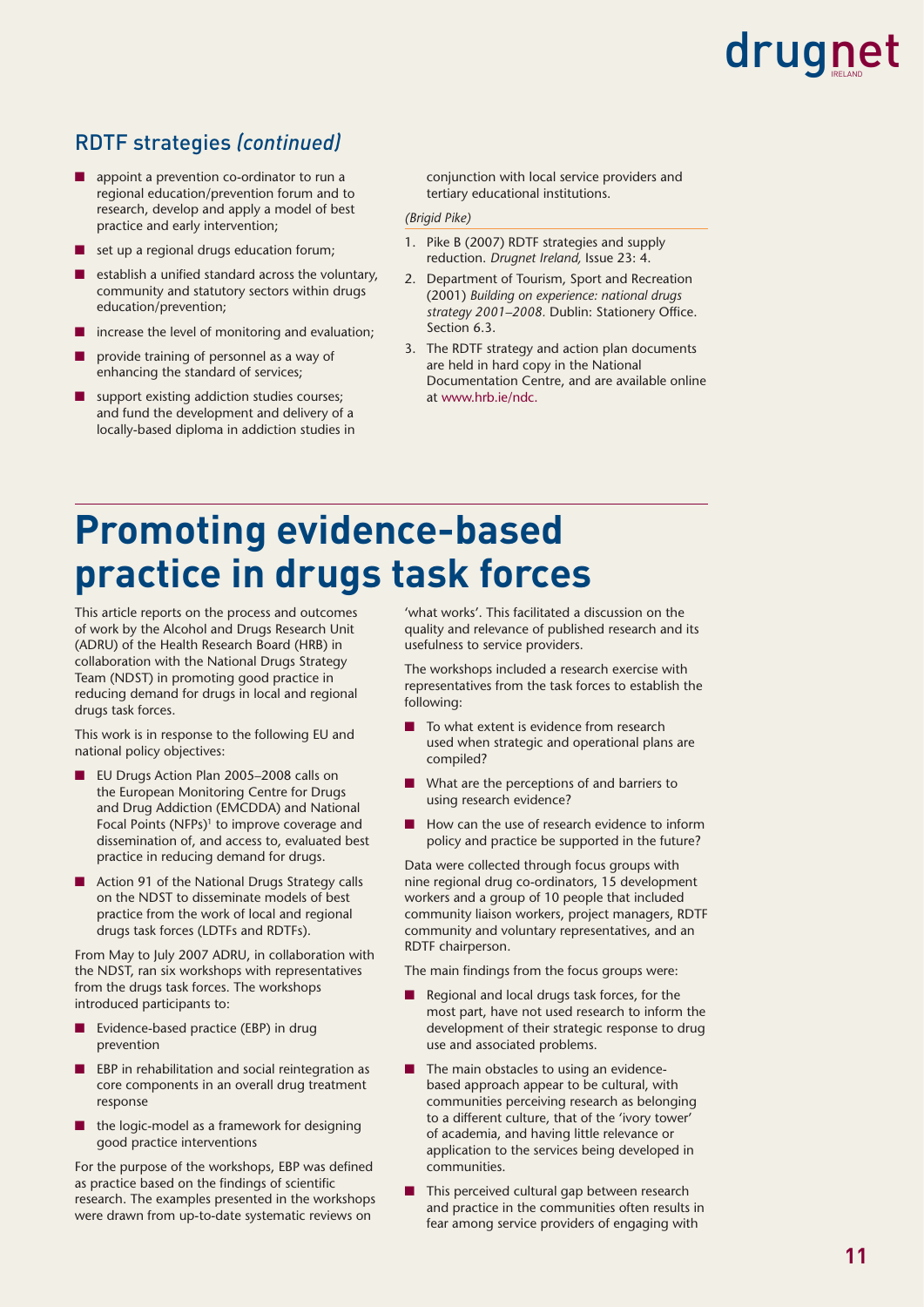#### Evidence-based practice *(continued)*

research, which is often seen as complex and inconclusive

■ Services are usually planned using what was reported as 'a top of the head approach' – a mix of anecdotal evidence and personal experience – when deciding the most effective way to respond to a particular problem.

However, the focus groups also revealed a willingness to engage with and use research evidence to inform practice if the appropriate supports were in place. It was also felt that task force committees and sub-groups could be persuaded of the value of engaging with and using research evidence if the following measures were adopted:

- Take research out of the perceived 'ivory tower' of research institutions and make it understandable and relevant to service providers.
- Make research evidence available to communities in an accessible format that does not involve having to sift through cumbersome research reports.
- Present research evidence in a way that allows service providers to assess the implications for their services.
- Support communities with regular training and education workshops and give service providers quality follow-up support.

In early September 2007, the outcomes from the workshops were presented to the NDST, with recommendations to promote and develop an evidence-based culture in the drugs task forces. The recommendations were:

- Design and run workshops on EBP, targeting task force committees (and then services).
- Explore mechanisms to adopt and implement EBP with task force committees.
- Identify and facilitate the use of evaluation techniques to assess the effectiveness of an evidence-based approach to service delivery.
- Provide technical assistance to task forces to enable them to design and implement small area studies that estimate the extent of drug use, and quality assessment criteria for interventions.
- Liaise with service providers to identity information needs on 'what works' in identified areas.
- Produce regular and up-to-date bulletins on EBP in specific domains, for example, school based prevention, selective prevention, and family support

These recommendations are in line with the main outcomes from the focus groups, which identified a cultural gap between research and local practice. Consequently, there a need to try to bridge this gap using a staged approach to supporting local communities to shift from a 'top of the head' approach to the use of research evidence. The recommendations are also in line with the four main outcomes identified by Proctor<sup>2</sup> that must be attained if EBPs are to be successfully adopted by practitioners:

- 1. Motivate and facilitate agency-based practitioners to identify and access information about available EBPs that have been identified by others.
- 2. Identify approaches to bring about acceptance of EBPs and facilitate adoption once identified and accepted.
- 3. Identify methods that facilitate specific implementation of EBPs, for example, manuals, incentives.
- 4. Identify methods to facilitate the evaluation of outcomes following implementation to permit feedback and revision.

ADRU, in collaboration with the NDST, will continue to play a role in disseminating EBP to service providers in the regional and local drugs task forces. This work will be influenced by the 'translational' model of dissemination as advanced by Lawrence.<sup>3</sup> This model is based on the idea of research being translated by 'knowledge brokers', making it policy and practice relevant. This approach is seen as more useful than the traditional linear approach to dissemination, which assumes that, when research evidence is made available, practitioners have the time and interest to read and interpret the results and apply them to practice.

#### *(Martin Keane)*

- 1. The Alcohol and Drug Research Unit (ADRU) is the Irish National Focal Point (NFP) of the EMCDDA.
- 2. Proctor EK (2004) Leverage points for the implementation of evidence-based practice. *Brief Treatment and Crisis Intervention,* 4(3): 227–242.
- 3. Lawrence R (2006) Research dissemination: actively bringing the research and policy worlds together. *Evidence and Policy,* 2(3): 373–384.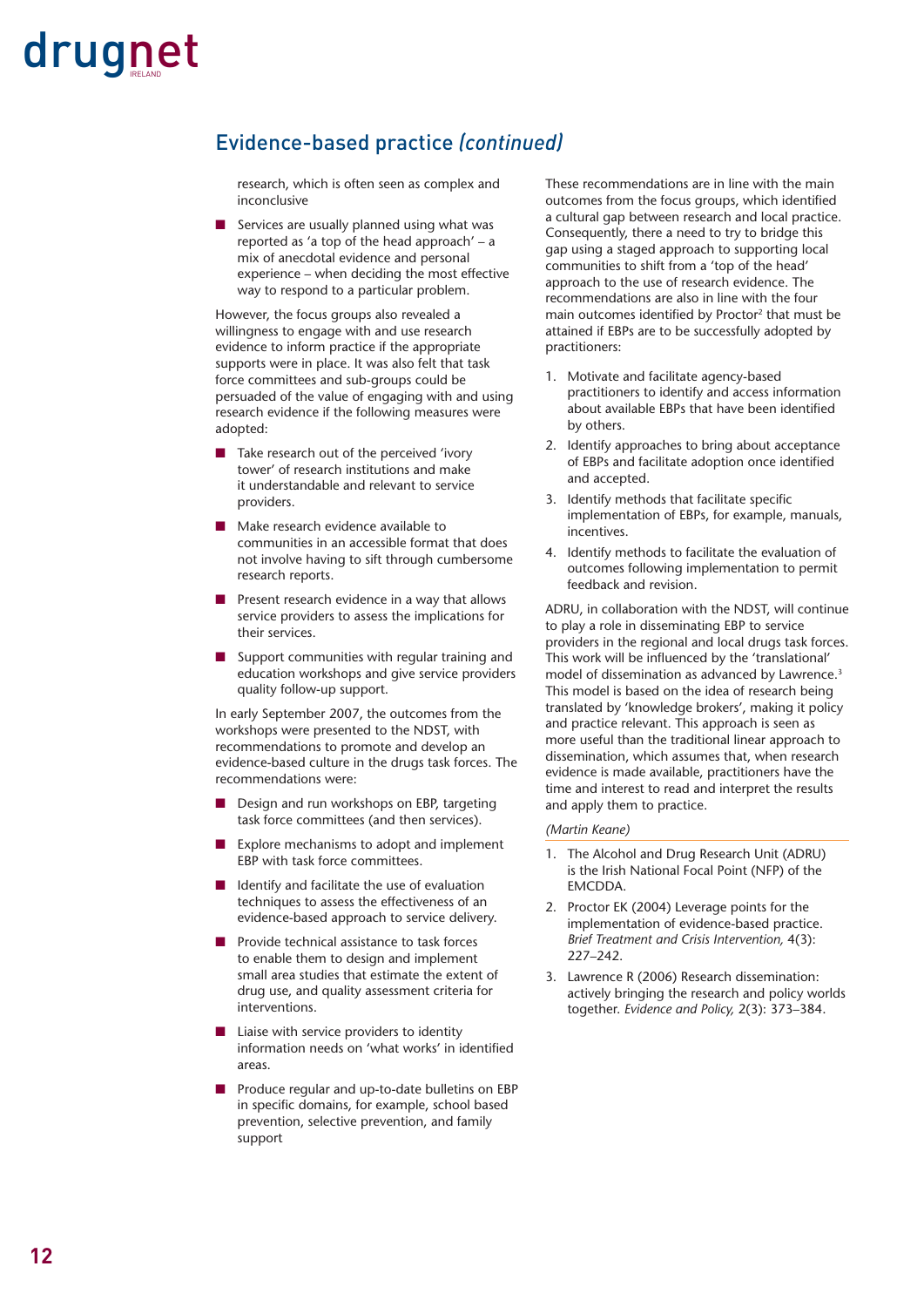### **New law defines Minister's responsibility for National Drugs Strategy**

On 9 July 2007 the Community, Rural and Gaeltacht Affairs (Miscellaneous Provisions) Bill 2007 was enacted.1 The Act provides a coherent statutory mandate for the functions and responsibilities of the Minister for Community, Rural and Gaeltacht Affairs, including:

Co-ordinate the implementation of the National Drugs Strategy (including matters relating to the allocation of services and facilities to counter drug misuse in areas of the State where such misuse is significantly higher than in other areas of the State). (Section 2 (1) (d))

According to Section 2 (2–4) of the Act, the Minister also has the power to develop, implement, maintain, expand or terminate any scheme that in her or his opinion supports or promotes the functions for which he or she is responsible, including the co-ordination of the National Drugs Strategy.

The precise meanings of 'National Drugs Strategy' and 'scheme' are clarified in Section 1 of the Act. 'National Drugs Strategy' is defined as 'national strategies approved from time to time by the Government for the purposes of countering drug misuse in the State'. 'Scheme' is defined as

'programmes or measures operated, managed, delivered or sponsored, whether in whole or in part, directly or indirectly or in conjunction or co-operation with any other person … by the Department in relation to the performance of any of the functions of the Minister'.

With regard to other ministers and organisations with roles and responsibilities for implementing the National Drugs Strategy, Minister Éamon Ó Cuív TD stated: 'It should be noted that section 2 [of the Act] does not seek to limit or assume in any way the powers, functions and responsibilities of other Ministers or State agencies or bodies. Accordingly, there is provision in the Bill for appropriate consultation with other Ministers.'2

*(Brigid Pike)* 

- 1. Community, Rural and Gaeltacht Affairs (Miscellaneous Provisions) Act 2007. Available at www.gov.ie/oireachtas/ frame.htm
- 2. Ó Cuív É (2007, 3 July) *Parliamentary Debates Dáil Éireann Offi cial Report: Unrevised.* Vol. 637, col. 1246, PDF version. Available at www.gov.ie/oireachtas/frame.htm

### **Ballyfermot Drugs Task Force hepatitis C campaign**



The Ballyfermot Hepatitis C Campaign is being run to raise awareness of hepatitis C and of the options for its investigation and treatment at appropriate services. As part of the campaign, information booklets were published for three different audiences – active drug users, ex-drug users who injected at some time in the past, and GPs caring for people with hepatitis C. Also part of the campaign, the current issue of *d-Talk* is a 'Hepatitis C special'.1

Each booklet covers issues specific to the target group, but all include information on who is at risk of acquiring hepatitis C, facts about the infection, symptoms of acute hepatitis C, blood tests and other investigations for diagnosing the illness, possibilities for and improvements in treatment, side effects of treatment and requirements in order to start treatment. The active drug users' booklet has a section on protecting against infection. The ex-drug users' booklet has an expanded section on personal health. The GPs' booklet contains some common beliefs among drug users about hepatitis C, and more detailed information on investigation and treatment.

These booklets present accurate factual information and are useful not only to the immediate target groups but to those living or working with drug users. The booklets can be





shared with other taskforce areas with a high prevalence of drug users.

*(Jean Long)* 

1. The longer we ignore hepatitis C the bigger the problem will get. *d-Talk,* Autumn 2007, Issue 6. (Produced by Ballyfermot Advance, with support from the Ballyfermot LDTF.)

For further information and copies of the booklets, please contact:

Ballyfermot Advance Project Le Fanu House, 3b Le Fanu Road Ballyfermot Dublin 10

tel: 01 6238001 email: info@ballyfermotadvance.ie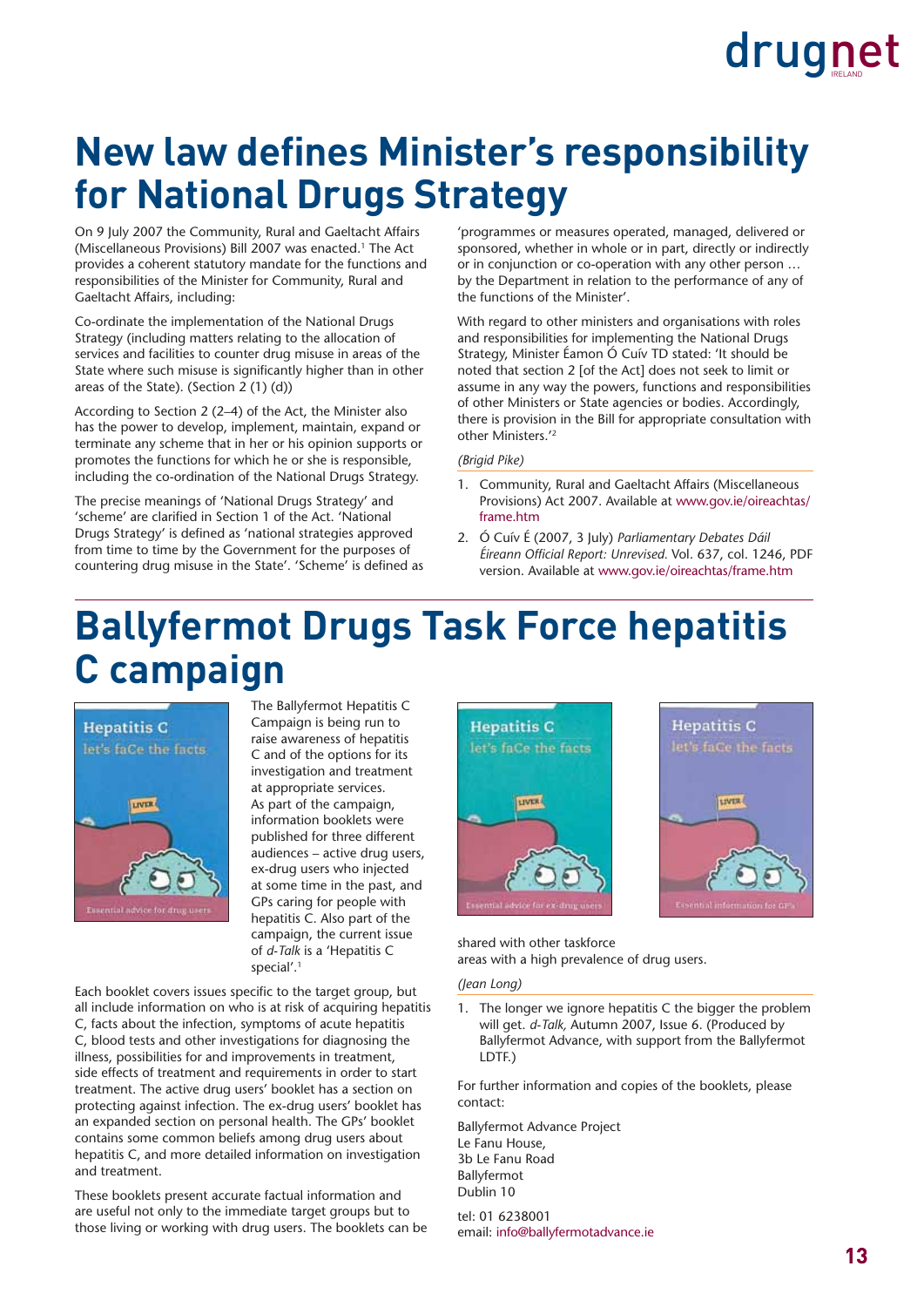### **Substance misuse in the HSE South Eastern Area**

The Health Service Executive (HSE) South Eastern Area published its annual report, *Data co-ordination overview of drug misuse 2006,* in September 2007.<sup>1</sup> The report comprises four sections: recent developments, treatment services, education and prevention, and supply and control.

The section on treatment services analyses data collected from statutory and voluntary drug and alcohol treatment agencies, acute general hospitals and psychiatric hospitals in the HSE South Eastern Area. The data from the drug and alcohol treatment services are returned to the National Drug Treatment Reporting System in the Health Research Board.

The total number of contacts with treatment services in 2006 was 2,641, a decrease of 145 cases on the 2005 figure. The report notes that the decrease was due to a staff vacancy in Carlow, and staff absences on maternity and sick leave in services in other areas. Contacts with treatment services include those by clients continuing in treatment from the previous year, clients who were assessed but not treated, clients who were treated, and concerned persons. Some 115 concerned persons, family members or close friends of substance users, contacted treatment services in the south-east in 2006.

The combined total of new referrals who were treated and clients who returned to treatment after an absence was 1,880. Of these:

■ 71% were male and 29% female.

- 8% were under the age of 18, and 44% were aged between 20 and 34.
- Alcohol (67%) was the most common main problem substance for which treatment was sought, followed by cannabis (14%) and heroin (9%).
- The number of clients whose main problem substance was cocaine remained stable at 86.
- Of the 1,022 clients who had used a drug, 80% reported that cannabis was the first drug they had ever used.
- 776 (41%) clients reported using a secondary substance, the main ones being cannabis (347), alcohol (121) and ecstasy (97).
- 60% of clients treated for alcohol and 61% treated for a drug as their main problem substance were treated for the first time.

Of 2,506 clients treated in the south-east in 2006 (including clients continuing in treatment from the previous year), 58 (2%) had injected a substance.

The data presented in this report are useful for planning future services.

*(Jean Long)*

1. Kidd M (2005) *Data co-ordination overview of drug misuse 2006.* Waterford: HSE South Eastern Area.

### **Third HBSC study reports findings**

The third Irish HBSC (Health Behaviour in School-aged Children) study, $1$  conducted in 2006 by the Health Promotion Research Centre in the National University of Ireland, Galway, was published in August 2007. HBSC is a cross-national research study conducted every four years in collaboration with the World Health Organization, and in 2006 there were 41 participating countries and regions. The overall aims of the HBSC are to gain insight into and increase understanding of young people's health and well-being, health behaviours and their social context.

HBSC is a school-based survey with data collected through self-completed questionnaires administered by teachers in the classroom. The sampling frame consisted of primary and post-primary schools. A two-stage process identified study participants: individual schools within regions were first randomly selected, and class groups were then randomly selected for participation. Sixty-three per cent of invited schools and 83% of students sampled participated in the 2006 HBSC survey. Data were collected from 10,334 children aged 10–18 years on topics including general health, smoking, use of alcohol and other substances, food and dietary behaviour, exercise and physical activity, selfcare, injuries and bullying. This article describes the results pertaining to the use of alcohol and other substances, and makes comparisons with the previous HBSC surveys.

Overall, 47% of children reported that they had never had an alcoholic drink, up from 40% in 2002 and 31% in 1998. The percentage of girls (52%) reporting that they had never had an alcoholic drink was higher than that for boys (43%), and there was little evidence of a social class effect. This is the only variable that showed a marked change from previous HBSC studies. The proportion of children reporting having had an alcoholic drink in the past month (defined as current drinkers) was 26%. This has remained stable between 2002 and 2006, except in the case of 15–17-yearold boys, where a small decrease is evident.

Children were asked if they had ever been 'really drunk'. In total, 32% of children reported having been drunk, with large age differences but little variation by gender or social class; 5–7% of 10–11-year-olds and 53–58% of 15–17-yearolds reported ever being drunk, with little change since 2002. One in five children reported being drunk in the previous 30 days, with large differences between age groups. Over a third of boys and girls aged 15–17 reported being drunk in the previous 30 days.

This report also studied cannabis use among children. Overall, 16% of children reported using cannabis during their lifetime, compared with 12% in 2002; 12% reported using cannabis in the past 12 months, compared with 11% in 2002. Cannabis use was highest for those aged 15–17,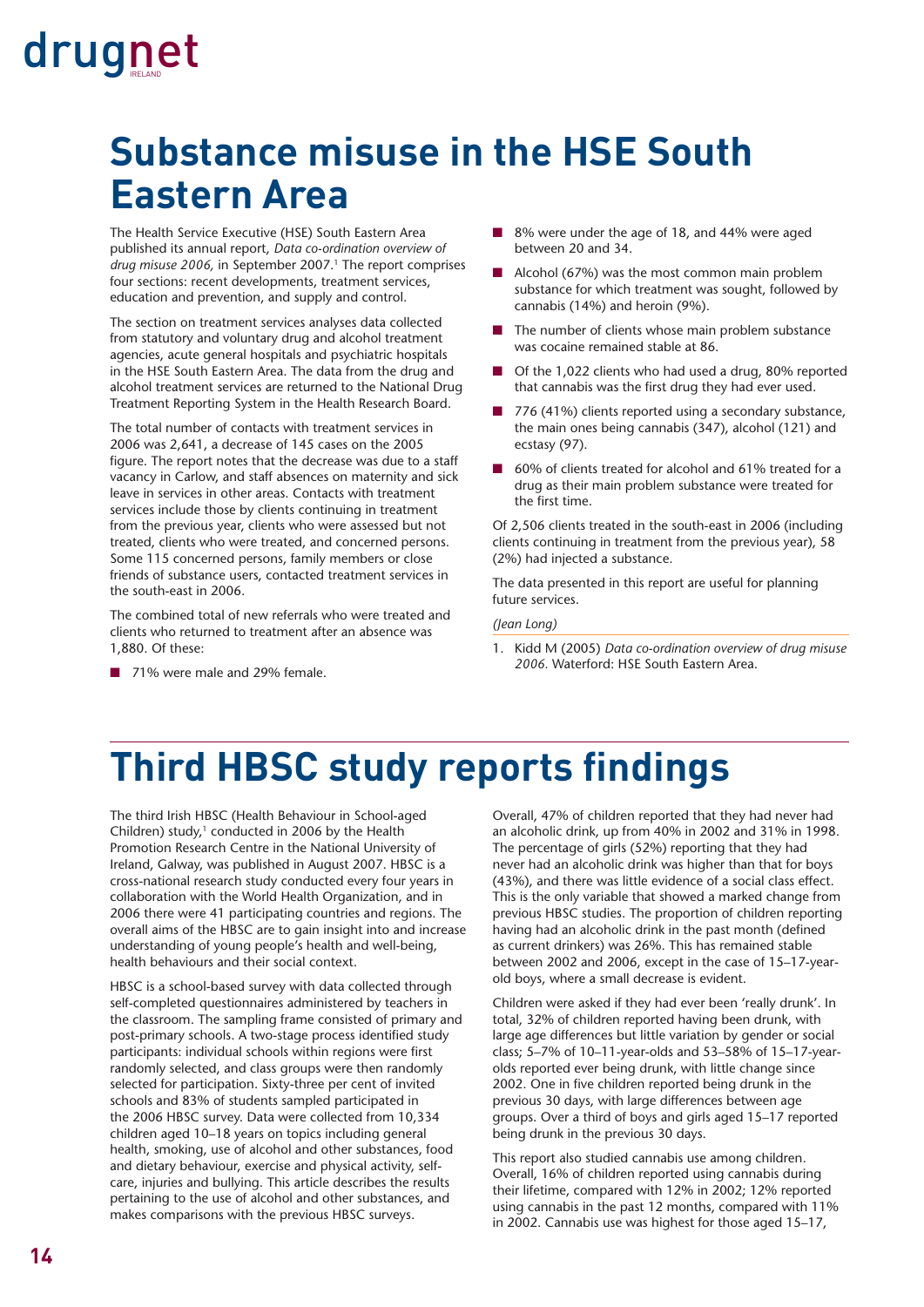#### HBSC study *(continued)*

with about one in five in this age group using cannabis in the previous 12 months. There was little evidence of a social class effect. The rates of reported cannabis use are similar to those in the 2002 HBSC study, except among 15–17-yearold boys, where a decrease is evident.

Seven per cent of children reported using cannabis in the previous 30 days. This was slightly higher for boys (8%) than for girls (5%). Those aged 15–17 were more likely to report recent cannabis use than younger children. A clear social class effect was evident among 15–17-year-old boys regarding recent cannabis use; 10% of boys in the highest social class grouping reported recent cannabis use compared to 15% in the lowest social class grouping.

In conclusion, there was little marked change between 2002 and 2006 in reported alcohol and cannabis use, except in the percentage that had never had an alcoholic drink, which increased over the period. In general, there appeared to be little evidence of a social class effect, except in the case of cannabis use in boys aged 15–17 years. Similarly, there were few gender differences, except in the case of children who had never had an alcoholic drink.

#### *(Deirdre Mongan)*

1. Nic Gabhainn S, Kelly C and Molcho M (2007) *The Irish Health Behaviour in School-aged Children (HBSC) study 2006.* Dublin: Department of Health and Children.

### **Coolmine Therapeutic Community annual report 2006**

Coolmine Therapeutic Community was established in 1973. Its mission is to 'provide the best quality residential and community services possible, in order to empower people to end their dependence on drugs and alcohol and to help them realise their right and potential to become participating and valued members of society.'1 Coolmine's facilities are located in the Dublin area, but they offer a service country-wide. *A year of change: annual report 2006* was published in October 2007.2

According to the report, Coolmine has incorporated the Homeless Agency's holistic needs assessment in their casemanagement system to ensure that all of their clients' needs are taken into consideration. The organisation is committed to providing a 'continuum of care', and in 2006 they launched two new initiatives: the Welcome Programme and the Integration and Aftercare Service.

- The Welcome Programme, based at 112 Cork Street, Dublin 8, provides a tailor-made programme of care for clients who are struggling to become and/or remain drug free. The programme includes counselling, group work, support in accessing accommodation, guidance on detoxification options and introduction to the most appropriate service providers. It can cater for a maximum of 12 clients at any one time. This programme was accessed by 65 clients in 2006, of whom 18 had achieved their planned goals by the end of the year.
- The Integration and Aftercare Service provides support to clients as they negotiate the transition from treatment back into the community, and provides step-down, community-based housing for a minimum of six months. In 2006, the programme provided services to 36 clients.

Coolmine also provides the following services:

Outreach Services, based at 19 Lord Edward Street, provide a 9am–5pm drop-in facility, along with an outreach service to a number of prisons and homeless services in Dublin city and the midlands. In 2006, the outreach workers assessed 393 people in the community, of whom 140 entered one of the Coolmine services; they also assessed 129 people in prison, of whom 33 entered a community-based service. Coolmine staff

also provided 51 group counselling sessions in 2006 for clients who completed the detoxification programme at the Mountjoy Prison Medical Unit.

- The Drug Free Day Programme, also based at Lord Edward Street, provides a six-month, abstinence-based, rehabilitative programme for 12 clients at any one time. In 2006, 27 clients participated in the programme, nine of whom progressed to aftercare and integration services. The programme provides a safe environment where clients can develop skills for a drug-free and independent way of life.
- The Women's Residential Service at Ashleigh House, Clonee, Co Meath, offers women a safe environment in which to address substance use issues and associated behaviours. This six-month programme accommodates a maximum of eight women at any one time, with plans to increase this number to 12 in 2007. There were 17 admissions during 2006.
- The Men's Residential Service at Coolmine Lodge, Grove Road, Clonsilla, gives clients the support and opportunity to tackle and overcome drug dependency and its associated behaviours. The nine-month programme can cater for up to 30 men at any one time. There were 74 admissions during 2006.
- Family Support Services engaged a dedicated staff member in 2006 to work with families and significant others in crisis and to facilitate weekly support groups.

The priorities for Coolmine in 2007 are to increase staffing levels and staff–client ratios in all services, provide crèche and child-care facilities in the women's service, and provide a step-down and aftercare facility for those attending services in Cork city and county.

#### *(Anne Marie Carew)*

- 1. See the Coolmine Therapeutic Community website at www.coolminetc.ie.
- 2. Coolmine Therapeutic Community (2007) *A year of change: annual report 2006.* Dublin: Coolmine Therapeutic Community.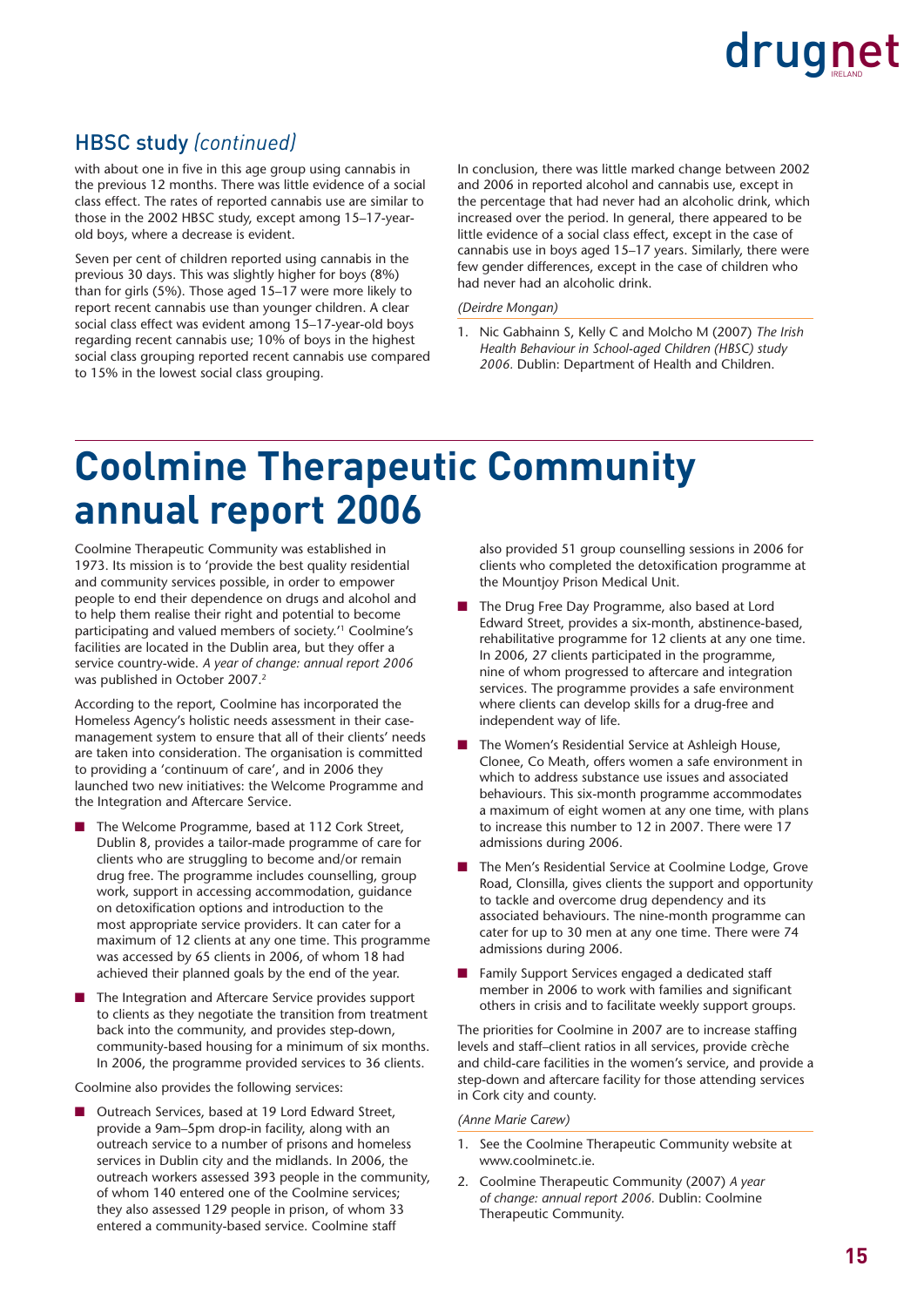### **Help and advice on coping with the death of someone close**

In its vision statement and guiding principles, the National Strategy on Suicide Prevention 2005–2014 proposed that 'those affected by a suicide death or deliberate self-harm receive the most caring and helpful response possible'.1 To assist this process, the strategy proposed a review of the existing information and resources available to the bereaved. In response, the National Office for Suicide Prevention has published the two booklets outlined below.



*You are not alone: help and advice on coping with the death of someone close* provides practical advice and support to those who have been affected by suicide or an unexpected death.2 The booklet is divided into five sections: immediate reactions; natural responses; events that occur following

a death; sorting out your affairs; and getting help for you and your family. Each section deals with the different stages of the bereavement process.

**Immediate reactions** and **natural responses** recognise that the circumstances surrounding suicide can be overwhelming and difficult to understand. The aim of these sections is to guide the bereaved through their feelings of anger, guilt and depression both in the initial stages and in the months following the death. The second of the sections addresses the behaviour and emotions that can be expected from a child who has lost a parent, sibling or loved one. It provides ways of breaking the news to a child and methods to keep channels of communication open.

When a death occurs by suicide or is unexpected, certain legal procedures must be followed. **Events that occur following the death** introduces and describes the role of all the parties involved following the death, including that of the gardai and the coroner. The term and process of a postmortem and its effect on funeral arrangements are explained. Due to the nature of a suicide death, an inquest will be held and a brief description of the inquest proceedings is given. This can delay the issuing of a death certificate, but again an explanation is given on how to obtain an interim certificate from the coroner.

**Sorting out your affairs** addresses money matters, such as how to access social welfare entitlements and funds lodged in banks, post offices, or insurance policies. Advice is provided on registering a death, who deals with a will or what do in the

absence of a will. The terms 'intestacy', 'probate', 'executors' and 'administrators' are explained.

The final section, **getting help for you and your family**, lists the types of support that are available and mentions how people are referred to the mental health services in Ireland.



*You are not alone: directory of bereavement support services 2007* is a guide to bereavement support services available throughout Ireland.<sup>3</sup> Specific support services for those who are bereaved due to suicide are highlighted. The booklet provides contact details for multi-branch

organisations, including Barnardos Bereavement Counselling for Children, Samaritans and Console. The directory includes voluntary, community-based and self-help groups, and private counsellors.

The role of the HSE Resource Officer for Suicide Prevention is to guide bereaved people to the most appropriate support service available, and to support the service providers. Contact details for the resource officers throughout Ireland are listed, as are key contacts such as ISPCC, GROW and Aware. Irish and international websites are also listed, along with suggested reading.

These booklets will be useful to those who are bereaved, particularly by suicide or sudden death. They have been distributed to GPs, funeral directors, gardaí, resource officers and registered counsellors, and can be downloaded from www. nosp.ie. Further information is available from the National Office for Suicide Prevention, Dr Steevens' Hospital, Kilmainham, Dublin 8. Tel: 635 2179; Email: info@nosp.ie.

*(Simone Walsh)* 

- 1. Health Service Executive, National Suicide Review Group and Department of Health and Children (2005) *Reach out: national strategy for action on suicide prevention 2005–2014.* Dublin: Health Service Executive.
- 2. Health Service Executive (2007) *You are not alone: help and advice on coping with the death*  of someone close. Dublin: National Office for Suicide Prevention.
- 3. Health Service Executive (2007) *You are not alone: directory of bereavement support services*  2007. Dublin: National Office for Suicide **Prevention**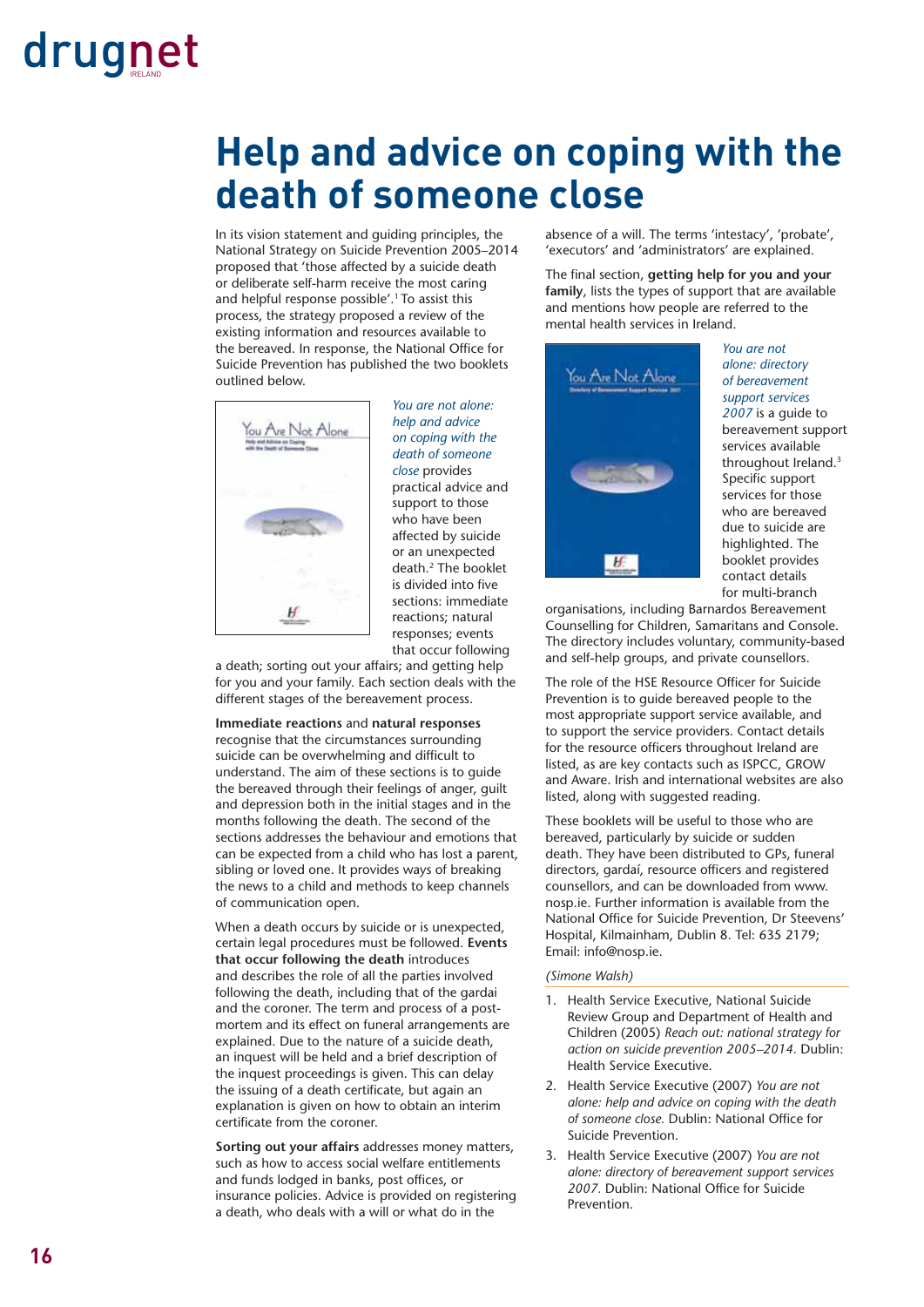### **Crosscare Teen Counselling annual report 2006**

The 2006 annual report from the Crosscare Teen Counselling service was published recently.1 The report brings together information from the five teen counselling centres operated by Crosscare in Dublin. The overall aim of the counselling service is to enable young people and their parents or carers deal with family conflict, mental health, substance use and behavioural issues among teenagers within the context of the family. The service saw 400 families in 2006, which included 248 new cases and 152 cases carried forward from 2005. Of the new cases, 44% of teenagers were living with both biological parents and 85% were in secondary school. Sixty-seven per cent of new teenage clients were aged under 16 and 55% of these were female. Fifty per cent of new teenage clients reported drinking alcohol and 23% reported using a drug other than alcohol, with cannabis (17%) the most popular.

The report includes results from an internal evaluation of the service in 2006 based on four strands:

- 1. Parents were asked to assess the severity of problems they were experiencing and their ability to deal with them at baseline and again when therapy was completed. Sixty-five per cent of parents who completed this process reported a great reduction in the severity of problems and 34% reported some reduction. Fifty-four per cent said their ability to cope had greatly improved and 45% said there was some improvement.
- 2. Teenagers were asked to assess the severity of their difficulties at baseline and again when therapy was completed across four domains: at home, in school, among friends and self. Improvement was reported in all domains, with 96% reporting improvement in relation to problems they attributed to self. (Table 1).
- 3. Counsellors evaluated all cases that had completed therapy in 2006 (n=256) on the severity of problems that they presented with and their underlying problems. Thirty-nine per cent reported improvement in the problems families presented with and 44% reported improvement in the underlying problems.
- 4. Counsellors used the Global Assessment of Relationships Functioning DSM-IV to measure family functioning at baseline and again at therapy completion. When therapy had completed the

average for family functioning was scored at 87, an increase from 56 at baseline. Higher scores are indicators of improved functioning among families.

Counsellors used the Global Assessment of Functioning DSM-IV to assess how well teenagers were functioning at baseline and again when therapy was completed. On completion, the average score was 69, an increase from 58 at baseline, indicating that some improvement had occurred.

However, the results of this evaluation must be treated with a degree of caution as it cannot be definitively shown that the improvements reported by participants and staff were due to the intervention because the evaluation did not control for competing explanations. For example, the severity of problems could have reduced with the passage of time and the capacity of parents/teenagers to cope with problems could have improved with time, without either being affected by the intervention. Given that families received counselling for an average of nine months, the issue of time is important. One way that the evaluation could have controlled for this competing explanation would have been to compare parents and teenagers receiving the intervention (experimentals) with a group of similar parents/teenagers on the waiting list for the intervention (controls). The report notes that 41% of referrals to the programme in 2006 were placed on a waiting list.

Despite the limitations of the evaluation design, it would appear that the Teen Counselling service provides a much-needed response to families in distress and is well regarded by professionals. The majority of referrals to the service were by schools, family doctors, psychologists, counsellors, social workers and health professionals. Engaging and maintaining participants in counselling presents challenges to service providers targeting 'at risk' families. The report notes that including parents in the work and providing a locally based service that is not stigmatised are key elements in the success of the service.

*(Martin Keane)* 

1 Teen Counselling (2007) *Teen Counselling annual report 2006.* Dublin: Crosscare.

|                                 | <b>Greatly improved (%)</b> | Improved (%) | No change (%) |
|---------------------------------|-----------------------------|--------------|---------------|
| Home                            | 22                          | 50           | 28            |
| School                          | 13                          | 60           | 23            |
| Friends                         | 30                          | 30           | 40            |
| Self                            | 38                          | 58           | 4             |
| Source: Teen Counselling (2007) |                             |              |               |

#### **Table 1 Percentage of teenagers reporting improvement following therapeutic intervention**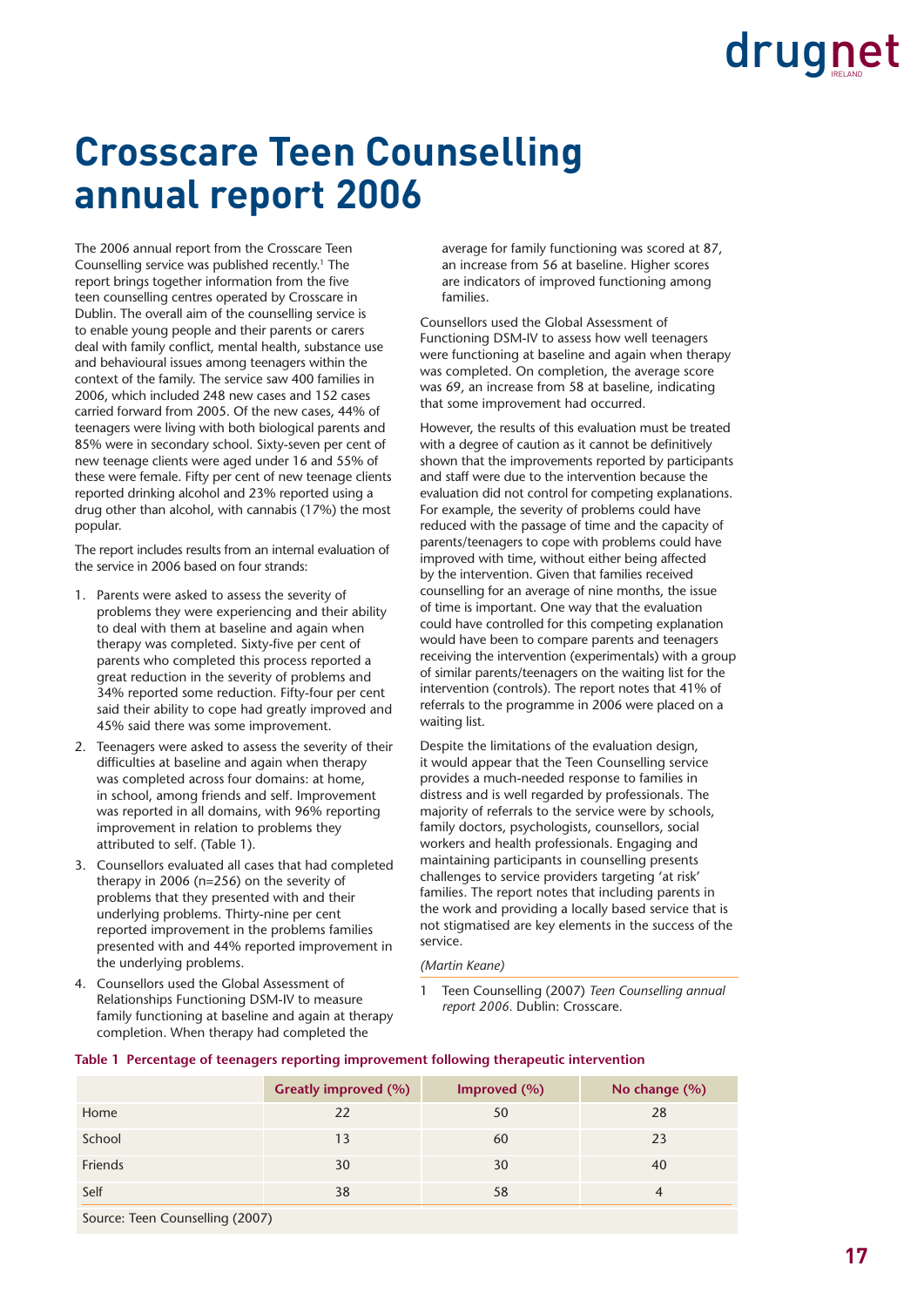### **Focus on methamphetamine**

The Garda National Drugs Unit recently undertook a project in partnership with the UK and Sweden, and funded by the AGIS programme, which examined the potential threat posed by the increased incidence of methamphetamine use throughout the EU, and remedies undertaken to date by respective agencies, including law enforcement, forensic science and customs services. As part of the project, study visits to centres of expertise in partner and participating countries took place between March and October 2007, and a uniform questionnaire was completed in 10 countries to elicit relevant information.

The project culminated in an international conference in the Nuremore Hotel, Co Monaghan, from 26 to 28 November 2007. The aim of the conference was 'to establish a threat assessment for the increase in availability of methamphetamine within the European Union'. The seminar was launched by Assistant Garda Commissioner Martin Donnellan. Throughout the three-day conference, presentations were given on:

- the role of Eurojust in the fight against serious crossborder and organised crime
- UK and US perspectives on methamphetamine
- a Swedish perspective on methamphetamine in the Nordic region

A series of workshops discussed the following topics:

■ Observations on methamphetamine abuse and the threat which it poses within the EU

- Legal frameworks on the control of illegal drugs and the need to have sufficient, modern legislation concentrated on illegal drug controls
- International and interagency co-operation and the need for law enforcement agencies to have a professional and organised approach to co-operation between agencies
- The role of forensic science laboratories in helping law enforcement personnel to combat the threat of methamphetamine
- Synthetic drug laboratories, and the amount of expertise, knowledge and equipment required by law enforcement personnel to safely identify, investigate and dismantle them
- Drug treatment policies and the range of health and socio-economic harms that synthetic drug abuse poses to users and society.

Recommendations emerging from the workshops called for the regulation of precursor chemicals used in the production of synthetic drugs; protocols to deal with laboratories, including health and safety and enforcement issues; EUshared profiling of precursor chemicals involved in synthetic drug synthesis; a standardised approach to the forensic analysis of precursor chemicals; and a co-ordinated EU framework to tackle the needs of law enforcement agencies in the fight against methamphetamine. A full report on the conference is due in early 2008.

*(Lorraine Coleman and Johnny Connolly)*

### **2007 report on the drugs problem in Europe**



Heroin use and drug injecting have become 'generally less common', and cannabis use may be stabilising, according to the *Annual Report 2007: the state of the drugs problem in Europe,* published by the European Monitoring Centre for Drugs and Drug Addiction (EMCDDA) in November.<sup>1</sup> However, the level of drug-related deaths remains high and the use of cocaine

is increasing. Irish data for the report are provided by the Alcohol and Drugs Research Unit of the HRB.

#### **Cocaine**

Cocaine remains Europe's second most commonly used illicit drug, after cannabis. The EMCDDA estimates that 12 million European adults (aged 15–64) have tried cocaine, and 4.5 million have used it in the last year. Most countries reported increases in last-year usage among young adults (aged 15–34). However, slight increases in countries with the highest prevalence — Spain and the UK — suggest that prevalence may be levelling off. Cocaine accounts for 13% of cases entering treatment across the EU and is the most common reason for entering treatment, after opiates (mainly heroin), and cannabis. A total of 22% of new cases entering treatment in 2005 were cocaine related. The number of

new clients rose from 12,633 in 1999 to 33,027 in 2005, an indication of the impact on public health. In 2005 a record 107 tonnes of cocaine were seized, up over 45% on quantities seized in 2004.

In Ireland cocaine is the third most commonly used illicit drug, after cannabis and ecstasy and was the third most common reason for entering treatment, after opiates and cannabis. According to the most recent general population survey, 3% of Irish adults (aged 15–64) had used cocaine at some point in their lives; just over 1% had used it in the year before the survey. Just under 3% of young adults (aged 15–34) had used cocaine in the last year, while the European average was almost 2.5%.

#### **Cannabis**

Cannabis remains the most commonly consumed illicit drug in Europe. Nearly a quarter of all Europeans have used it at some point in their lives and 7% have used it in the past year. Almost a quarter of young adults had used cannabis in their lifetime, and 9% had used it in the past year. Latest data suggest that cannabis use is now stabilising or falling. particularly in high-prevalence countries. An estimated 1% of European adults — around 3 million people — may be using the drug on a daily, or almost daily, basis and the EMCDDA intends to focus on improving monitoring of this pattern of intensive consumption.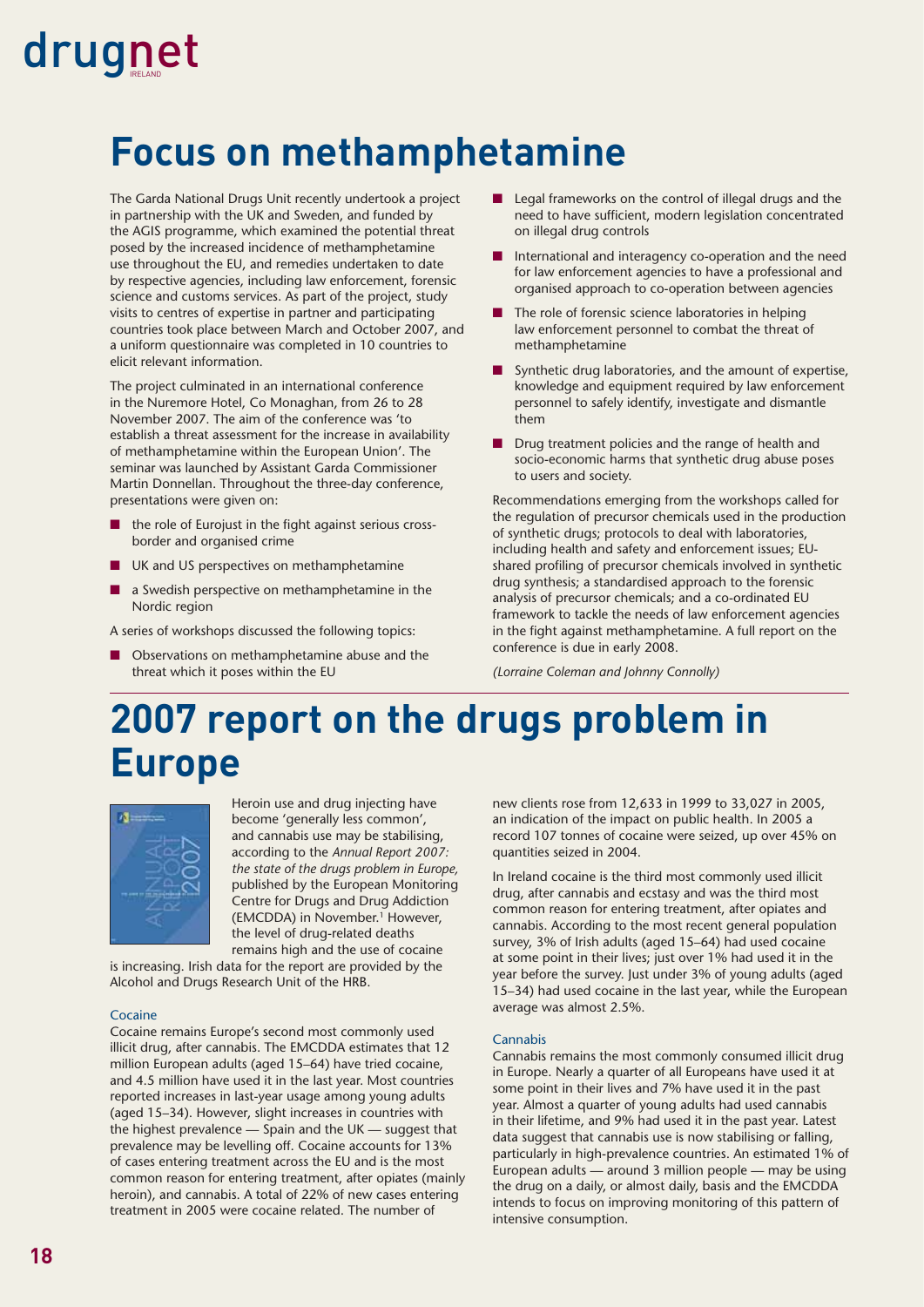#### Drugs in Europe *(continued)*

There is no available evidence to determine trends in cannabis use among the general population in Ireland. The 2003 survey reported that one in five adults had used cannabis at some point in their lives and one in twenty had used it in the year before the survey. A quarter of young adults had used cannabis in their lifetime, and 9% had used it in the past year. One in five cases entering treatment in 2006 reported cannabis as their main problem drug.

#### Injecting drug use and blood-borne infections

Although injecting drug use has become less important as a route of HIV infection, the EMCDDA estimates that it accounted for 3,500 new cases of HIV in the EU during 2005. Hepatitis C Virus (HCV) is more prevalent than HIV among injecting drug users and it is more evenly distributed. In contrast to their success in preventing HIV infection, prevention and harm reduction services seem to be having a weaker impact on preventing HCV. Seven in every ten injecting drug users in Ireland test positive for the hepatitis C virus. Ireland is currently defined as a high-prevalence country for this disease. One in ten injecting drug users in treatment is HIV positive.

#### Drug-related deaths

The EMMCDA reports historically high levels of drug-related deaths. Between 7,000 and 8,000 people died as a result of drug use in 2005. The downward trend in drug-related deaths between 1999 and 2002 began to reverse in 2003 and has accelerated since then. 'There is an urgent need to research why drug-related deaths remain so high', said EMCDDA Director Wolfgang Götz.

#### Drug use and related problems among very young people

Illicit drug use among under-15s is rare in Europe, and children account for less than 1% of all treatment clients. Regular drug use among this group is extremely rare and is associated with specific groups in the population where there is a combination of psychological and social problems. Cannabis is the most common illicit substance used among

this age group, followed by inhalants (glue and aerosols). Between 5% and 36% of school students have been drunk at least once by the age of 13, and between 7% and 18% have smoked tobacco.

The situation in Ireland closely reflects findings reported across Europe, in prevalence, treatment figures and the most common drugs used. The National Health Behaviour in School-aged Children survey indicates that the proportion of boys aged 12–14 who reported using cannabis in the 12 months prior to the survey decreased from 11% in 1998 to 7% in 2006. Almost one-quarter (24%) of Irish children reporting having been drunk by the age of 13.

#### Drugs and driving

After alcohol, cannabis and benzodiazepines are the psychoactive substances most prevalent among the European driving population. Many countries have responded by tightening laws, increasing penalties or altering national strategies to address drugs and driving problems. Responses vary greatly, from zero tolerance (sanctioning detection of the substance per se) to impairment laws (sanctioning if a person is deemed fit to drive).

The main evidence in relation to drugs and driving in Ireland comes from a nationwide survey conducted by the Medical Bureau of Road Safety in 2000–2001. The survey found that 68% of drivers tested who had zero levels of alcohol were positive for more than one drug. Legislation allowing random breath testing for alcohol was introduced in Ireland in July 2006. Since then there has been a decrease of 19% in road accidents and a total of 17,788 drink-driving arrests.

#### *(Brian Galvin)*

1. EMCDDA (2007) *Annual Report 2007: the state of*  the drugs problem in Europe. Luxembourg: Office for Official Publications of the European Communities. www.emcdda.europa.eu/

### **EU to fund drug prevention and information initiatives**

In September 2007 the European Union established a Drug Prevention and Information programme for the period 2007-2013, with a budget of  $\in$ 21.35 million spread over seven years.<sup>1</sup> The European Commission plans to issue the first call for proposals for action grants in December 2007, and the work programme for 2008, with a budget of €3 million, will be announced in January. Further details, including eligibility criteria, can be found in the *OJEU*. 2

The Drug Prevention and Information programme builds on the EU Drugs Strategy and Action Plan, the ultimate aim of which is to significantly reduce the social harm and health damage caused by the use of, and trade in, illicit drugs. The general objectives of the programme are:

- to prevent and reduce drug use, dependence and drugrelated harms;
- to contribute to the improvement of information on the effects of drug use;
- to support the implementation of the EU Drugs Strategy.

The Programme supports projects and activities associated with three specific objectives:

- 1. to promote transnational actions to:
	- set up multidisciplinary networks that can make a clear and specific contribution to achieving the objectives of this programme;
	- ensure the expansion of the knowledge base, the exchange of information and the identification and dissemination of good practice, e.g. through training, study visits and staff exchanges;
	- raise awareness of the social and health problems caused by drug use and to encourage an open dialogue with a view to promoting a better understanding of the drug phenomenon; and
	- support measures aimed at preventing drug use, reducing drug-related harm, and treatment, taking into account the latest state of scientific knowledge;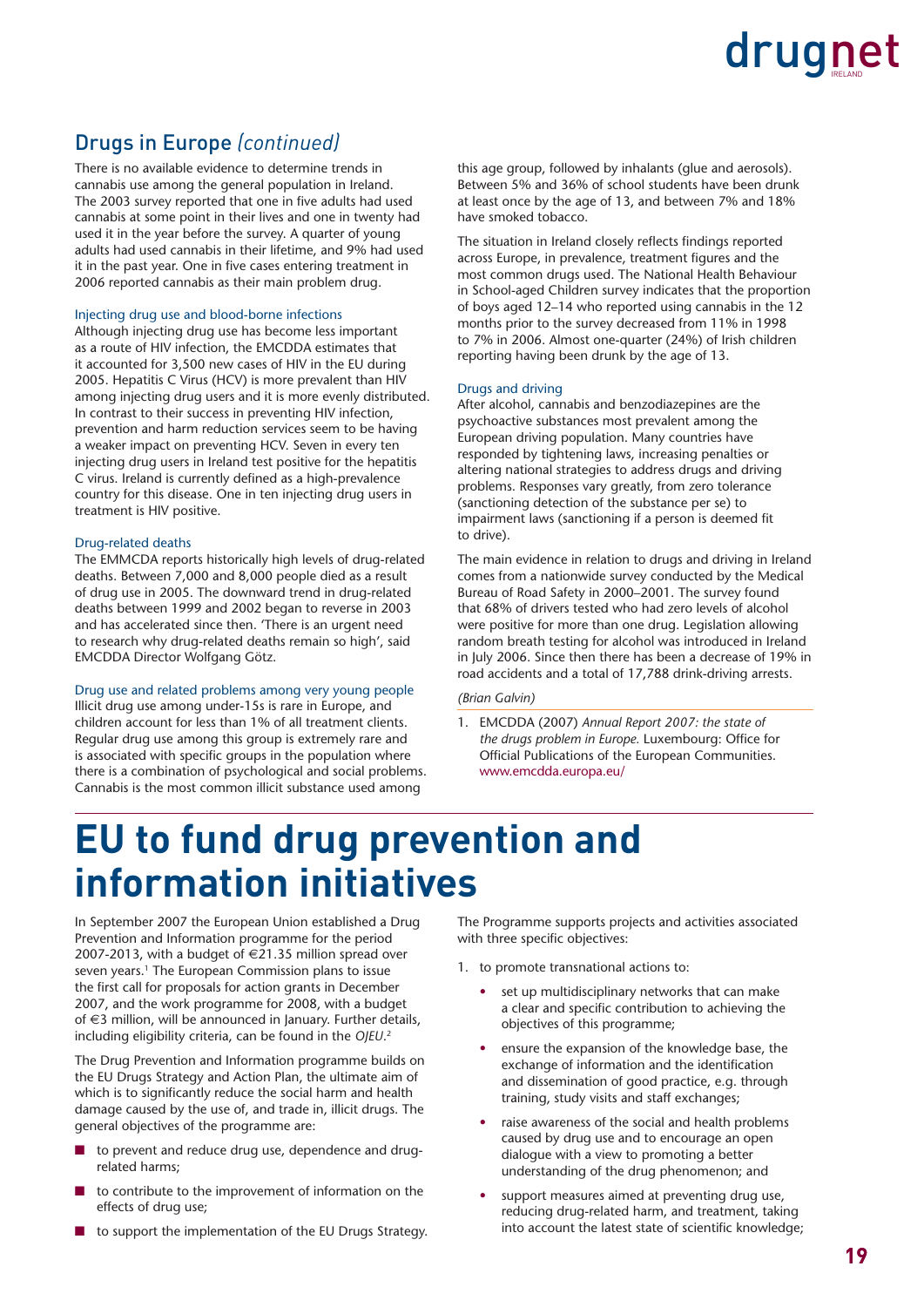#### EU to fund initiatives *(continued)*

- 2. to involve civil society in the implementation and development of the EU Drugs Strategy and Action Plans; and
- 3. to monitor, implement and evaluate the implementation of specific actions under the Action Plans 2005–2008 and 2009–2012.

The target groups of the programme's activities are all those who may be affected by the consequences of drug use, including young people, pregnant women, vulnerable groups and problematic neighbourhoods. Other target groups are: teachers and educational staff, parents, social workers, local and national authorities, medical and paramedical staff, judicial staff, law enforcement and penitentiary authorities, NGOs, trade unions and religious communities. These groups are also potential beneficiaries of the programme.

The Drug Prevention and Information programme is just one of five instruments contained in the framework programme 'Fundamental Rights and Justice', which aims to promote the development of a European society based on EU citizenship and which is respectful of fundamental rights. In turn, this framework programme, together with the EU Drugs Strategy and Action Plan, forms part of the Hague Programme, which sets out the EU's overall objectives in the area of freedom, security and justice in the period 2005–2010.

#### *(Brigid Pike)*

- 1. Decision No 1150/2007/EC of the European Parliament and the Council, 25 September 2007.
- 2. Official Journal of the European Union, 3 October 2007, L 257/23–29.

### **Civil Society Forum on Drugs in the EU due to meet**

The first meeting of the Civil Society (CS) Forum on Drugs in the EU will take place in Brussels on 13 and 14 December 2007. Two Irish-based civil society organisations, and one Irish-based Europe-wide network, are among the 26 networks and organisations invited to participate:

- CityWide Drugs Crisis Campaign www.citywide.ie
- Drug Policy Action Group www.drugpolicy.ie
- Eurad www.eurad.net

It is expected that at this preliminary meeting rules and procedures for the operation of the Forum will be discussed and agreed between the European Commission and CS representatives.

A report published earlier this year by the Commission<sup>1</sup> outlined the direction and shape that the Commission envisages for this Forum. In the report the Commission proposed the following mission statement:

The Civil Society Forum on Drugs will serve as a platform for informal exchanges of views and information between the Commission and civil society organisations in the EU, candidate countries and, as appropriate, European Neighbourhood Policy countries. The aim is to increase informal consultation and the input of civil society on drug-related activities, policy proposals, policy implementation and priorities of the EU Drugs Strategy and the EU Action Plan on Drugs.

The Commission proposed that the Forum should take full account of the six main conclusions from the open consultation on the Green Paper on the role of civil society in drugs policy in the EU:

- 1. The Forum should represent a wide spectrum of views in a balanced way.
- 2. The Forum should be inclusive rather than exclusive, with transparent selection criteria.
- 3. The Forum should have a clear mandate, well defined agendas, transparent procedures and achievable work plans with real input into the policymaking process.
- 4. The Forum should be able to ensure continuity of the work and at the same time be flexible enough to adapt to changing CS and policy challenges.
- 5. The Forum should have adequate financial and human resources.
- 6. Thematic networks could be organised as subgroups of the Forum or separately.

Membership criteria for the Forum were proposed as follows:

- 1. The organisation has to correspond to the concept of civil society as set out in the Green Paper.
- 2. The organisation has to have its main base of operation in an EU member state or a candidate country. Organisations from European Neighbourhood Policy countries may also participate, when appropriate.
- 3. Priority will be given to those organisations that are established in the form of transnational networks covering a number of member states and/or candidate countries.The organisation has to have drug-related activities as the core focus of it activities.
- 4. Credibility: The organisation should have a clear track record of its activity.
- 5. Representativeness: The organisation should be recognised as being able to speak on behalf of those it claims to represent.
- 6. The organisation must be legal and registered in a member state or candidate country.
- 7. Membership of the organisation must be open to those that meet transparent criteria and the organisation must be financially accountable.

Finally, the Commission recommended that membership should be for a period of two years, and renewable, to ensure both flexibility and continuity. The maximum size of the Forum should be 30 members.

#### *(Brigid Pike)*

1. Report on the results of the open consultation: Green Paper on the role of civil society in drugs policy in the European Union. (COM (2006) 316 final). European Commission, Brussels, 18 April 2007. For more information on the Green Paper, see Pike B (2006) Civil society to have role in EU drugs policy. *Drugnet Ireland,* Issue 19: 19–20.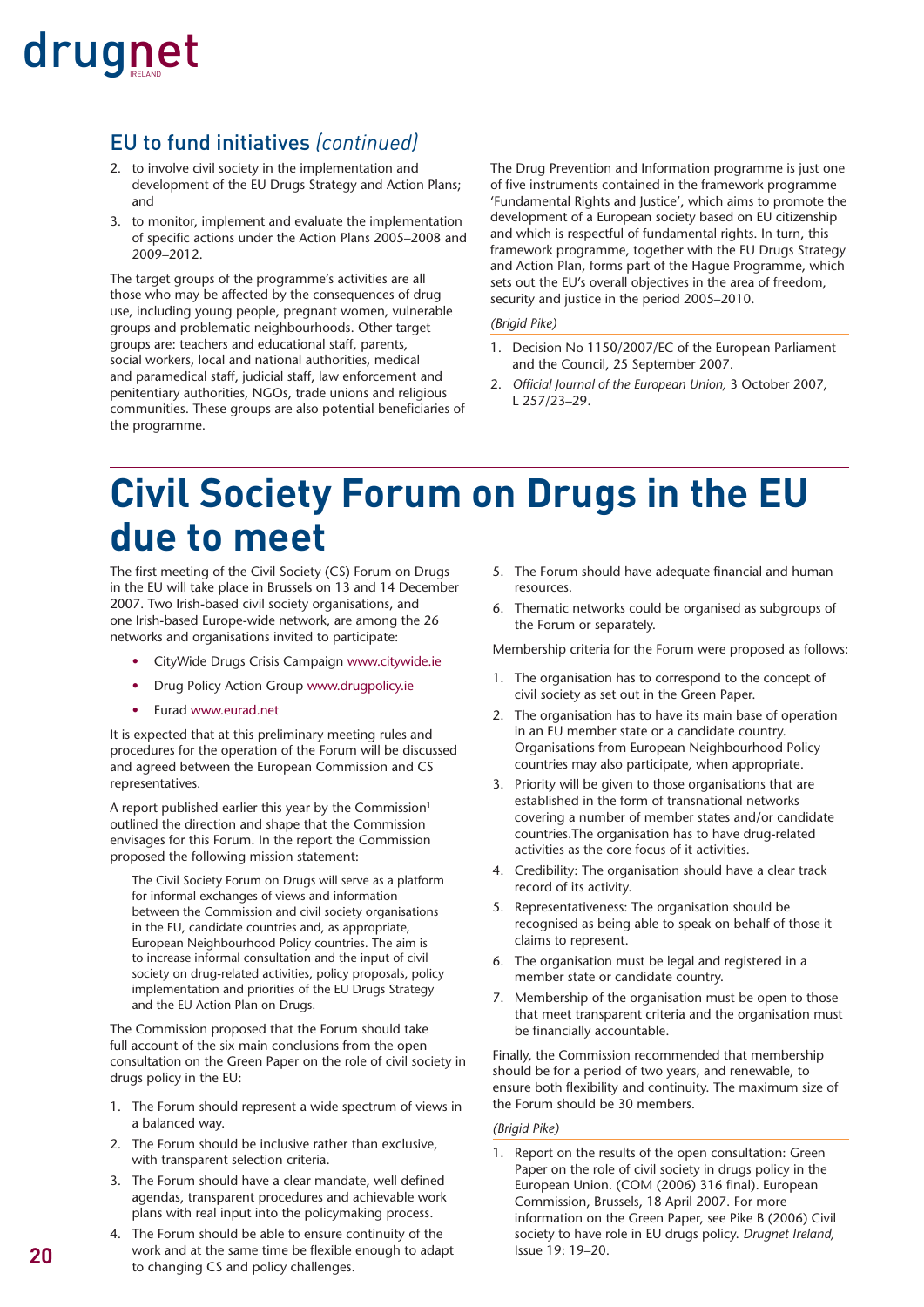### **Minister's contribution to Trinity cannabis debate**

In its opening debate of the current academic year, the Trinity College Historical Society debated the motion 'That the sale of cannabis should be legalised'. Speaking in favour of the motion were Senator Ivana Bacik, Reid Professor of Criminal Law at TCD, and Dr Paul Quigley of the Drug Policy Action Group. Opposing the motion were Pat Carey TD, Minister of State for the national drugs strategy, and Johnny Connolly, research officer with the Health Research Board.

Minister Carey set out in some detail the government's position on this controversial issue. With regard to the health effects of cannabis use, the Minister argued that cannabis cigarettes produced 'three times more carcinogenic "tars" than tobacco and five times more poisonous carbon monoxide' and that this put users at risk 'of bronchitis and double(d) the risk of certain types of cancer, including lung and throat cancer'. Referring to the association between cannabis use and mental illness, the Minister stated that longterm cannabis use could, in some cases, 'trigger mental illness such as schizophrenia and depression – two sicknesses that cannot afford to be promoted considering this country's intolerable suicide rates'.

It is often argued that cannabis operates as a socalled 'gateway' to other illicit drugs. The Minister stated that the 'vast majority' of young people who have used a variety of illegal substances initiated their illicit drug consumption with cannabis. Consequently, 'they become involved and immersed in the drug culture', come to know drug dealers and 'more often then not' come into contact with users of drugs of a more serious nature.

With regard to the potency of cannabis, the Minister suggested that, while previously most cannabis contained approximately 2% of the active substance THC, newer 'specially cultivated strains of cannabis can be up to 16% THC'. He acknowledged, however, that these 'newer strains' are not the most commonly used types of cannabis in Ireland. The Minister, who is a former schoolteacher, highlighted research which, he said, pointed to a connection between cannabis use and early school leaving. While cannabis use is, Minister Carey stated, 'far from the only factor stopping teenagers and young adults reaching their educational potential, it seems somewhat ridiculous to me that we would risk further exacerbating the already existing difficulties by legalising cannabis.'

With regard to the reclassification of cannabis to a Class C drug in the UK, the Minister stated that:

equivalent penalties continue to be much higher than those currently in force in this country. The changes in the UK appear to allow greater discretion in dealing with people found to be in possession of cannabis. Under Irish law, the Gardaí and the Courts already

have a very high degree of discretion in dealing with these cases. Furthermore, Jack Straw, UK Secretary of State, indicated recently that he personally was in favour of reclassifying cannabis to a Class B drug.

Referring to developments in the Netherlands, the Minister said:

The Mayor of Rotterdam recently announced that 27 of its 62 coffee shops must close as of January 1, 2009, because these shops are located too close to secondary and vocational schools. This is part of a rowing back to a degree by Holland at both national and at local level of its existing perceived 'liberal' policy. The relative toleration of cannabis use there is down to a wholly pragmatic view based on their so-called 'gedogen' principle. This principle reflects an ambivalence with respect to whether the drug should be legal or illegal. It is used in relation to a situation or activity that technically is illegal, but which is actively tolerated as a matter of government policy – since everyone knows the issue (say prostitution or the use of soft drugs) can not be legislated out of existence. However, along with this tolerance, there is a relatively hard line taken, with licences for new coffee shops being rarely given and many municipal governments following a so-called extinction policy. The number of 'coffee shops' in Holland has reduced from 1,500 in 1995 to approximately 700 now.

The Minister argued that, although the level of acceptance of cannabis use is growing, 'the majority of people in Ireland… are against the legalisation of cannabis. This is a fundamental reason in a democracy as to why you wouldn't legalise a drug.' Finally, the Minister questioned the assertion that legalisation would result in the elimination of criminal activity surrounding cannabis. 'It may', he argued 'only result in a transfer from drug related criminal activity to other forms of criminal activity.' Even if cannabis were legalised, he suggested, 'it is difficult to envisage that its provision would be anything other than heavily regulated. This would provide continued opportunities for criminals to continue their involvement in the illegal supply of cannabis.'

The motion was defeated by a narrow majority.

#### *(Johnny Connolly)*

Recordings of all the speakers' contributions are available as MP3 files on the College Historical Society website at www.thehist.com. Go to **Michaelmas Debates**, Select **Oct 3: Cannabis**, then select **Recordings**.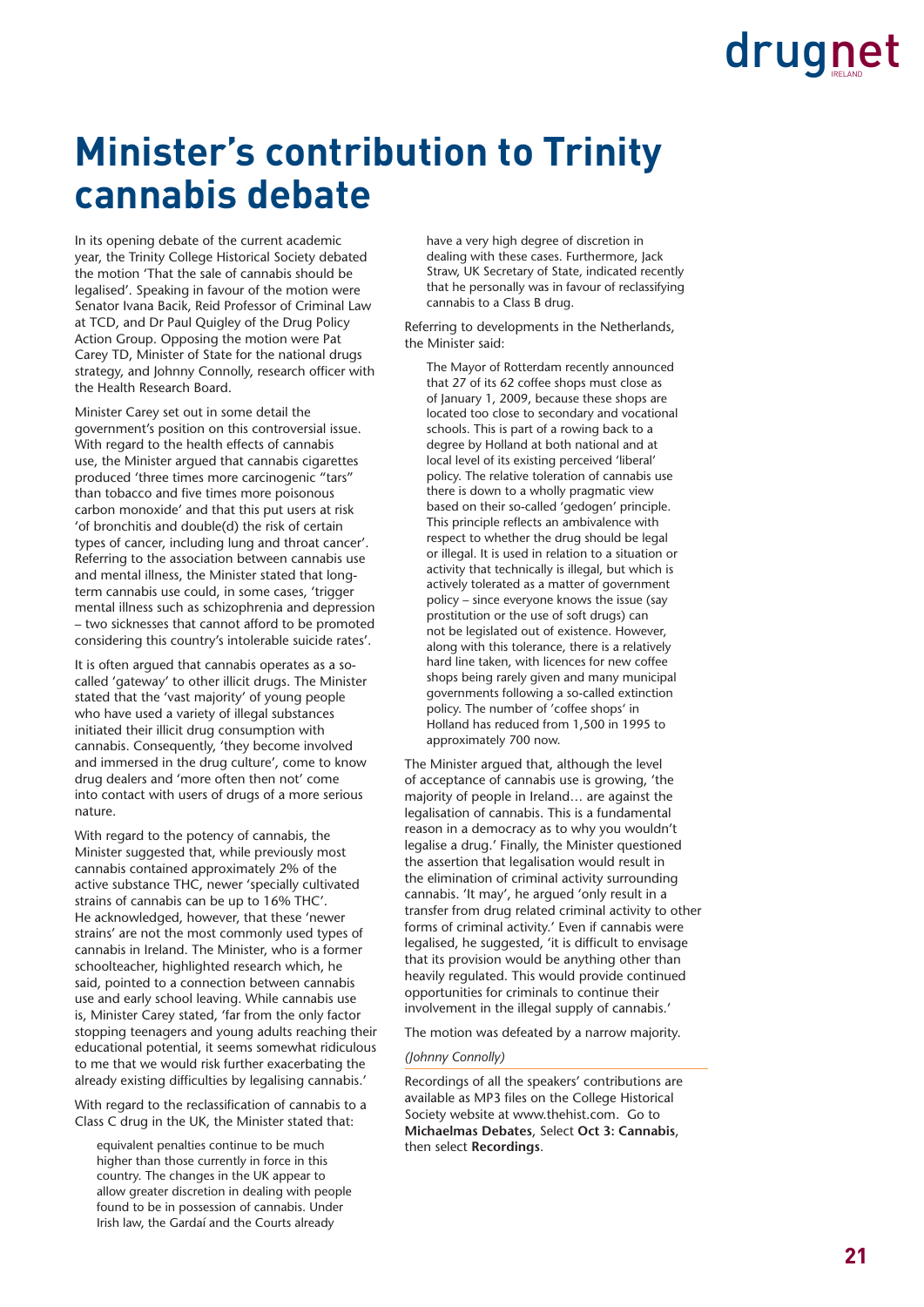### **The Irish Drug Treatment Court – a view from the bench**

A European conference on quasi-coerced treatment and other alternatives to imprisonment, organised by the Council of Europe Pompidou Group and the Romanian National Anti-Drug Agency, took place in Bucharest, Romania, on 11–12 October. Below is an edited version of the presentation made by Judge Bridget Reilly of the Irish Drug Treatment Court (DTC).

Judge Reilly was appointed to the DTC in 2001. Introducing her paper, she said: 'I have viewed the awful cycle of drug abuse – offending – imprisonment – release – drug abuse – offending – imprisonment, and was struck with a realisation of the hopelessness and ineffectiveness of the situation. The cycle is self-perpetuating and in turn influences a wider pool, a new generation, increasingly in larger numbers and with more and more associated and serious violence. It seemed obvious that imprisonment failed to break the cycle or to act as a deterrent to further offending. Ultimately the interests of the public at large are not met and trust in, and collaboration with, the criminal justice system is undermined.'

#### Background

The DTC, established as a permanent court in 2006 after a five-year pilot phase, deals with offenders who have either pleaded guilty or been convicted of minor crimes committed as a consequence of drug abuse. Referral to the DTC is with the consent of the defendant and may be made at the request of the defence or a probation officer, or at the discretion of the presiding judge. At present, such offenders must have resided for a minimum of six months in the Dublin North Inner City area, an area which has suffered a particularly severe drug abuse problem.

The primary aim and purpose of the court is 'the reduction of crime through rehabilitation of the offender but not excluding punishment should the circumstances so warrant'.1 The DTC is a full criminal court, but operates differently from any other court in that the offender is obliged to comply with terms of a programme tailored to his or her requirements and circumstances. A multiagency team, monitored regularly by the judge, and comprising a court co-ordinator, probation officer, Garda officer, clinical health nurse and an education officer, delivers this programme. Unlike many other jurisdictions, the Irish DTC includes an education element in the rehabilitation process.

#### The role of the judge in the DTC

The experience of drug courts internationally has highlighted the role of the judge in the whole process. In the DTC the judge monitors the progress of the participants on the programme and provides leadership, motivation and enforcement and imposes sanctions. The team meets with the defendant at a pre-court meeting. In the early

stages of the programme the defendant appears in court every week but this is reduced as s/he progresses through three separate phases. At the hearing in open court there is direct dialogue between the offender and the bench. The participant often volunteers a written submission to explain his/her position. Over time a full picture of the participant becomes apparent to the court. Through continued interaction between judge and participant, a relationship develops and it is important that the participants appear regularly in front of the same judge. However a judge cannot sit for 52 weeks of the year and so the President of the District Court has appointed two other judges to sit in the DTC. In this way the essential consistency and continuation of judicial input should be maintained and the energy, interest and skill of these judges can help in the development of all aspects of the court's work.

#### Sanctions and incentives

Following the pre-court meeting and appearance in open court the Court proceeds to make its order. The court uses a 'carrot and stick' approach to encourage and reward progress, compliance and engagement with the programme and to sanction failure to comply. The ultimate sanction, and one of last resort, is an order terminating the offender's participation on the programme. A number of lesser sanctions are also available to the judge.

The judge has to draw a balance between support, encouragement and sanctions. This will depend on the character, personality, ability and endeavours of the participant and, indeed, on his/her mood or vulnerability. My own experience accords with research findings which suggest that verbal praise is the most valuable currency. One must always be aware too that other participants present are watching and learning how the system works. They are also assessing how others are being treated so that the system must be, and must be perceived to be, enforced properly and fairly.

#### Assessing outcomes

Participants graduate when, at the end of Phase 3, they are drug free, have not re-offended and have complied with the obligations of each phase of the programme. At that time, all charges against them are struck out, with liberty to re-enter within 12 months if there are any breaches of ongoing obligations as set out in their life plan prepared for graduation.

It should be noted that all but one of the 88 charges shown in Table 1 were incurred in the initial phase of the three-phase programme. Despite the low graduation numbers, the progress and improvement in quality of life for the participants is seen to be very significant by the DTC team. considering the background of low literacy skills, low educational participation, and often difficult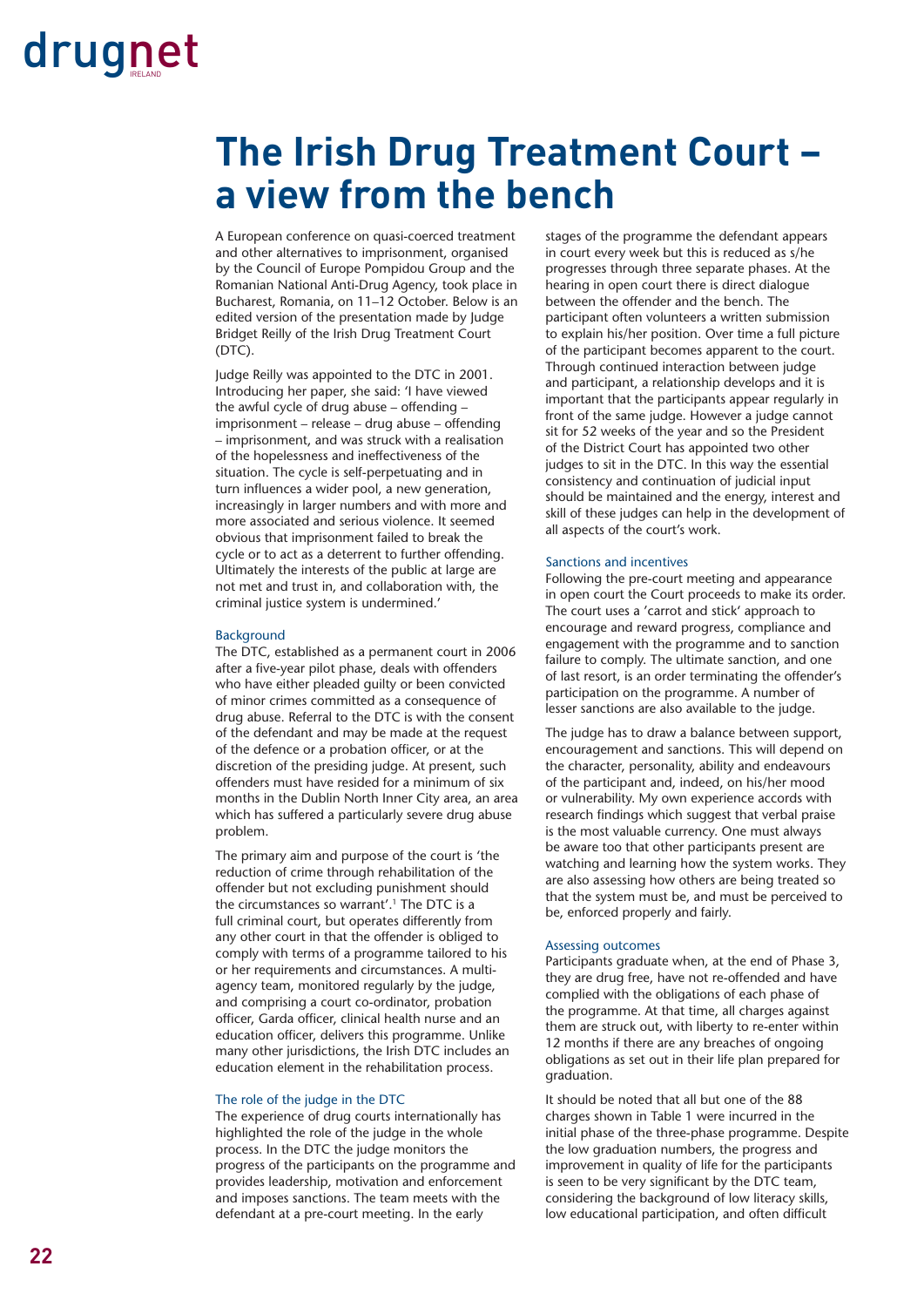#### Irish drug treatment court *(continued)*

social and family history. The court is considering an alternative grading process so as to validate the success or quasi-success of participants who do not attain full graduation criteria, while being aware of how this could affect the motivation of participants to graduate fully.

#### **Table 1 Criminal charges incurred by participants in the DTC in March 2005**

| Total charges incurred prior to referral to | 518 |
|---------------------------------------------|-----|
| the DTC                                     |     |
| Total charges incurred during the DTC       |     |
| programme                                   | 88  |
| Course As Court C'articles Mouth 2005       |     |

Source: An Garda Síochána, March 2005

#### A personal observation

In Ireland the background of judges does not prepare them fully for dealing with the new process in this different court. One must tread very carefully and sensitively in pursuing the role of judge in this different environment. This new departure for me has been challenging and fulfilling. One

needs large measures of optimism and a real and continuing interest in people, especially on days when the reports before the court hearing are bleak and disappointing. On the days where progress is apparent there is real satisfaction. In particular when we have our graduation ceremonies, there is joy and hope together with pride for the participants and their families at the hard-won achievements. They truly deserve the respect and admiration they earn.

#### Conclusion

The Drug Treatment Court is to be expanded and enlarged and we look forward to this development sooner rather than later. The DTC can only ever be part of a strategy to reduce crime. It cannot eliminate the need for prison or other forms of restraint entirely, particularly in relation to certain crimes of a very serious nature.

#### *(Edited by Johnny Connolly)*

1. Irish Courts Service (1999) *First Report of the Drug Court Planning Committee.* Dublin: Stationery Office.

### **Quality standards in substance use education**

A manual in quality standards in substance use education was launched on 10 September 2007. The manual was produced by members of the Drug Education Workers Forum (DEWF), a voluntary organisation committed to identifying and responding to the needs of voluntary, community and statutory drug education workers in Ireland. DEWF has identified a need for 'clear, practical information on best practice in substance use education in Ireland.'1

The aim of the manual is to provide a clear framework for practitioners of substance use education, such as workers in drug education and community education or development, youth workers, and health promotion staff, and for individuals and agencies commissioning substance use education, such as youth work management boards, school boards of management and principals, and community education organisations.

The manual was compiled by DEWF members who work in substance use education. It should be noted that it is not aimed at primary or postprimary teachers, who already have guidelines and resources in the Walk Tall and SPHE programmes. The manual is based on a substantial review of international research and best practice and provides guidelines for the development and enhancement of substance use education in school, youth-work, and community-based settings. Three working groups were set up, each designed



**(L to r) Deputy Lord Mayor of Dublin, Cllr. Anne Carter, Feidhlim O Seasnáin, chair of DEWF, and Patricia O'Connor, director of the National Drugs Strategy Team, at the launch of the DEWF standards manual.** 

to address the needs of one of these settings. Members of the working groups had experience and expertise in those settings and came from the community, voluntary and statutory sectors. Other individuals and agencies were invited to contribute their expertise, and a series of focus groups was held with programme participants and substance use education providers.

These standards will greatly enhance good practice and quality in this critical prevention/ education pillar of the National Drugs Strategy. It certainly represents a concrete example of collective reflection, peer support and professional development that members of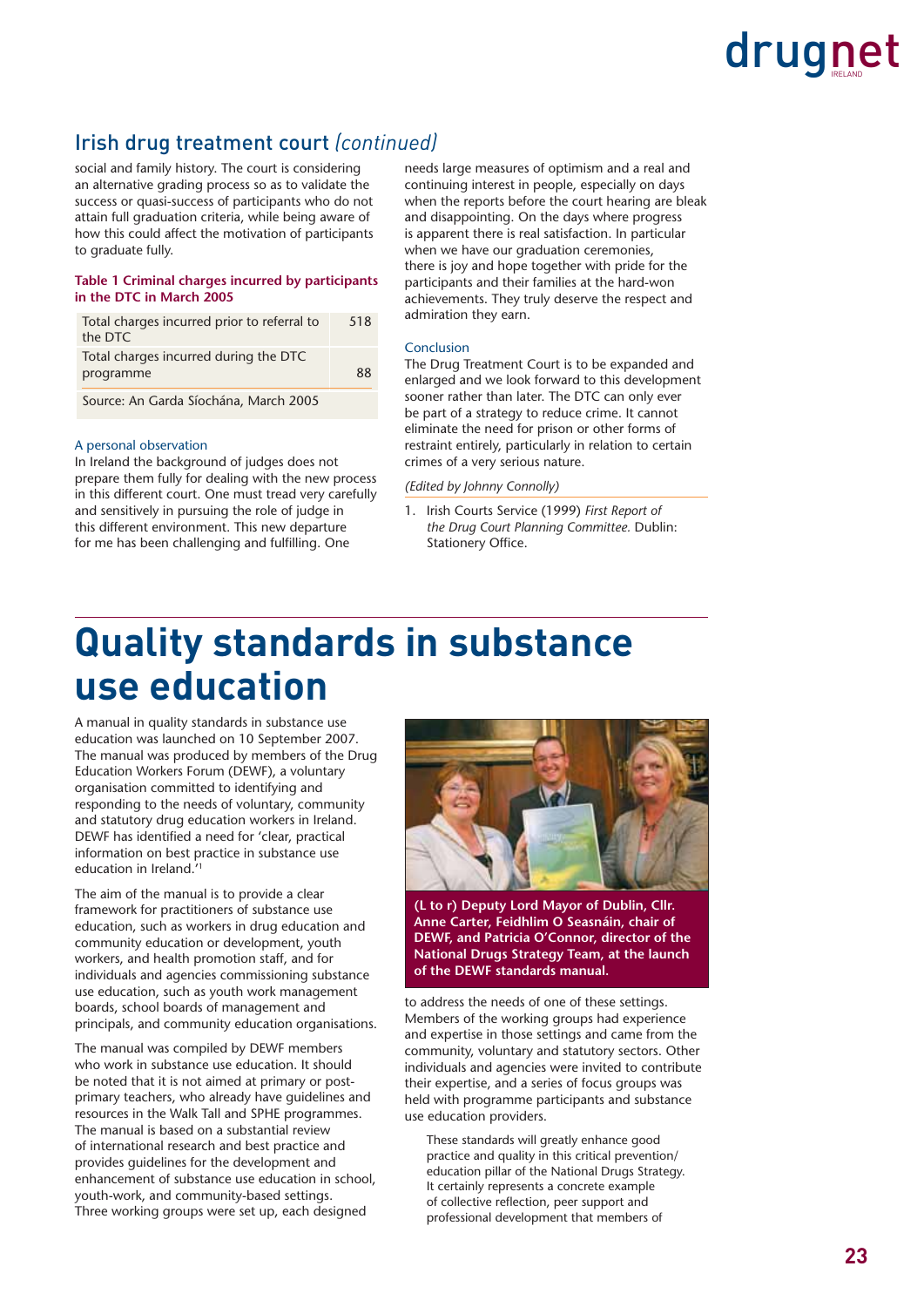#### Quality standards manual *(continued)*

the Forum have been engaged in since its formation. *(Finbar O'Brien, NDST chair)*

The manual is highly structured and provides a consistent framework of standards across the three education settings. Elements common to the school and youth-work settings include substance use policy, managing incidents, and staff development. Elements in the community-based setting include: education with drug service users, Travellers, and parents and guardians.

The manual also includes a 'core skills and competencies' audit for practitioners at three levels:

- foundation level, including core knowledge, attitudes and skills;
- generalist competences, including substance use education and prevention work, targeted education, advice giving, programme deliver etc.;
- specialist competencies.

DEWF is developing a training schedule to accompany the manual. It is envisioned that a twoday 'training of trainers' programme will be offered by members of the DEWF working groups. This will enable trainers to offer in their own regions a oneday training programme on use of the manual.

DEWF has emphasised the evaluation component of the manual. It is hoped that users will become involved in an evaluation process, to enable further development and enhancement of the standards over time.

The production of the manual was funded under the National Drugs Strategy. Further information can be found on the DEWF website www.dewf.ie.

It is important to remember that everyone in society has a role to play in imparting and supporting substance use education and prevention messages. Substance use education belongs in schools, families, work places and other environments; it can contribute to the achievement of broader public health goals of preventing and reducing drug related harm for both the individual and society. *(Feidhlim O Seasnáin, DEWF chair)*

#### *(Louise Farragher)*

1. Butler E, Keane R, Rowley C, Smith S (2007) *A manual in quality standards in substance use education.* Dublin: Drug Education Workers Forum.

### **The NDC website: results of user survey**

In the autumn of 2007 The National Documentation Centre (NDC) took a survey of registered users of the NDC website to gather feedback on their experiences of using the site. The survey sought to find out:

- Who is using the NDC website, and what type of work they do
- How they learned about the site
- What their purpose was in coming to the site
- Whether they find it easy to navigate the site and find the information they need
- Whether they have any difficulties in using the site
- Which parts of the site they use most frequently
- What they think of the quantity, quality and usefulness of the information on the site

#### **Table 1 Satisfaction with NDC website**

| <b>Answer options</b>  | <b>Excellent</b> | Good  |
|------------------------|------------------|-------|
| Ease of using the site | 30.2%            | 56.3% |
| Overall design/look    | 17.4%            | 60.1% |
| Quality of content     | 48.6%            | 42.7% |
| Quantity of content    | 34.7%            | 50.7% |

■ What improvements or additional resources/ services they might like to see on the site.

We sent a questionnaire by email to 1,222 registered users of the NDC, and received 288 replies – a response rate of 23.56%. We used SPSS to analyse the data.

#### Key survey findings

- One-fifth (20.3%) of the respondents work in a university or college environment, and 14.7% described themselves as researchers.
- A majority (more than 75% in each case) rated the site as 'Good' or 'Excellent' in terms of ease of use, design and layout, and quality and quantity of information (see Table 1).
- In relation to the resources currently available on the website, 77.4% (n=223) of respondents said that they were very interested in the Alcohol and Drug Research Unit publications, while 68.1% (n=196) said they were very interested in the annual national report on drug use in Ireland (see Table 2).
- 18.7% (n=53) of respondents heard about the NDC website from a colleague, and the same number, 18.7% (n=53), heard about us through an educational institution.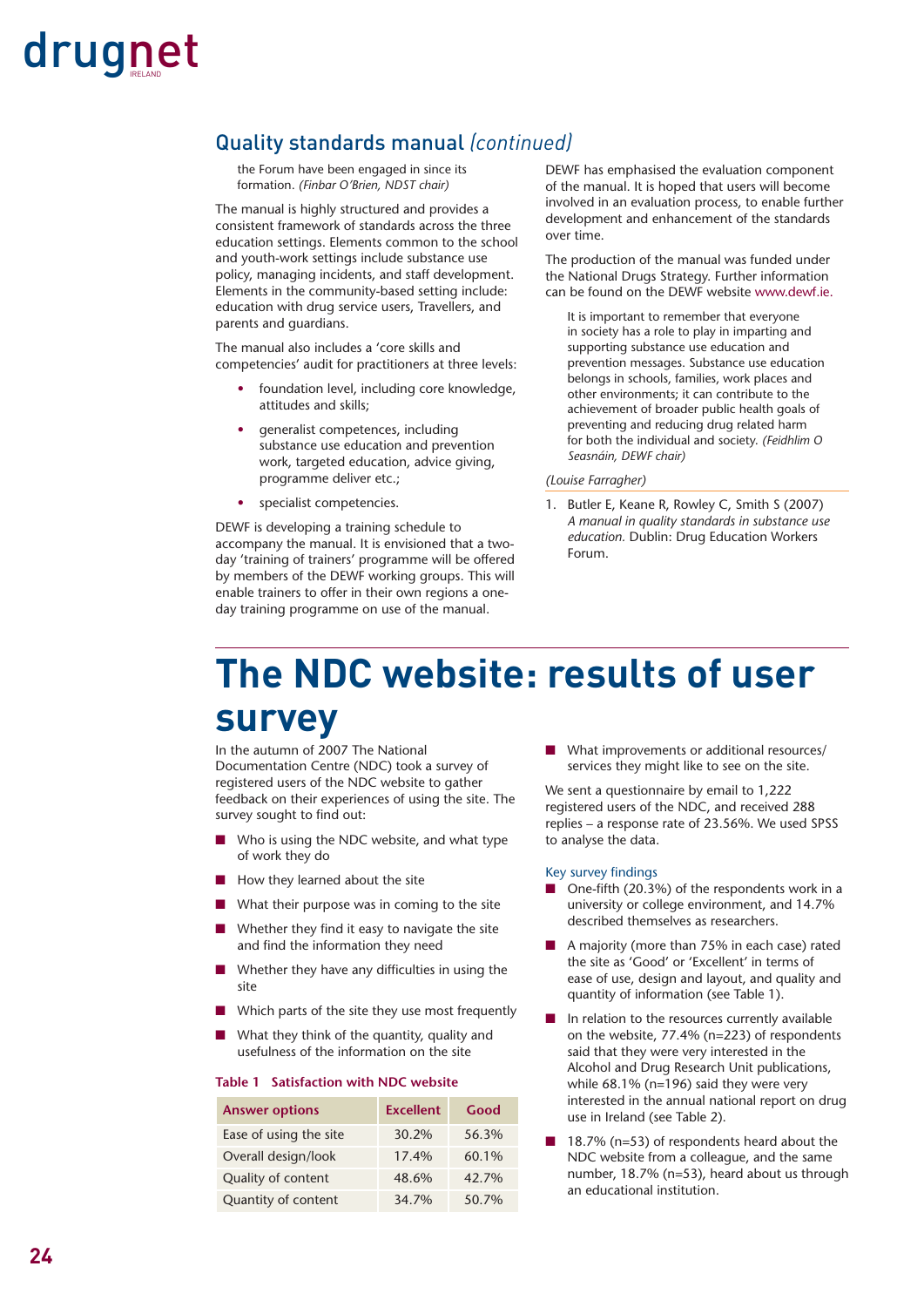#### NDC website user survey *(continued)*



**Students from the Trinity Diploma in Addiction Studies on a visit to the NDC**

- 47.7% (n=135) said their main reason for using the site was work related, and 29.7% (n=84) said it was for research purposes.
- 37.1% (n=105) visit the site on a monthly basis and 28.6% (n=81) visit on a daily or weekly basis.

#### Views/comments

Almost all comments were complimentary of the resources and services available through the website. We will use all comments and suggestions to inform further development and improvement of the site. We are compiling a response to users' queries and will post it on the site in the near future. Our thanks to everyone who took part in this survey.

*(Mairea Nelson)*

#### **Table 2 Interest in services / resources available on the NDC website**

| <b>Answer options</b>                                                               | <b>Very interested</b> | <b>Interested</b> |
|-------------------------------------------------------------------------------------|------------------------|-------------------|
| Alcohol and Drug Research Unit publications                                         | 77.4%                  | 17.0%             |
| Annual national report on drug use in Ireland                                       | 68.1%                  | 19.8%             |
| Current Research and Evaluation Database (CRED)                                     | 44.1%                  | 32.6%             |
| Directory of researchers and evaluators                                             | 20.8%                  | 31.6%             |
| Directory of training courses                                                       | 34.0%                  | 28.8%             |
| E-Drugnet Ireland                                                                   | 43.1%                  | 33.0%             |
| Library services                                                                    |                        |                   |
| (document-supply service, provision of full text documents, reference service etc.) | 60.1%                  | 22.9%             |
| Links page                                                                          | 33.0%                  | 42.7%             |
| <b>NDC</b> Database                                                                 | 44.1%                  | 34.4%             |
| <b>NDC Newsletter</b>                                                               | 42.0%                  | 30.6%             |
| News page                                                                           | 42.4%                  | 32.3%             |
| Policy documents                                                                    | 46.2%                  | 31.6%             |
| Research tools                                                                      | 38.9%                  | 34.4%             |
| Thesis page                                                                         | 28.1%                  | 31.6%             |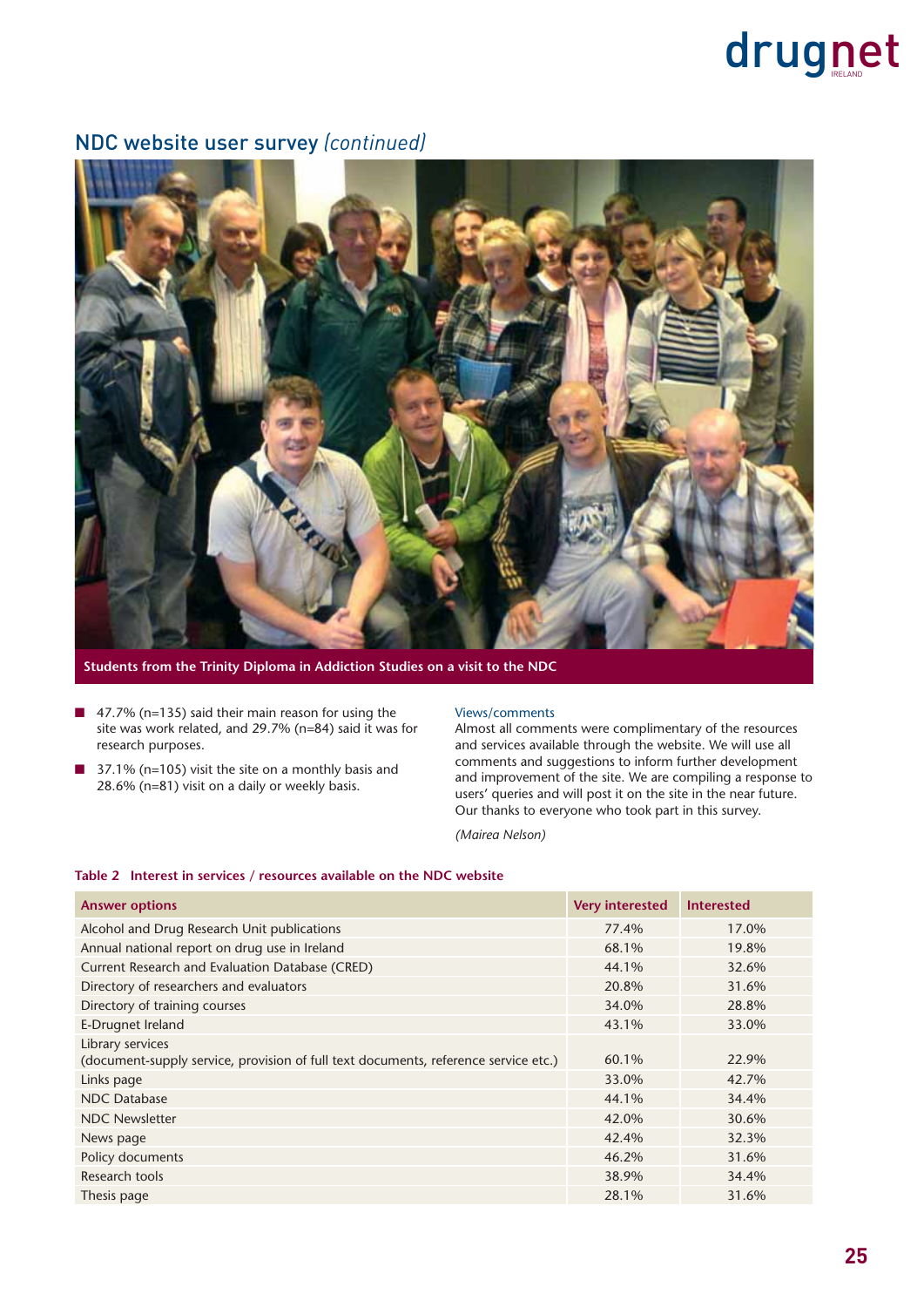### **In brief**

On 2 May 2007 the National Crime Council (NCC) published the report *Problem-solving justice – the case for community courts in Ireland.* It recommends the establishment of community courts, starting with innercity Dublin. Community courts are being developed in other jurisdictions as an example of 'problem-solving justice' to deal with less grave crimes which have a material impact on the 'quality of life' of citizens, such as drug possession, public order offences, petty theft, prostitution or vandalism. www.gov.ie/crimecouncil/

In June 2007 the **Parole Board** published its annual report for 2006. The chair of the Board observed, 'It is a matter of grave concern to the Board that drugs appear to be available in many of the prisons and places of detention in the country. ... In considering whether or not to recommend temporary release (commonly known as parole) in any given case to the Minister, the Board's prime concern is the danger that the prisoner will re-offend. Quite clearly, if that prisoner is still on drugs, the risk of his or her re-offending is increased immeasurably. It is virtually impossible to see how the Board could recommend temporary release in respect of a prisoner who still requires to feed a drug addiction.' www.justice.ie

On 10 September 2007 *Teenspace: National Recreation Policy for Young People* was launched by the Minister for Children, Brendan Smith TD. The policy states that sport, recreation and leisure activities are effective in preventing young people from using alcohol and drugs. However, it recognises that at-risk youth – early schoolleavers, socially excluded young people, Travellers – may lack positive motivation to participate and that this step must be made first. The policy also acknowledges the need for alcohol- and drug-free spaces for young people. www.omc.gov.ie

On 20 September 2007 the EAP Institute hosted its 28th annual conference, **'Drugs & Alcohol at Work – Complying with the Safety Health & Welfare at Work Act 2005'**. The conference heard that policies and procedures for handling situations where employees report for work while under the influence of alcohol and/or drugs should now be in place in all organisations, and that incidents of this nature should now be considered gross misconduct. www.eapinstitute. com

On 30 September 2007 the **Maritime Analysis and Operations Centre (Narcotics) (MAOC-N)** was established, when a treaty was signed by Ireland, the UK, the Netherlands, France, Spain, Portugal and Italy. Based in Lisbon, the MAOC-N is an international task force that will collect and analyse information on drug trafficking, enhance intelligence exchange and identify the availability of naval and other assets to facilitate national drug interdiction operations. It will focus on interdicting large maritime and aviation cocaine shipments, especially from South and Latin America. www.justice.ie

In September 2007 the **Dublin North-East Drugs Task Force** launched issue 1 of *Uth.* www.dnedrugstf.ie

In September 2007 the **Addiction Search Engine (ASE)** was launched by the Ana Liffey Drug Project. This Google-customised search engine is designed to help users find information about addiction and drug-related issues. The ASE searches over 100 specially selected websites and the sites that they are linked to. The ASE can be accessed via the website of the Ana Liffey Drug Project. www.aldp.ie

On 1 October 2007, **World Hepatitis Awareness Day (WHAD)**, the Central and Eastern European Harm Reduction Network (CEEHRN) published a study, *HCV infection in Europe*. It highlights the significant inconsistencies in HCV testing and diagnosis across Europe. Only 10% – 40% of people with HCV know about their infection, according to data from different parts of Europe. (On 10 October 2007 the **Eurasian Harm Reduction Network (EHRN)** was adopted as the new name of the CEEHRN, to more accurately reflect the geographic scope of the network throughout Central and Eastern Europe and Central Asia.) www. ceehrn.org

On 10 October 2007 **the Council of Europe's Committee for the Prevention of Torture (CPT)** published a report on its 4th periodic visit to Ireland, which took place in October 2006, together with the response of the Irish government. The report stated that there was an increasing level of inter-prisoner violence, fuelled by the widespread availability of illicit drugs and the existence of a gang culture. www.cpt.coe.int/

On 18 October **2007 Business in the Community Ireland (BITCI)** launched its landmark report on best practice in corporate responsibility in Ireland in 2006. Among the case studies described was Oracle Emea Ltd, which encouraged its employees to volunteer in their local community. Over 100 Oracle volunteers participated in projects, including the painting of the Chrysalis Community Drug Project. www.bitc.ie

On 23–24 October 2007 the **Children Acts Advisory Board (CAAB)** held its national conference, 'Sharing the Task: Achieving Child Protection & Welfare through Interagency-Working', in Kilkenny. The CAAB is the new name for the Special Residential Services Board (SRSB), whose name and functions were changed in the Child Care (Amendment) Act 2007. The CAAB has broader functions, becoming an overall advisory body whose functions now include providing advice to the Minister for Children on policy issues relating to the coordinated delivery (and effectiveness) of services to at risk children/young people specifically under the Child Care Act 1991 and the Children Act 2001. www.caab.ie

In October 2007 the International **Drug Policy Consortium (IDPC)** published the first iteration of its *Advocacy Guide*. In the run-up to the forthcoming UN review of its drug strategies since 1998, this advocacy guide serves as an introduction to the structure and operation of the UN drug control systems, and describes the review processes that will take place throughout 2008, culminating in a high-level political meeting in 2009. As the review process progresses, updated versions of the IDPC Advocacy Guide will be released in order to update civil society and refine the IDPC position. www.idpc.info

*(Compiled by Brigid Pike)*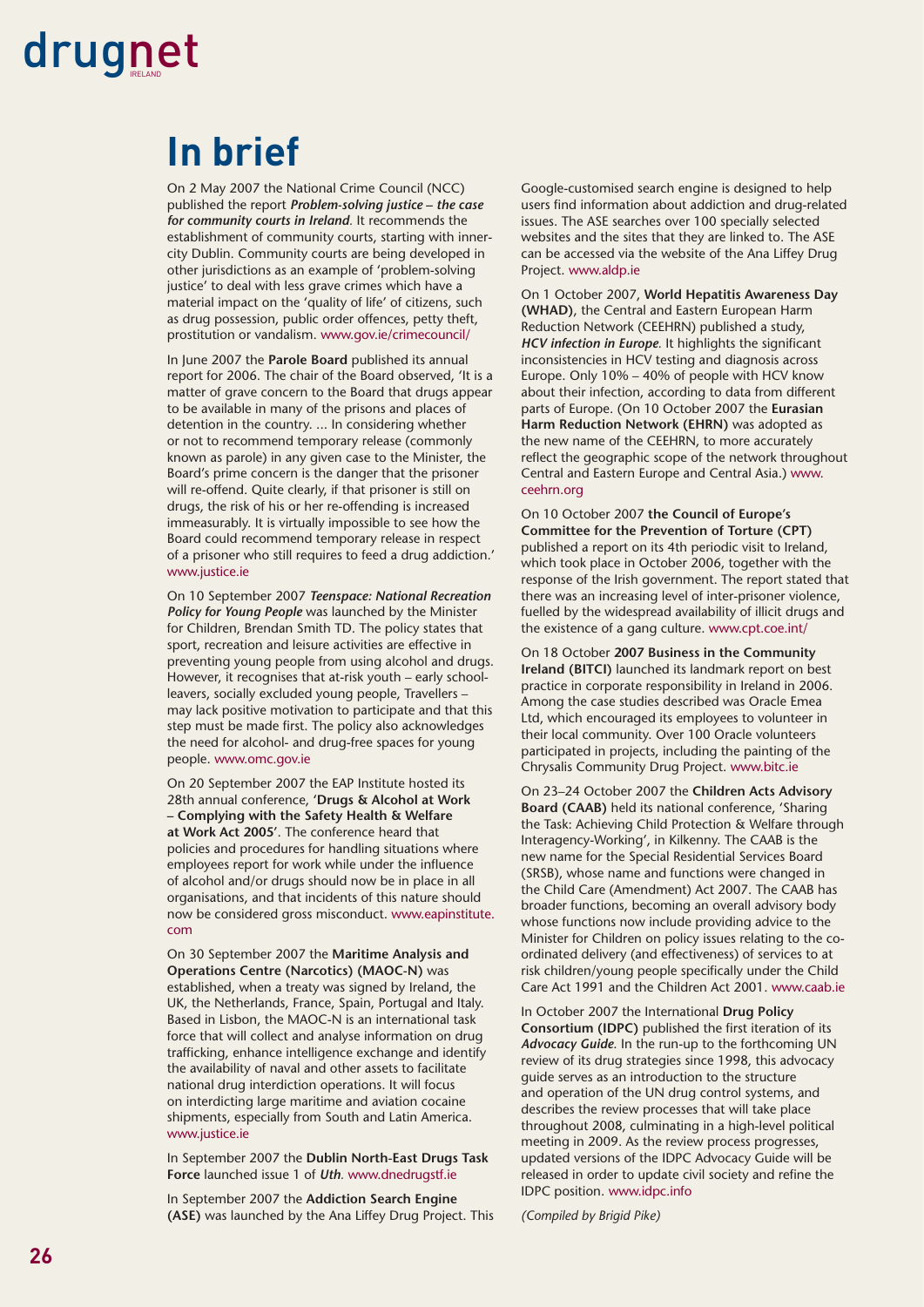### **From** *Drugnet Europe*

#### **EMCDDA releases 2007 Annual report**

*Cited from* Drugnet Europe *No. 60, October-December 2007, p.1* 

'After over a decade of rising drug use, Europe may now be entering a more stable phase. Not only are there signs that heroin use and drug injecting have become generally less common, but new data suggest that levels of cannabis use may now be stabilising after a sustained period of growth. Nevertheless, positive messages are marred by high levels of drug-related deaths and rising cocaine use.' These were the key points stressed by the EMCDDA as it launched its 2007 Annual report on the state of the drugs problem in Europe on 22 November in Brussels.

EMCCDA Director Wolfgang Götz highlighted in particular that drug use has stabilised in a number of important areas, albeit at historically high levels. In some cases, there are even signs that merit cautious optimism – such as relatively stable levels of heroin and cannabis use and mostly low rates of HIV transmission among drug injectors. There had also been a dramatic increase in countries' investment in prevention, treatment and harm-reduction activities and improved focus and cooperation in supply reduction. Furthermore, the EU is backing global actions to reduce drug problems by funding supply and demand reduction measures in third countries to the tune of at least  $\in 750$  million.

#### **HIV: overall positive assessment**

*Cited from* Drugnet Europe *No. 60, October–December 2007, p.8*

The rate of HIV transmission among injecting drug users (IDUs) was low in most EU countries in 2005. This positive picture can be seen in the context of greater availability of prevention, treatment and harm- reduction measures and declining popularity of drug injecting in some countries. With the expansion of services, the HIV epidemics seen earlier in Europe seem largely to have been avoided. According to the Annual report: 'The situation in Estonia, Latvia and Lithuania remains a concern, but here again most of the recent data point to a relative decrease in new infections'. As a result of lower rates of transmission, the overall burden of infection resulting from injecting drug use is likely to be falling, especially in areas of high prevalence. Although injecting drug use has become less important as a route of HIV transmission, the EMCDDA estimates that, in 2005, it still accounted for some 3 500 newly diagnosed cases of HIV in the EU. This figure may be low by historical standards, yet it still represents a considerable public health problem. The report states that between 100,000 and 200,000 people who have ever injected drugs are living with HIV. The hepatitis C virus (HCV), however, is more prevalent among IDUs in the EU than HIV and more evenly distributed. The EMCDDA estimates that around 1 million people who have ever injected drugs are living with HCV.

The 2007 EMCDDA report is covered in the article '2007 report on the drugs problem in Europe', on p. 18 of this issue.

### *Drugs in focus* – policy briefing

#### **No. 17: Cocaine use in Europe: implications for service delivery**

Cocaine use presents new challenges for Europe's drug treatment services. Although services can leverage experiences gained in responding to other types of drug problems, the pharmacology of cocaine, the social diversity of users and the concurrent use of other psychoactive substances complicate the development and targeting of responses. And unlike treatment for opioid users, there are no proven effective substitution or pharmacological treatment options currently available for cocaine users. This paper addresses a number of important issues for the delivery of services for cocaine users. How can the different groups of users be reached and helped? What type of treatment should be made available for dependent cocaine users? Are new specialised services needed, or should existing ones be adapted?

#### Key issues at a glance

- 1. Some 4.5 million European adults (1.3%) have used cocaine in the last year. Last year cocaine prevalence has shown an overall upward trend over the last decade, although with variations between EU Member States, ranging from 0.1% to 3.0% of the population.
- 2. Cocaine use can lead to dependence and treatment demand related to cocaine has increased. Psychiatric, cardiovascular and other health problems are also associated with cocaine use. Injecting cocaine carries the

risk of transmission of blood-borne diseases such as HIV and hepatitis C.

- 3. Three core groups of problem cocaine users can be identified: socially well-integrated individuals; opioid users, some of whom are substitution treatment clients; and marginalised crack users.
- 4. These groups differ in drug use patterns, health and living conditions. Their needs range from access to information about cocaine-related risks to specific treatment or harm reduction interventions.
- 5. Current responses to cocaine-related problems draw largely on existing services targeted at opioid use and drug use in recreational settings. These existing services may need adapting to meet the specific needs of cocaine and crack users.
- 6. Improvements could include: specific cocaine and crack strategies; training and research on the treatment of cocaine dependence; outreach interventions; and tailored treatment services for specific groups of cocaine and crack users.

#### Conclusions and policy considerations

1. Specific strategies targeting cocaine or crack cocaine use should be developed in areas where the extent of the problem, such as in some European countries and cities, requires a concerted response. Elsewhere, drug policies should address the growing diversity in drug use patterns and needs of problem drug users.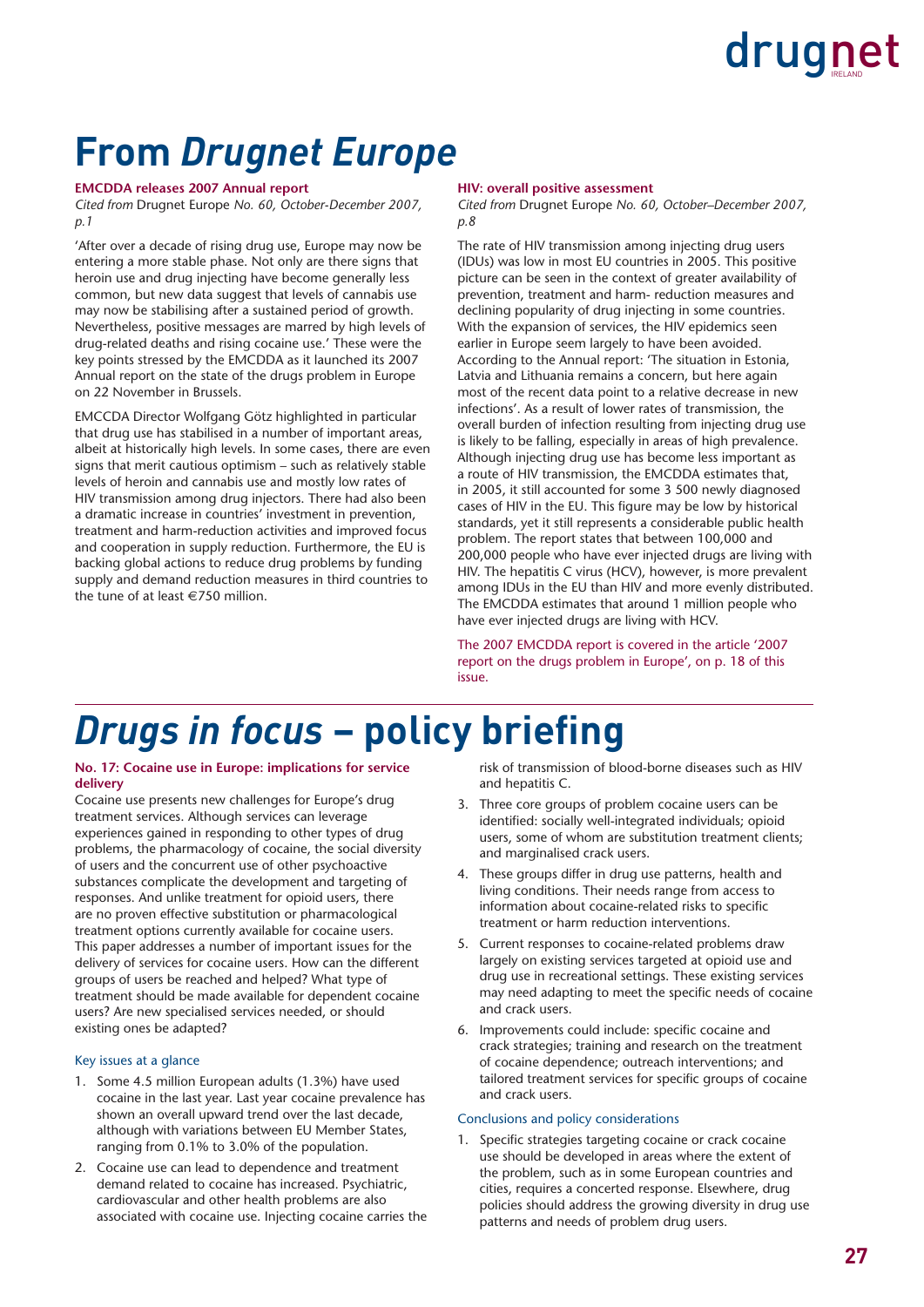#### *Drugs in focus (continued)*

- 2. Prevention and harm reduction approaches related to cocaine use need to be developed, in particular information on risks (cardiovascular, psychiatric, elevated toxicity of some forms of polydrug use). Both occasional and regular cocaine users should be targeted.
- 3. Interventions to reach and help socially integrated problem cocaine users can be developed by adapting existing services or, in some cases, providing dedicated treatment services.
- 4. Crack users, and other marginalised populations of drug users, should have access to harm reduction outreach interventions including service referral.
- 5. In all treatment settings, training in psychosocial interventions should have high priority as this kind of intervention has shown the best results. Exchanging knowledge and best practice among clinicians and other drug workers should be encouraged.
- 6. Research on psychosocial interventions and on new pharmaceutical agents to treat cocaine-dependent clients should be promoted. There is also an urgent need to better understand polydrug use involving cocaine, its multiple variants and consequences.

*Drugnet Europe* is the quarterly newsletter of the European Monitoring Centre for Drugs and Drug Addiction (EMCDDA). *Drugs in focus* is a series of policy briefings published by the EMCDDA. Both publications are available at www.emcdda.europa.eu.

If you would like a hard copy of the current or future issues of either publication, please contact:

Alcohol and Drug Research Unit, Health Research Board, Knockmaun House, 42–47 Lower Mount Street, Dublin 2. Tel: 01 2345 127 Email: adru@hrb.ie.

### **Recent publications**

#### **Books**



What's wrong with addiction? Keane H Melbourne University Press 2002, 228 pp. ISBN 0 522 84991 1

This book takes the view that, while there is a pervasive theme of addiction as a disorder marked by physical, psychic and moral pathology, the 'wrongness' of addiction is not fixed nor indeed obvious. It varies according to context: the type of addiction and the type of addicted body, and the type of discourse. The author presents the argument

that many of the harms, both individual and social, that are associated with addiction are secondary consequences, rather than essential and inevitable elements of the addictive experience. She examines why it is bad to be an addict and what the wrongness of addiction is, focusing on how the problems and experiences we group under the term addiction are wrong. The book exposes strains in contemporary oppositions between health and disease, between the natural and the artificial, between order and disorder and between self and other.

Chapter 1 discusses pharmacological understandings of drugs and neurological models of addiction. Chapter 2 explores the substance dependence syndrome of medical discourse and the problems of diagnosing dependence as a medical disorder. Chapter 3 deals with popular addiction discourse and its engagement with issues of selfhood. Chapters 4, 5 and 6 apply the concept of addiction to substances and behaviours other than drugs or alcohol – smoking, food and sex. Chapter 7 questions the promise of happiness and health to be found in the 'utopia of recovery' as presented in popular addiction discourse.

The final chapter summarises the argument developed in the book, suggesting that the expansion of addiction discourses should be resisted or at least questioned. The author argues that the development of new and wide-ranging addictive pathologies cannot help but strengthen the hold of medical expertise and therapeutic authority over people's conduct and desires. In her view, the growth of addiction demands scrutiny because it is a notion through which specifically liberal forms of political power and government regulation operate efficiently and seductively.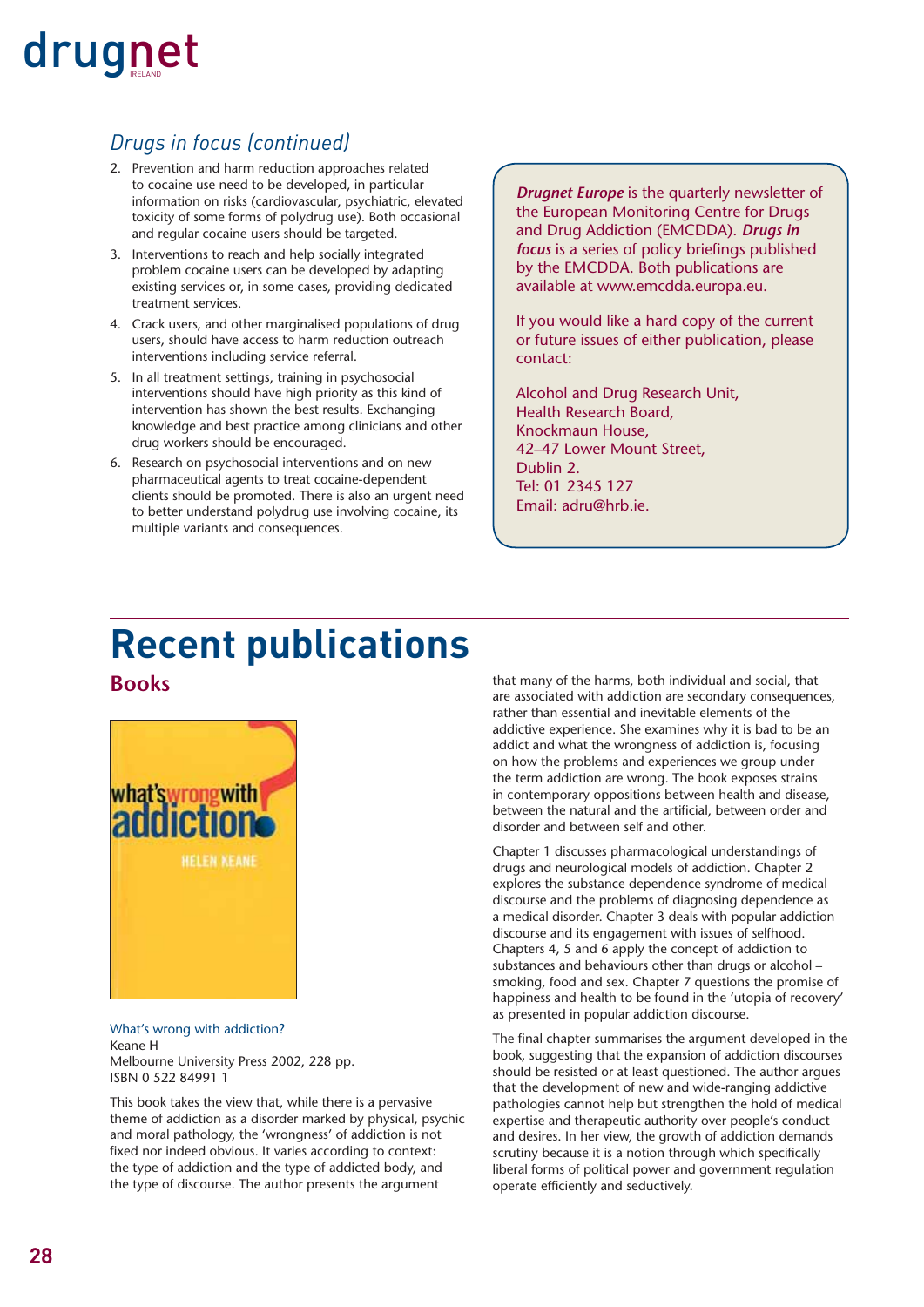#### *Recent publications (continued)*



Anti-drugs policies of the European Union: transnational decision-making and the politics of expertise Elvins M Palgrave Macmillan 2003, 227 pp. ISBN 0 333 98213 4

This book traces the evolution of enforcementbased anti-drugs policies at EU level from the late 1960s to the present. It considers their development in the contexts of European integration and the broad harmonisation of international policies against drug trafficking. The author examines the underlying logic of the policy process, and assesses the influence of drug issues on the emergence of wide-ranging EU security institutions such as Europol. He states that the primary rationale employed by policy makers is based on some notion of protection: from the impact of drugs on public health, from crime associated with drug use, and from the use of violence and corruption by traffickers. He goes on to argue that this shared rationale has led to a clear convergence in drug-trafficking policies adopted by states across the world. By way of contrast, and in spite of recent UN efforts, there is no international consensus on the appropriate form, mix or efficacy of 'positive control' measures particularly those aimed at reducing consumption, from education to harm-reduction techniques such as needle-exchange programmes – hence the right of initiative is left primarily in the hands of national (and to a large extent regional and local) authorities.

The author assesses the influence of transnational networks of expertise on policy development, and explores questions about the changing nature of state power and state sovereignty under globalisation. He examines the practices of contemporary European governance and raises concerns about secretive and anti-democratic features of inter-governmental EU decision making. The wider contention of the book is that the key to understanding contemporary state power in the area under discussion lies in understanding the policy-making actors whose control over knowledge is vital in providing the rationale for

policy and in creating and sustaining a normative framework through which policy decisions are filtered by the political decision makers of national states. The book assesses the extent to which a pseudo-scientific 'technical' approach has become the dominant means through which policy 'solutions' for complex transnational problems (such as drug trafficking) are mediated.



Child protection, domestic violence and parental substance misuse

Cleaver H, Nicholson D, Tarr S and Cleaver D Jessica Kingsley Publishers 2007, 232 pp. ISBN 978 1 84310 5824

This book is based on a two-year study commissioned under the UK government's Quality Protects research initiative. The study examined how one of the objectives of that initiative, Protection from Significant Harms, is working for children and young people referred to care services.

In reporting on this study, the book focuses on how child protection practices and procedures respond to children and families affected by domestic violence and/or parental substance misuse. It reveals the vulnerability of children in such situations and the negative impact on their health and development, on the adults' capacity to undertake key parenting tasks, and on family functioning, housing, income and social integration. The book describes the extent to which services work together in such cases and identifies factors that support collaborative working. It includes parents' own voices and allows them to explain what help they feel would best support families in similar situations. The authors also explore the response of children's services, and the extent to which current local authority plans procedures, joint protocols and training effectively support information sharing and collaborative working. From the findings, they draw implications for policy and practice in both children and adult services. This book will be of interest to professionals working to promote the welfare and well-being of children and those working with vulnerable adults and parents.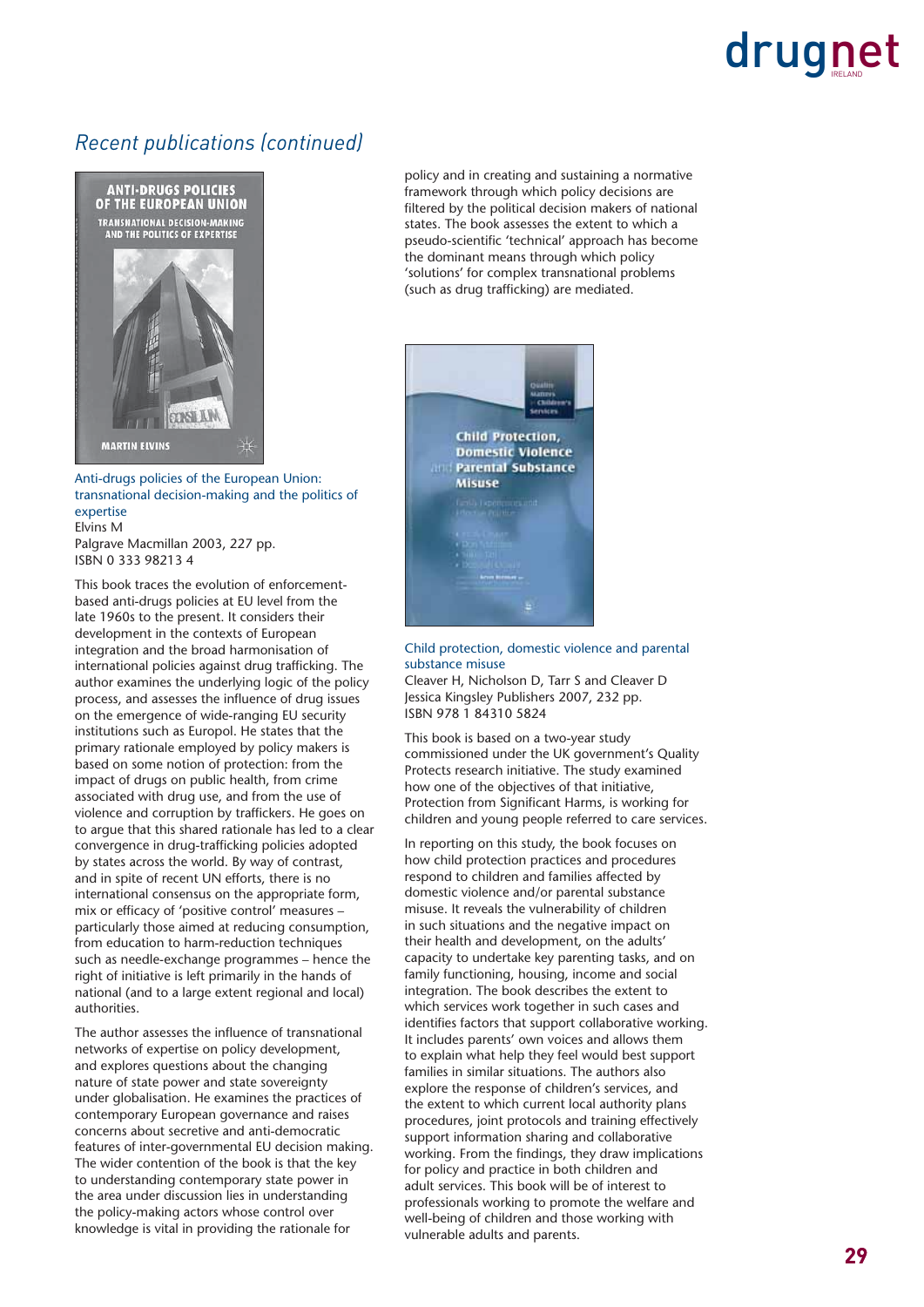#### **Journal articles** *Recent publications (continued)*

The following abstracts are cited from recently published articles relating to the drugs situation in Ireland.

#### Using environmental analytical data to estimate levels of community consumption of illicit drugs and abused pharmaceuticals

Bones J, Thomas KV and Paull B *Journal of Environmental Monitoring* 2007; 9(7): 701–707

A solid phase extraction (SPE) method was developed and applied in conjunction with a previously reported liquid chromatography tandem mass spectrometry procedure in order to establish the presence of illicit drugs and abused pharmaceuticals in treated wastewater and surface water samples at the ng L–1 level. The procedure was applied in Dublin, Ireland, and rapidly expanding commuter towns in the surrounding counties. Cocaine was detected in 70% of the collected samples in the range of 25–489 ng L–1; its primary metabolite, benzoylecognine (BZE), was also detected, in the range of 22–290 ng L–1. Other substances detected included morphine, Tempazepam and the primary metabolite of methadone.

#### Health care professionals' knowledge and attitudes regarding substance use and substance users Kelleher S

*Accident and Emergency Nursing* 2007; 15(3): 161–165

In Ireland one in four (28%) of those attending hospital emergency departments have substance-abuse-related injury/illness and one in eight (13%) present in a state of clinical intoxication. Health care professionals working in emergency departments are frequently exposed to patients with substance use problems and are in ideal positions to provide early diagnosis and treatment. The success rate in detecting these patients is, however, disturbingly low (25–50%) and many substance-use problems are misdiagnosed or remain undetected. International studies that focus on primary care and addiction within the mental health sector suggest that health care professionals' knowledge and attitudes regarding substance use and substance users may negatively influence the care that these patients receive. There is a dearth of empirical research on this issue, internationally and in Ireland, particularly in emergency department settings.

#### Heroin epidemics, treatment and ODE modelling White E and Comiskey C

*Mathematical Biosciences* 2007; 208(1): 312–324

The UN, EU and World Health Organization (WHO) have consistently highlighted in recent years the ongoing and persistent nature of opiate, particularly heroin, use on a global scale. Authors have emphasised the significant impact such an epidemic has on individual lives and on society. National prevalence studies have indicated the scale of the problem, but the drug-using career, typically consisting of initiation, habitual use, a treatment–relapse cycle and eventual recovery, is not well understood. This paper presents one of the first ODE models of opiate addiction, based on the principles of mathematical epidemiology. The aim of this model is to identify parameters of interest for further study, with a view to informing and assisting policymakers in targeting prevention and treatment resources for maximum effectiveness. An epidemic threshold value, R0, is proposed for the drug-using career. Sensitivity analysis is performed on R0 and it is then used to examine the stability of the system. A condition under which a backward bifurcation may exist is found, as are conditions that permit the existence of one or more endemic equilibria. A key result arising from this model is that prevention is indeed better than cure.

#### Hospital admission for acute pancreatitis in the Irish population, 1997–2004: could the increase be due to an increase in alcohol-related pancreatitis? O'Farrell A, Allwright S, Toomey D, Bedford D and Conlon K

*Journal of Public Health* 2007; 29(4):398–404

The objective of this research was to investigate trends in the incidence of acute pancreatitis by examining emergency admissions to acute public hospitals over an eight-year period; to compare trends for alcohol-related pancreatitis admissions with admissions related to biliary tract disease; and to profile the patients admitted with an acute pancreatitis diagnosis.

All in-patient emergency admissions for which acute pancreatitis (ICD-9-CM Code 577.0) was recorded as principal diagnosis were identified for years 1997–2004 inclusive. Alcohol-related acute pancreatitis admissions (with alcohol misuse recorded as co-morbidity) were identified using ICD-9-CM-codes 303 and 305. Admissions with biliary tract disease recorded as co-morbidity were identified using ICD-9-CM codes 574.0–576.0 inclusive. Pearson's {chi}2-test was used to compare proportions in groups of categorical data and {chi}2-tests for trend were used to identify linear trends.

There were 6291 emergency admissions with a principal diagnosis of acute pancreatitis in the eight-year study period, with 622 admissions in 1997 compared to 959 in 2004, an increase of 54.1%. Age standardized rates rose significantly from 17.5 per 100 000 population in 1997 to 23.6 in 2004 (P < 0.01 for linear trend). There were 1,205 admissions with alcohol misuse recorded as a co-morbidity, increasing from 13.9% (87/622) of acute pancreatitis admissions in 1997 to 23.2% (223/959) in 2004. This increase was significantly greater than that observed in admissions related to biliary tract disease, 19.6% (122/622) in 1997 to 23.5% (225/959) in 2004. Rates for total acute pancreatitis admissions were highest in those aged 70 years and over; the majority (3563, 56.6%) were male, with a mean age of 51.1 years (SD 19.9); the mean age for male admissions was significantly younger than that for female admissions (49.1 versus 53.6 years,  $P <$ 0.001). However, for alcohol-related admissions, rates were highest in those aged 30–49 years, and patients admitted with alcohol misuse recorded were significantly younger than those who did not have alcohol misuse recorded (42.0 versus 53.2 years,  $P < 0.001$ ). Median length of stay was seven days. The increasing trend in alcohol-related acute pancreatitis parallels the rise in per capita alcohol consumption. Given the continuing rise in binge drinking, particularly among young people, this is a cause for concern.

*(Compiled by Joan Moore and Louise Farragher)*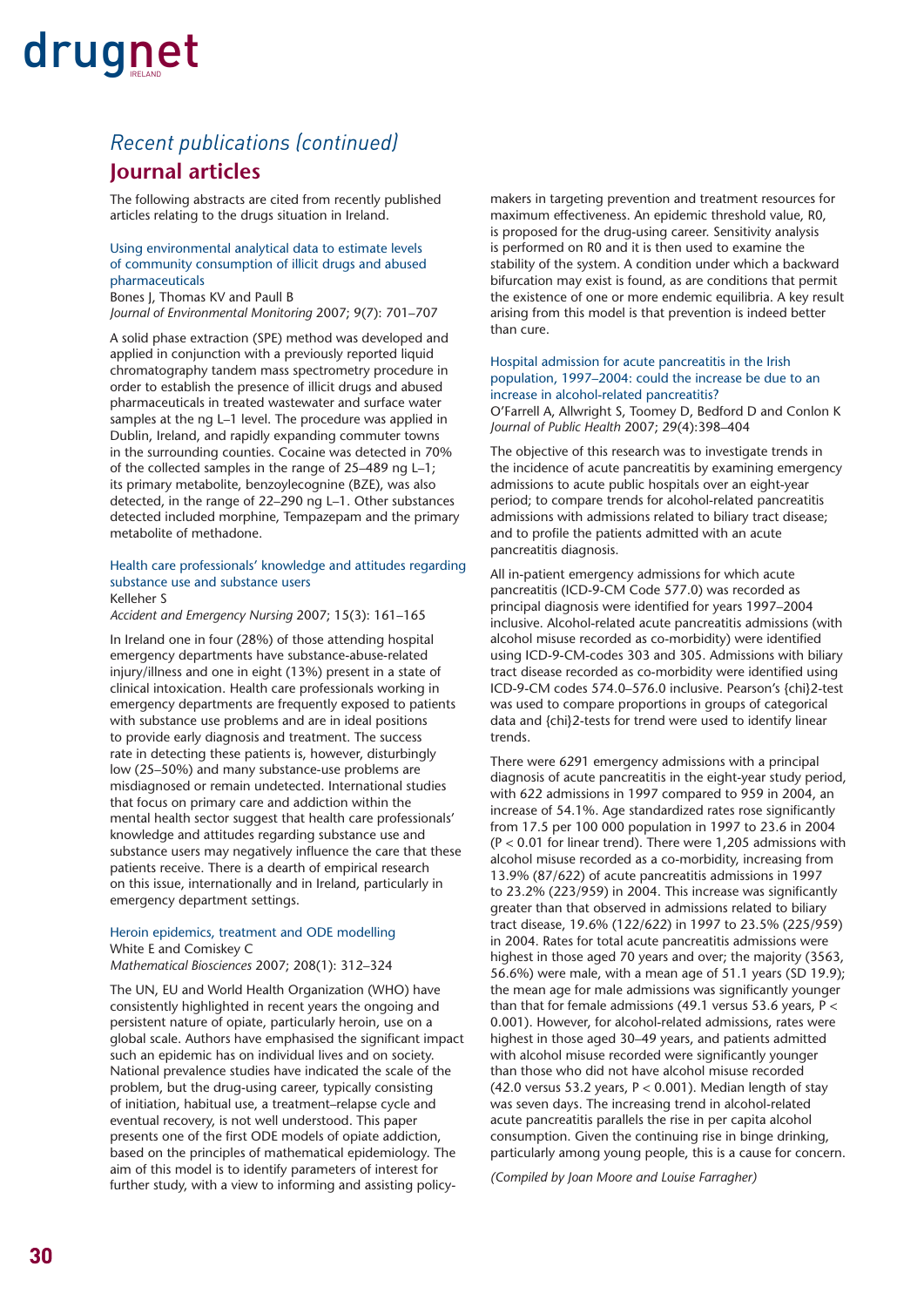### **Upcoming events**

(*Compiled by Louise Farragher* – lfarragher@hrb.ie)

#### January

#### **31 January 2008**

**The First National Service User Involvement Conference: Nothing About Us Without Us! Venue:** Birmingham

**Organised by / Contact:** Drink and Drug News

**Tel:** +44 (0)20 7463 2081

#### **Email:** info@cjwellings.com www.drinkanddrugs.net

**Information:** This first national service user involvement conference will bring together policymakers, service user co-ordinators from drug action teams, and drug and alcohol service users from all over the UK. The event is organised by *Drink and Drugs News* magazine (the fortnightly magazine for the drug and alcohol field) in partnership with The Alliance, the organisation that provides advocacy and training to people involved in drug treatment. The purpose of this event is to construct a meaningful dialogue and a shared agenda around service user involvement, during the transition period of a new drug strategy. We will demonstrate that service users' involvement is crucial to shaping drug treatment and policy of the future, and help those who work with service users to do their job more effectively. The day's events will help to define the way forward for service user involvement in the drug and alcohol field and is an essential event for everyone who cares about getting it right.

#### January–March

**Managing the Performance, Safety and Health Risks of Employee Drug and Alcohol use Organised by / Contact:** Anita Furlong, EAP Institute, 143 Barrack Street, Waterford.

**Tel:** +353 (0)51 855733 **Fax:** + 353 (0)51 879626

**Email:** maurice@eapinstitute.com www.eapinstitue.com

Thursday 17 January 2008 **Venue:** Stillorgan Park Hotel, Dublin

Thursday 21 February 2008 **Venue:** Clarion Hotel Suites, Ennis Road, Limerick

Thursday 6 March 2008 **Venue:** Radisson Hotel, Little Island, Cork

**Information:** The Safety, Health and Welfare at Work Act 2005 was signed into law in June 2005. Included in the Act are new duties on employees as follows:

Not to be under the influence of an intoxicant (defined as drugs and alcohol) to the extent that they endanger their own or other persons safety;

Not to report or be in an unfit condition at their place of work due to the consumption of an intoxicant to the extent that they endanger their own or another's safety. An employer may remove an employee from the workplace who reports for duty in such condition. Safety statements should now be updated to reflect this new risk.

The purpose of this seminar is to outline the impact of drug impairment in the workforce and practical steps in the recognition and treatment of employees whose behaviour presents risks to themselves and others while at work.

#### April

#### **3–4 April 2008**

#### **Second International Conference of the International Society for the Study of Drug Policy Venue:** Lisbon, Portugal

**Organised by / Contact:** The International Society for the Study of Drug Policy www.issdp.org/conferences.htm

**Information:** This event is being supported by the European Monitoring Centre for Drugs and Drug Addiction (EMCDDA) and the Instituto da Droga e da Toxicodependência (IDT). The four themes of the conference will be:

- Developing drug policy evaluation: where are we?
- Defining drug policy models/types
- The rise of security and public nuisance concerns
- The integrated approach to both licit and illicit drugs: From theory to practice.

#### May

#### **11–15 May 2008**

#### **International Harm Reduction Association 19th International Conference: Towards a global approach**

**Venue:** Palacio de Congresos, Fira de Barcelona, Spain

**Organised by/ Contact:** International Harm Reduction Association (IHRA)

**Tel:** +44 (0) 207 462 6997 **Fax:** +44 (0) 207 462 6999

**Email:** info@ihraconferences.com www.ihra.net/Barcelona/Home

**Information:** IHRA's harm reduction conferences have been held around the world every year since 1990, and the next event takes place in Barcelona.